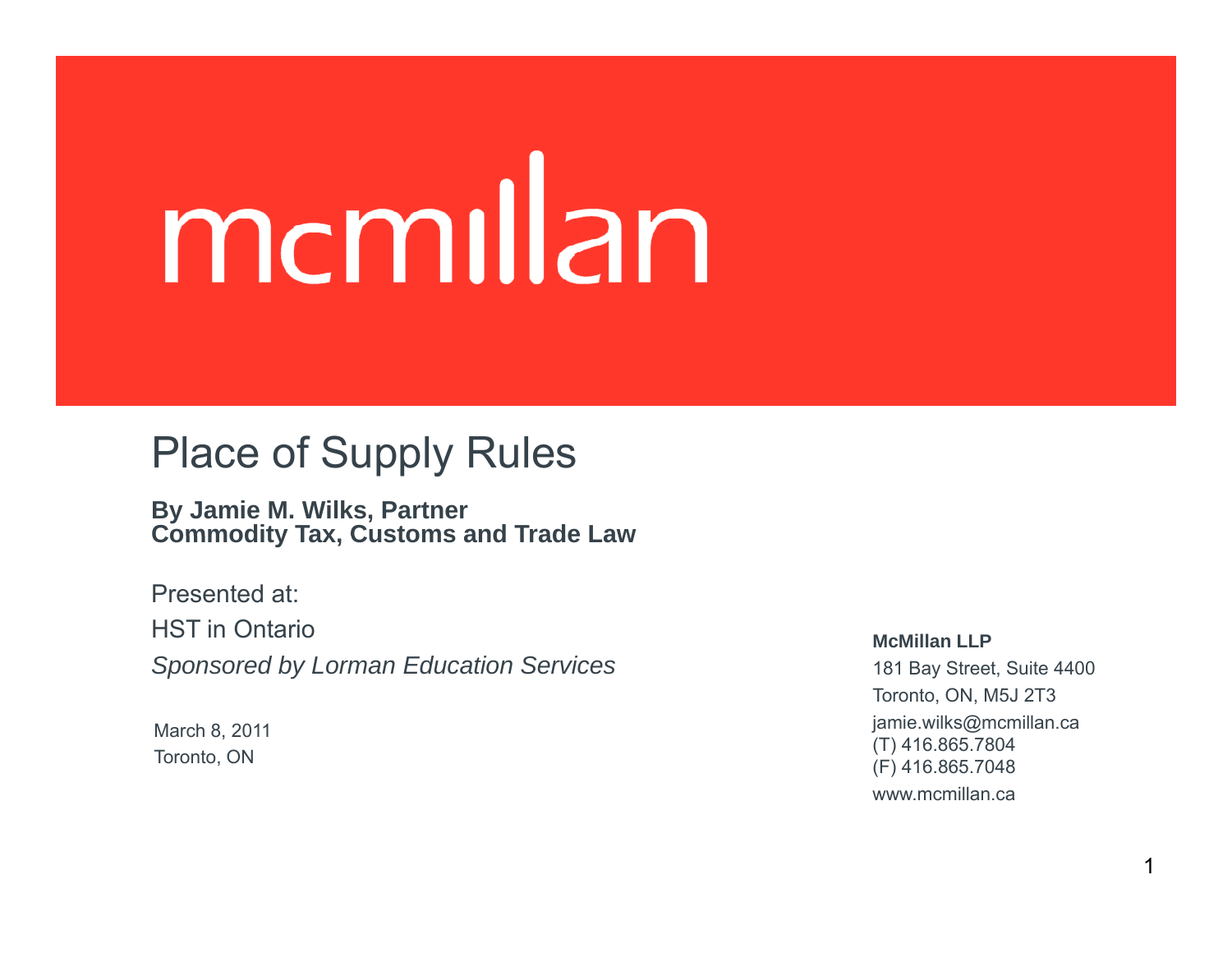### II. Place of Supply Rules

**A. What tax, if any, should be charged and collected by the supplier?**



\*Or if relief limited to provincial component of HST in particular province(s).

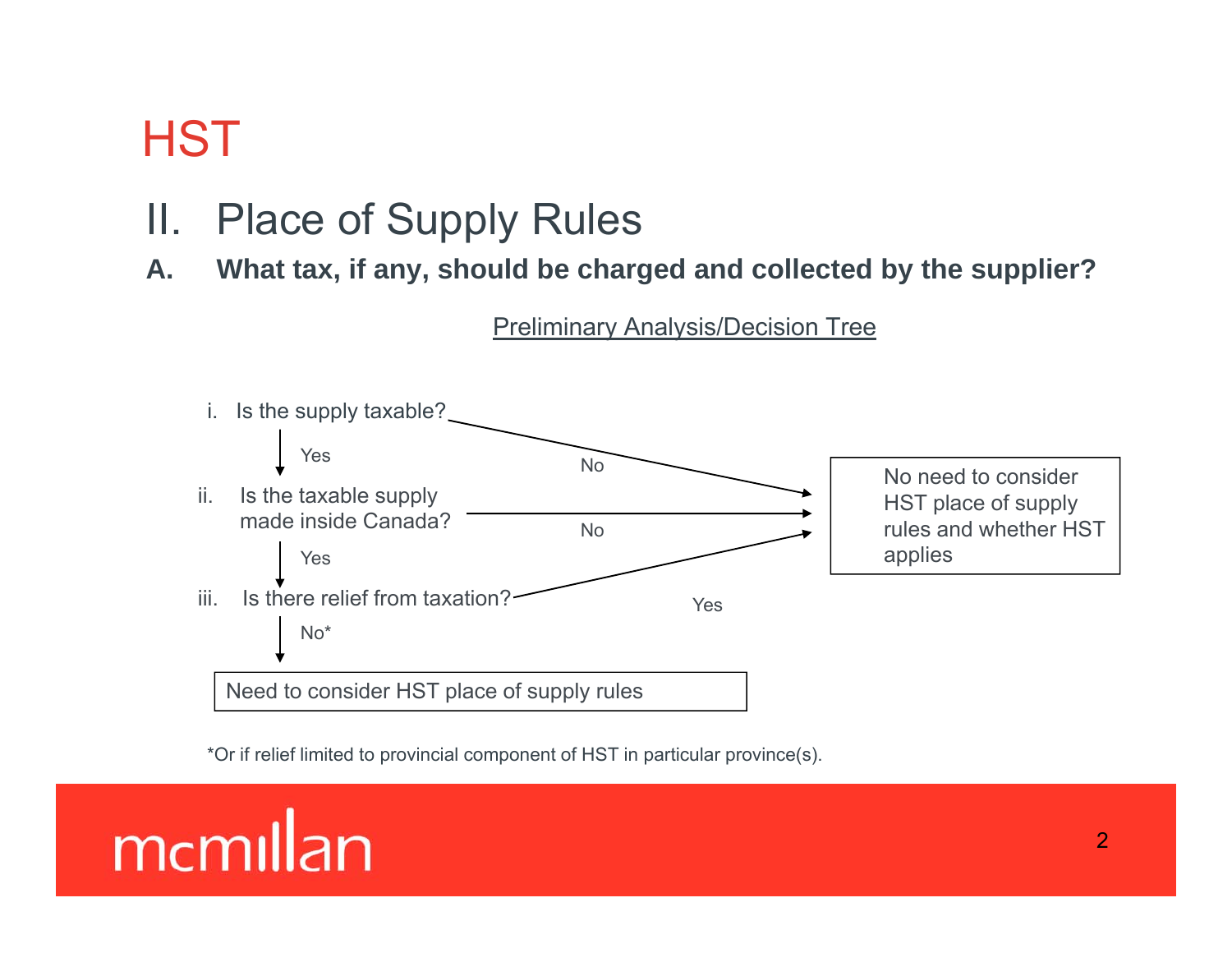### II. Place of Supply Rules

A. What tax, if any, should be charged and collected by the **supplier?** (continued)

### **ii. Is it <sup>a</sup> taxable supply made inside or outside Canada?**

- • Ss. 165(1) of the ETA imposes 5% federal GST rate on the consideration payable for a taxable supply made in Canada.
- $\bullet$  Ss. 165(2) of the ETA imposes 7% / 8%/10% provincial component of HST on the consideration for a taxable supply made in a participating province.

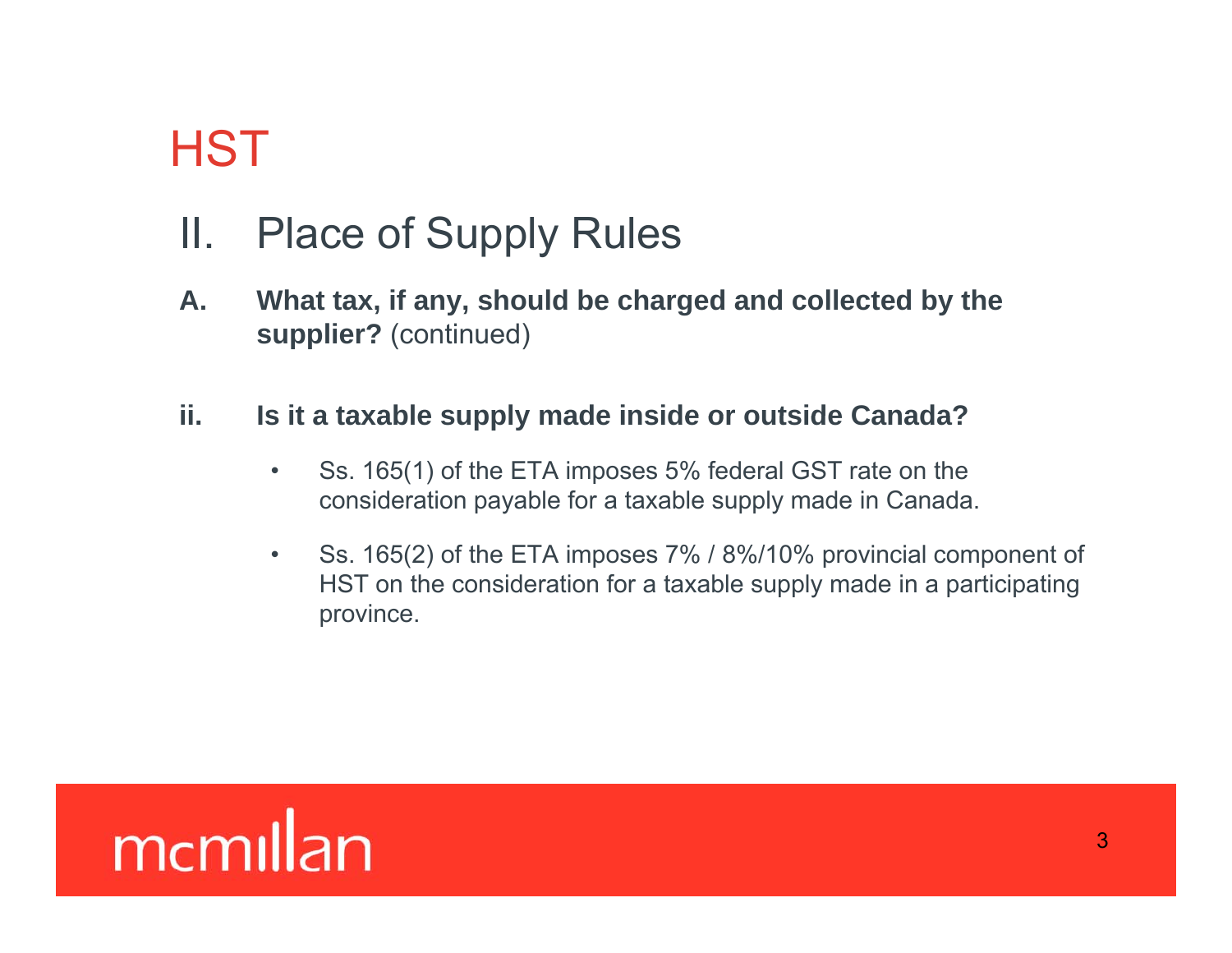### II. Place of Supply Rules

- A. What tax, if any, should be charged and collected by the supplier?
- **ii. Is it a taxable supply made inside or outside Canada?** (continued)
	- $\bullet$ In most situations, a registered supplier collects any GST or HST payable (notable exception for a taxable sale of real property where the purchaser is registered for the GST/HST).
	- •Rules for determining whether the place of supply is inside or outside Canada are found in sections 142, 142.1 (telecommunication services), 143 (supply of personal property and services, other than the supply of an admission to a place of amusement, deemed to be outside Canada where supplied by a non-registrant, non-resident person), 143.1 (prescribed publications sent by mail or courier to the purchaser at an address in Canada) and 144 (delivery deemed to occur outside Canada if delivery occurs at a time when goods not released from Canadian customs control).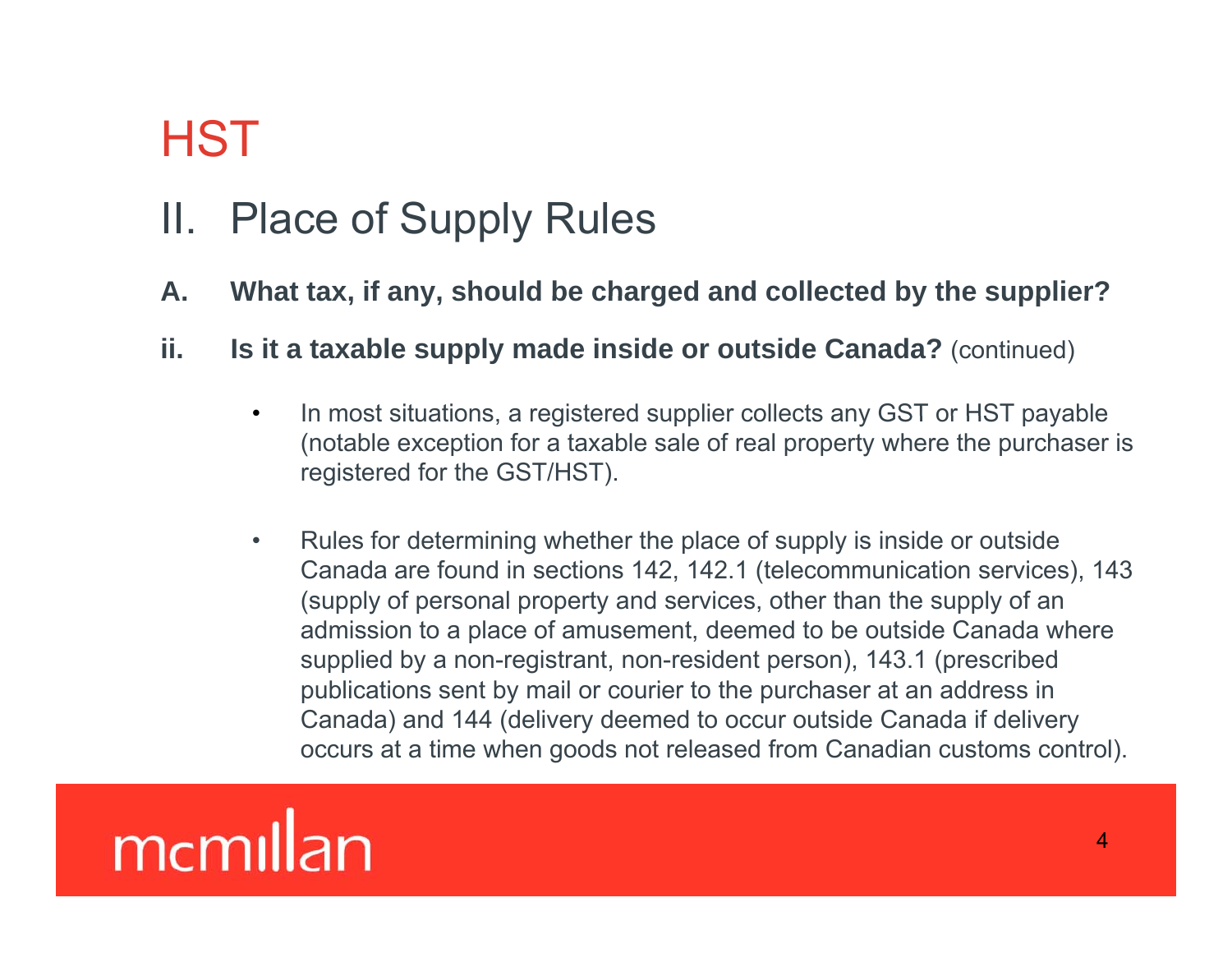### II. Place of Supply Rules

A. What tax, if any, should be charged and collected by the **supplier?** (continued)

### **iii. Is there relief from taxation?**

- $\bullet$  Examples include:
	- Zero-rated taxable supplies in Schedule VI to the ETA are taxed at a 0% rate (GST/HST-free) pursuant to ss. 165(3) of the ETA.
	- Sales to diplomats.
	- Sales to Indians situated on a reserve.
	- Point-of-sale relief from 8% provincial component of HST for certain categories of goods (e.g., books, children's clothing). The categories depend on the particular province.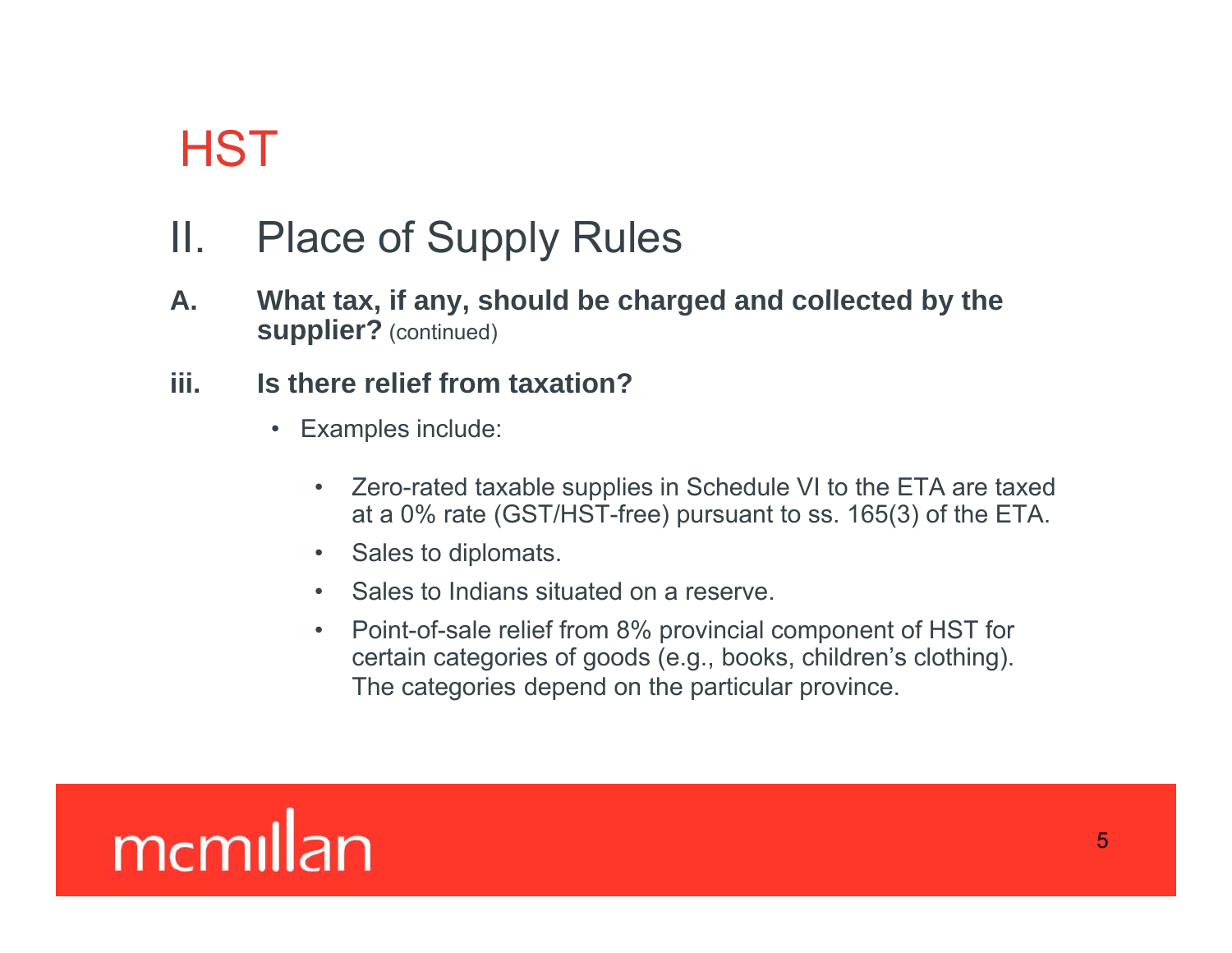### II. Place of Supply Rules

- **B. Should HST apply at the 12% BC rate, 15% NS rate or 13% rate of other HST provinces? Or should the 5% GST rate apply?**
	- • ETA, s. 144.1 – A supply made in Canada is considered made in a particular province under the rules set out in Schedule IX to the ETA. A supply made in Canada that is not considered made in a HST province in Schedule IX is deemed to be made in a GST province.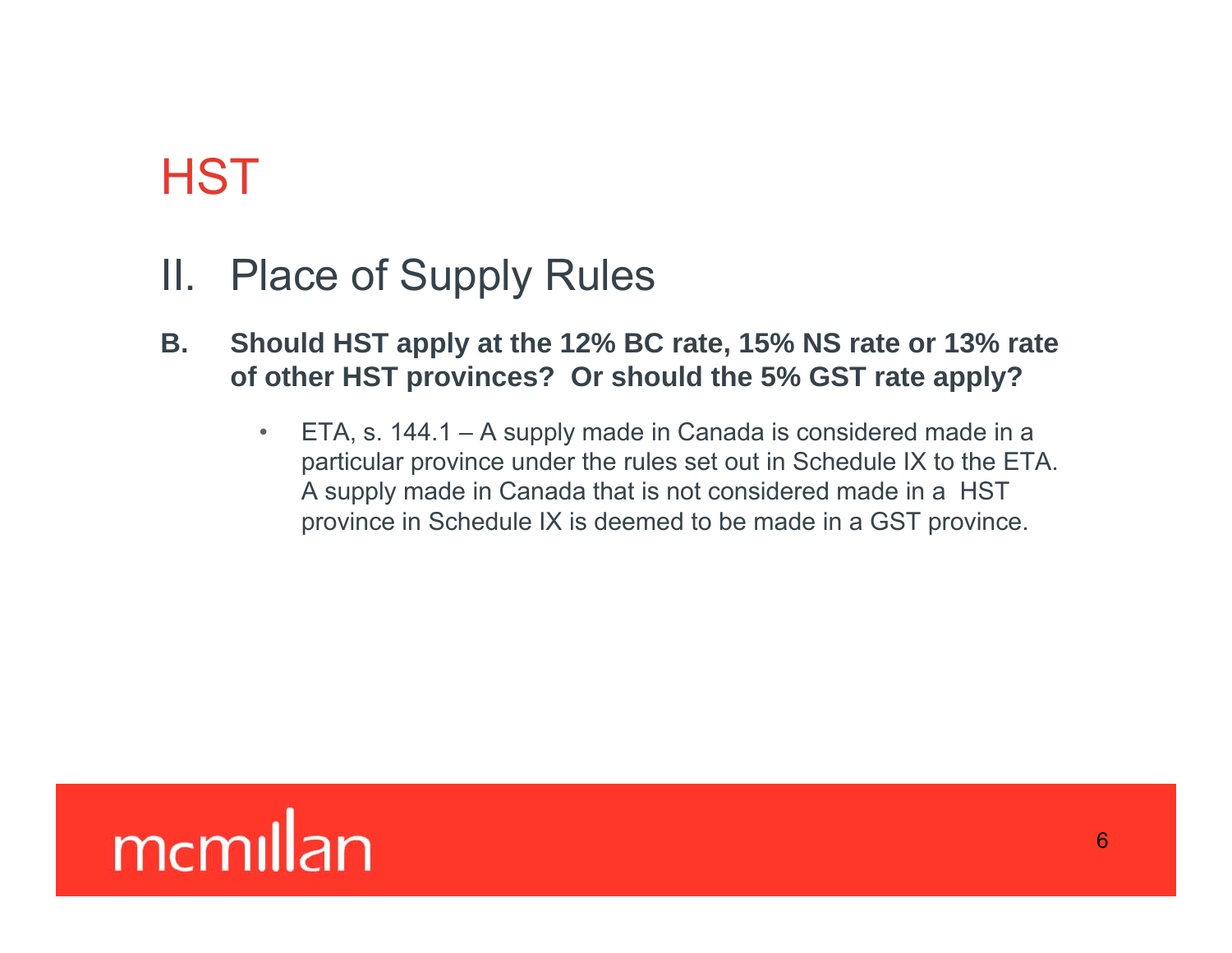### II. Place of Supply Rules

### **B. Should HST apply at the 12% BC rate, 15% NS rate or 13% rate of other HST provinces? Or should the 5% GST rate apply?** (continued)

•ETA, ss. 123(1):

HST "participating province" means:

- (a) a province or area referred to in Schedule VIII to the ETA, and
- (b) a prescribed province if there is a HST agreement with that province.

HST provincial "tax rate" means:

- (a) a prescribed rate; or
- (b) as identified in Schedule VIII.
- • Schedule VIII identifies provincial tax rate of 7% for BC and 8% for Ontario, Nfld/Labrador and NB. The 10% provincial tax rate for NS is prescribed under section 2 of the *Nova Scotia HST Regulations, 2010*.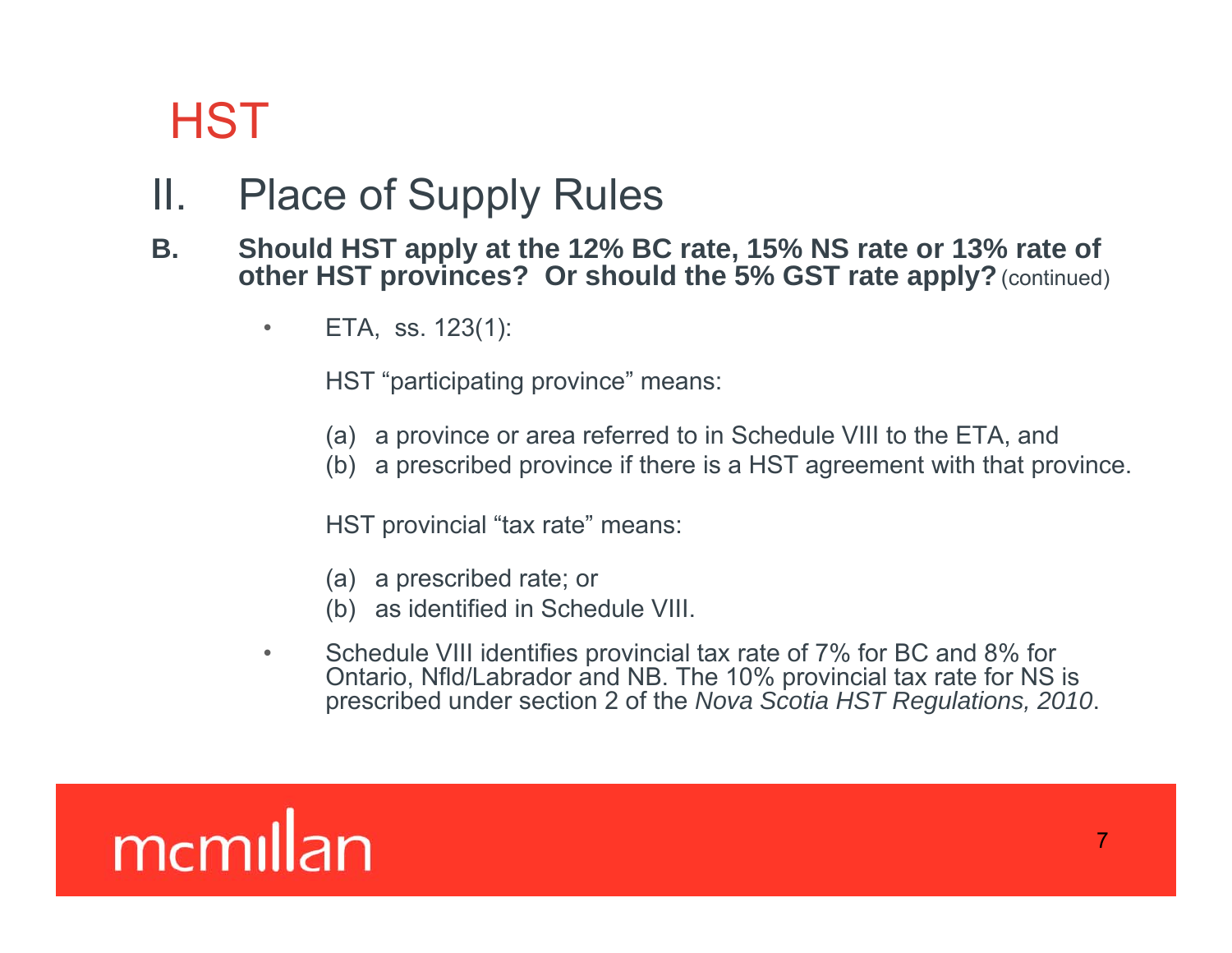### II. Place of Supply Rules

- **B.** Should HST apply at the 12% BC rate, 15% NS rate or 13% **rate of other HST provinces? Or should the 5% GST rate apply?** (continued)
	- • HST is national, not provincial or regional, in scope in many respects.
		- $\sum_{i=1}^{n}$ A single, combined GST and HST registration;
		- $\triangleright$  No requirement of "carrying on business" in, or "nexus" to, a participating HST province.
		- $\triangleright$  No zero-rated exported supplies from a participating province into another province or territory (outside the HST region).
		- $\triangleright$  A registered supplier is responsible for charging and collecting GST or HST, as applicable, on a taxable supply made in Canada.
		- **►** A combined GST/HST return.
		- $\sum_{i=1}^{n}$  ITC claims to recover GST and HST paid. Available to all GST/HST registrants.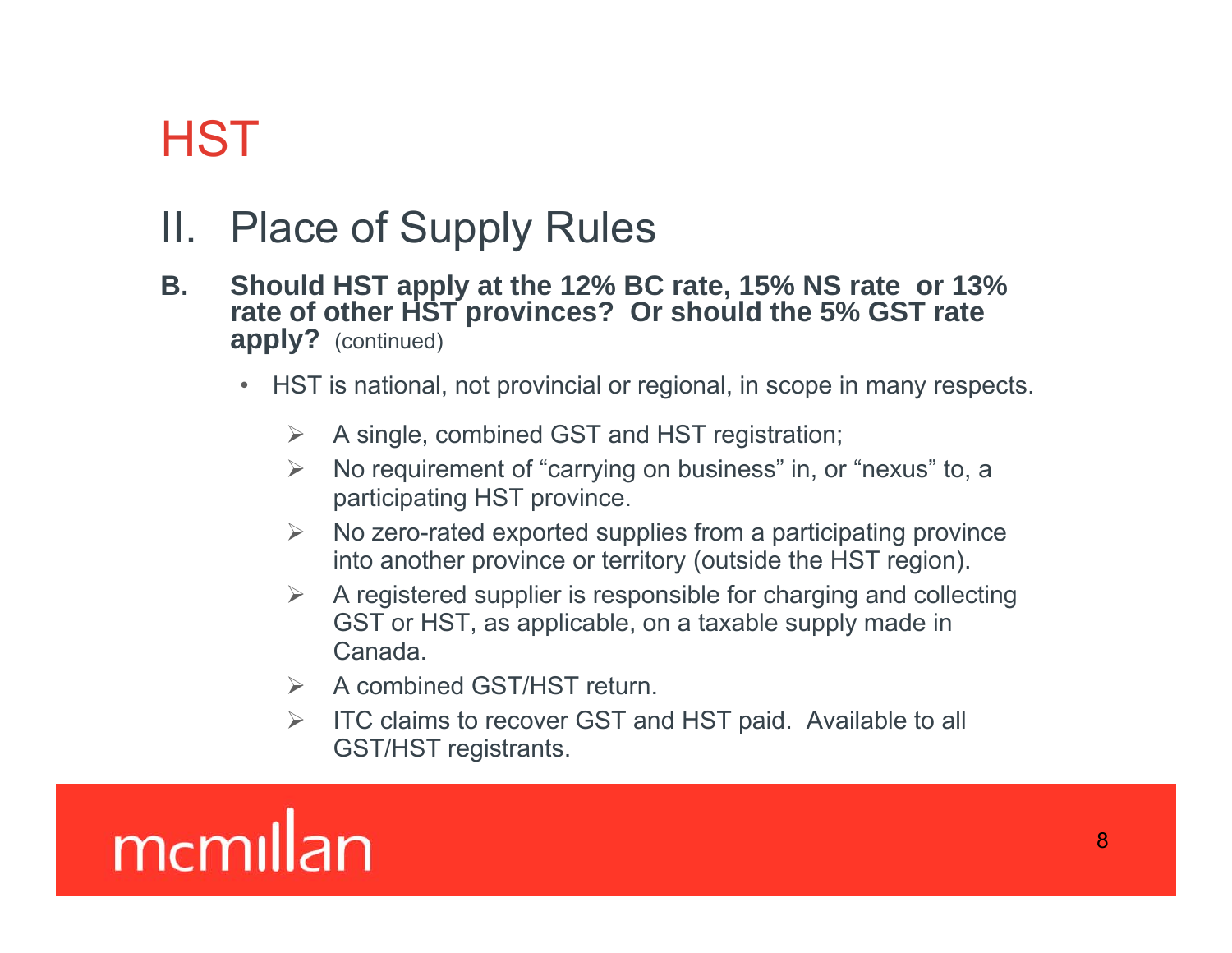- II. Place of Supply Rules
- B. Should HST apply at the 12% BC rate, 15% NS rate or 13% rate of **other HST provinces? Or should the 5% GST rate apply?** (continued)
	- ● Where no tax relief is available, a registered supplier charges and collects:
		- 12% HST for a taxable supply made in BC;
		- 15% HST for a taxable supply made in NS;
		- 13% HST for a taxable supply made in any other HST province; or
		- 5% GST for a taxable supply made in Canada outside the HST provinces.

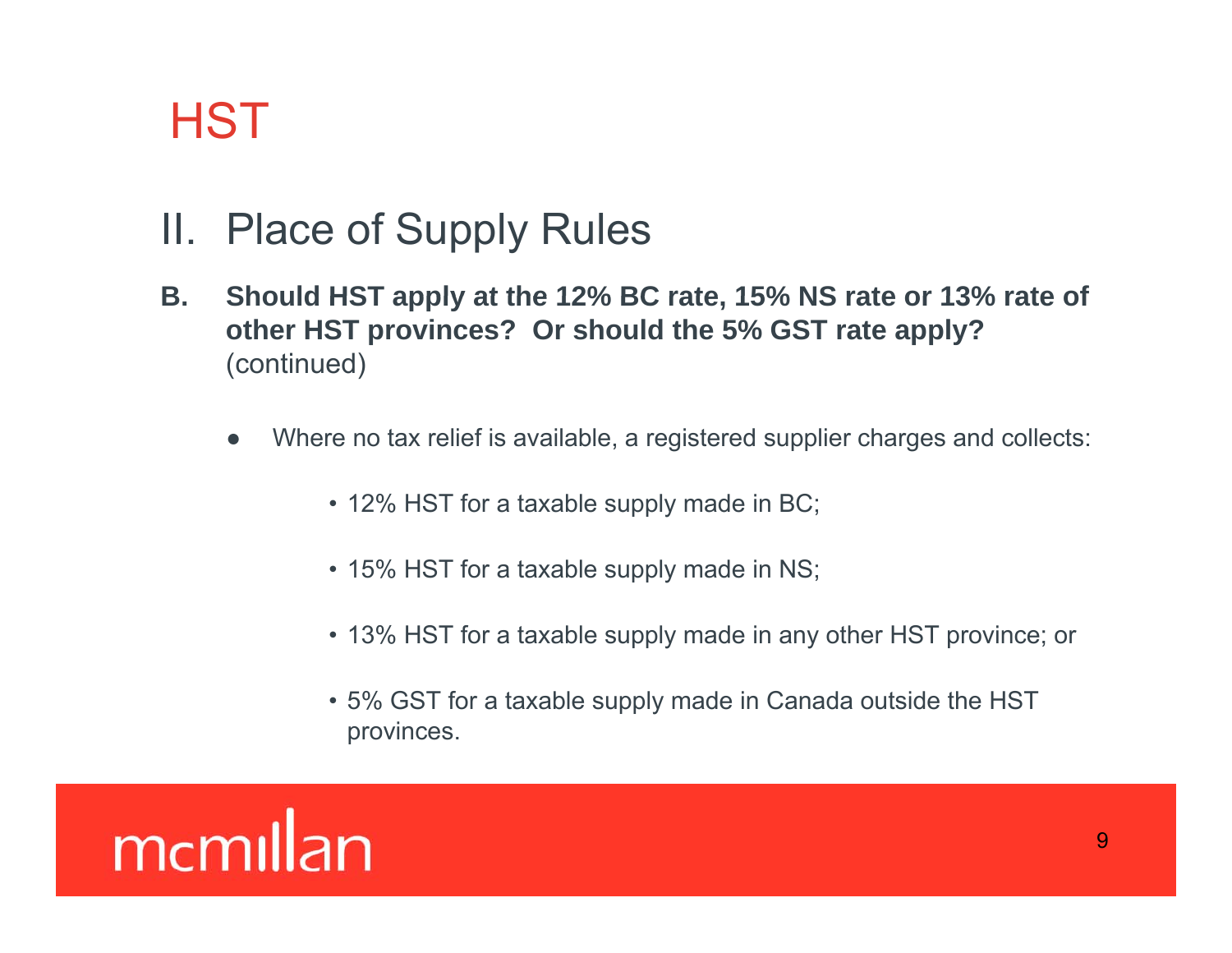- II. Place of Supply Rules
- B. Should HST apply at the 12% BC rate, 15% NS rate or 13% rate of **other HST provinces? Or should the 5% GST rate apply?** (continued)
	- •What are the objectives of the HST place of supply rules for transactions affecting multiple jurisdictions (inter-provincial transactions) within Canada?
		- $\bullet$ Ease administrative compliance.
		- •Level the playing field.
		- $\bullet$ Avoid double tax.
		- $\bullet$ Avoid transactions unfairly escaping HST.

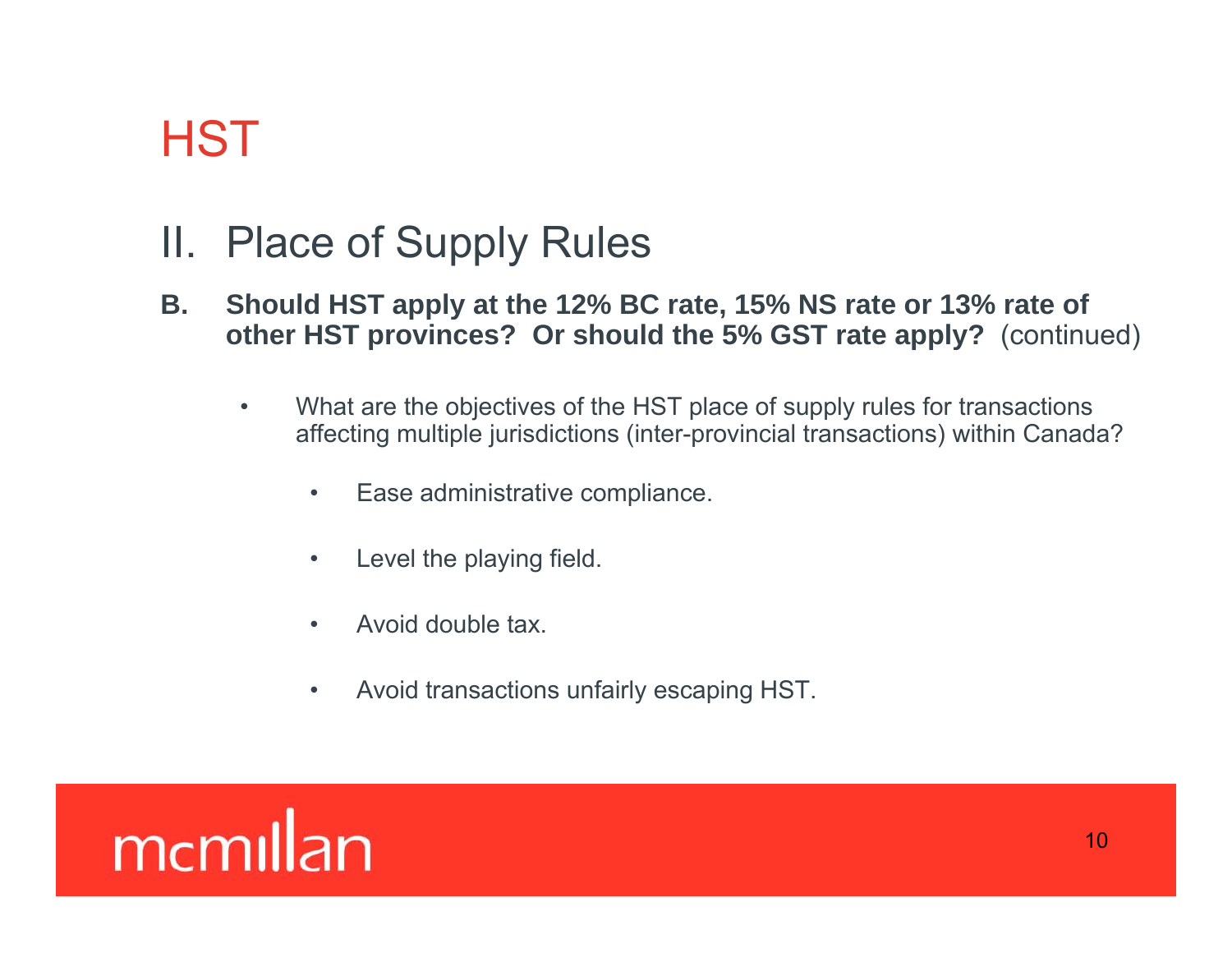## II. Place of Supply Rules

### **C. Selling Goods**

#### **Sections 1 and 3, Part II, Schedule IX to the ETA:**

- $\bullet$ Section 1: Depends on the province in which the goods are delivered or made available to the "recipient" of the taxable supply.
- $\bullet$  Section 3: Regardless of the delivery terms, delivery considered to occur in the destination province, not the origin province, where either:
	- $\triangleright$  The supplier ships the goods to the destination specified in the carriage contract, or
	- $\triangleright$  Transfers possession to a common carrier or consignee that the supplier has retained on behalf of the recipient to ship the goods to the destination, or
	- $\blacktriangleright$ Sends the goods by mail or courier to the destination.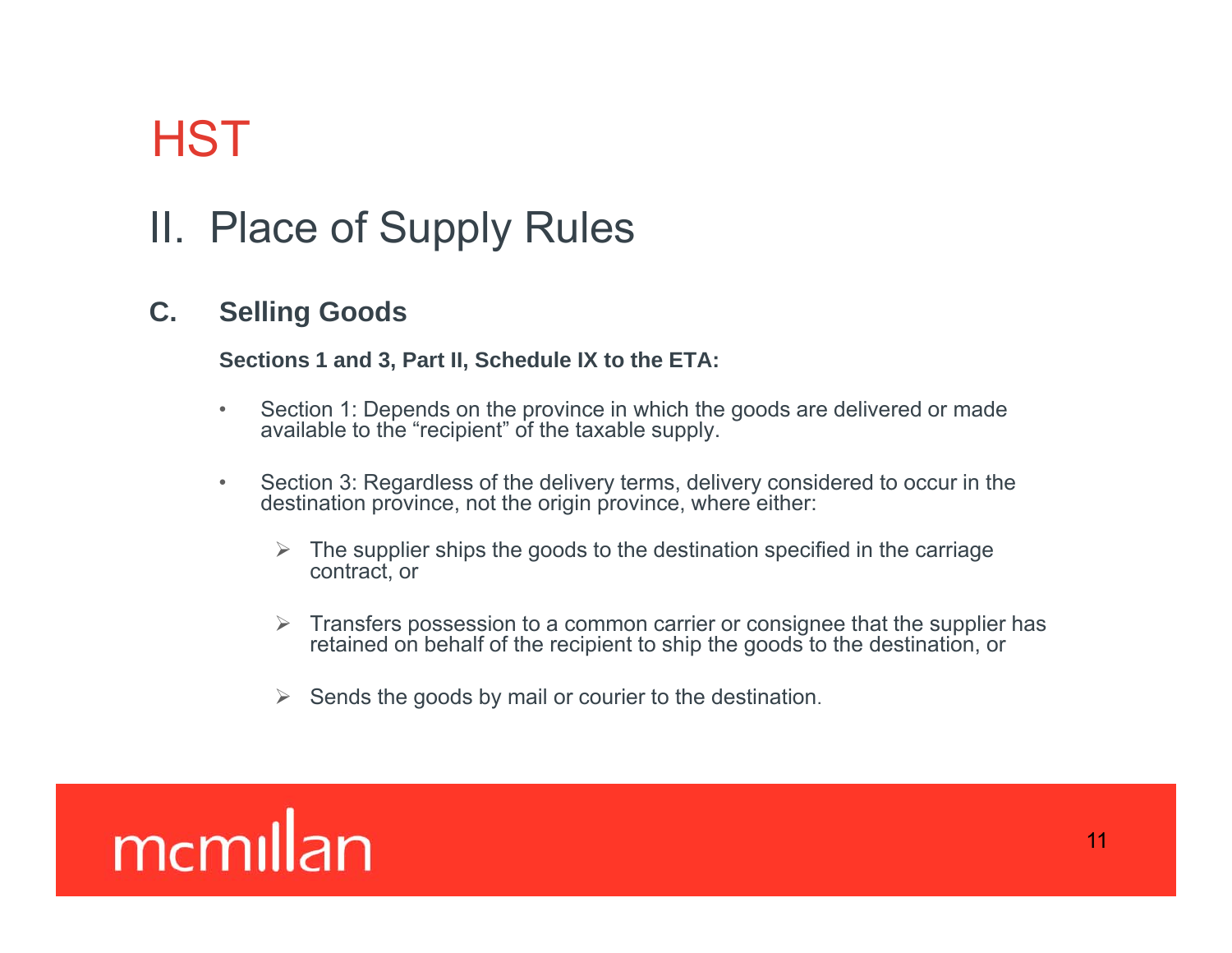## II. Place of Supply Rules

### **C. Selling Goods** (continued)

- $\bullet$ Destination rather than origin test demonstrates the national character of HST.
- • Registered supplier may not be carrying on business in, have a PE in, or nexus with, a HST province, but still could be obligated to charge and collect HST in respect of goods sold and delivered into the province.

#### **Case Study:**

A registered parts manufacturer in Alberta sells components to a registered parts assembler in New Brunswick. The delivery terms are f.o.b. the manufacturer's Alberta plant. Despite the delivery terms indicating delivery in Alberta, s. 3 overrides the delivery terms to deem delivery to occur in NB because the manufacturer retains a common carrier on behalf of the assembler to ship the goods to the assembler in NB. The supplier charges and collects the 13% HST. Assembler claims an ITC to recover the HST paid.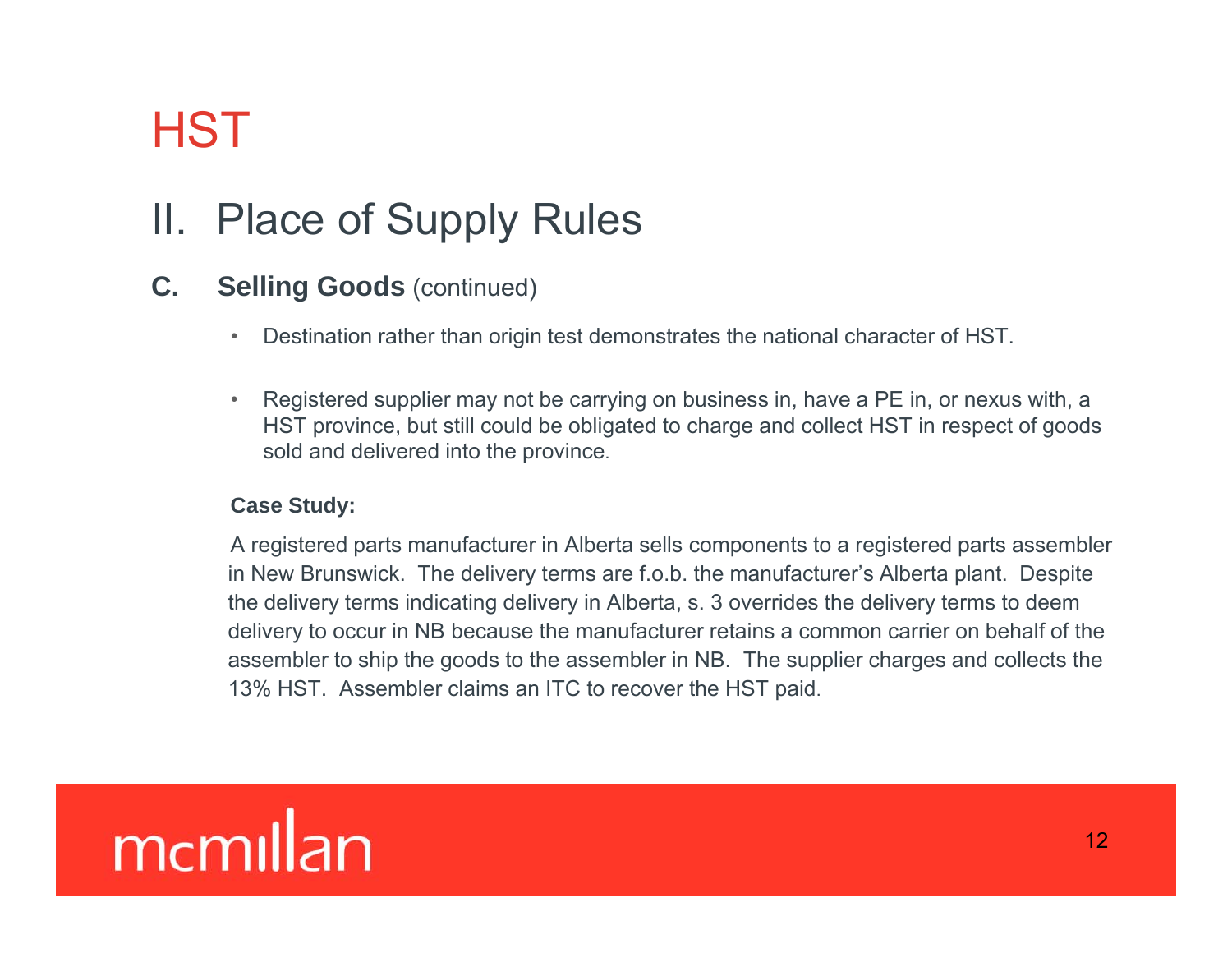### II. Place of Supply Rules

### **C. Selling Goods** (continued)

- Simplifies compliance for customers who are ineligible to claims ITCs to fully recover HST paid by not imposing on them obligations to report, self-assess and remit to CRA provincial component of HST.
- Simplifies CRA's enforcement. Much more administratively difficult to audit and assess multiple unregistered customers than to hold a single registered supplier accountable.
- Would inevitably be tax leakage because of non-compliant consumers and other purchasers.
- • Puts suppliers outside a HST province (such as mail-order and internet-order businesses) on an equal competitive footing with suppliers within the province.

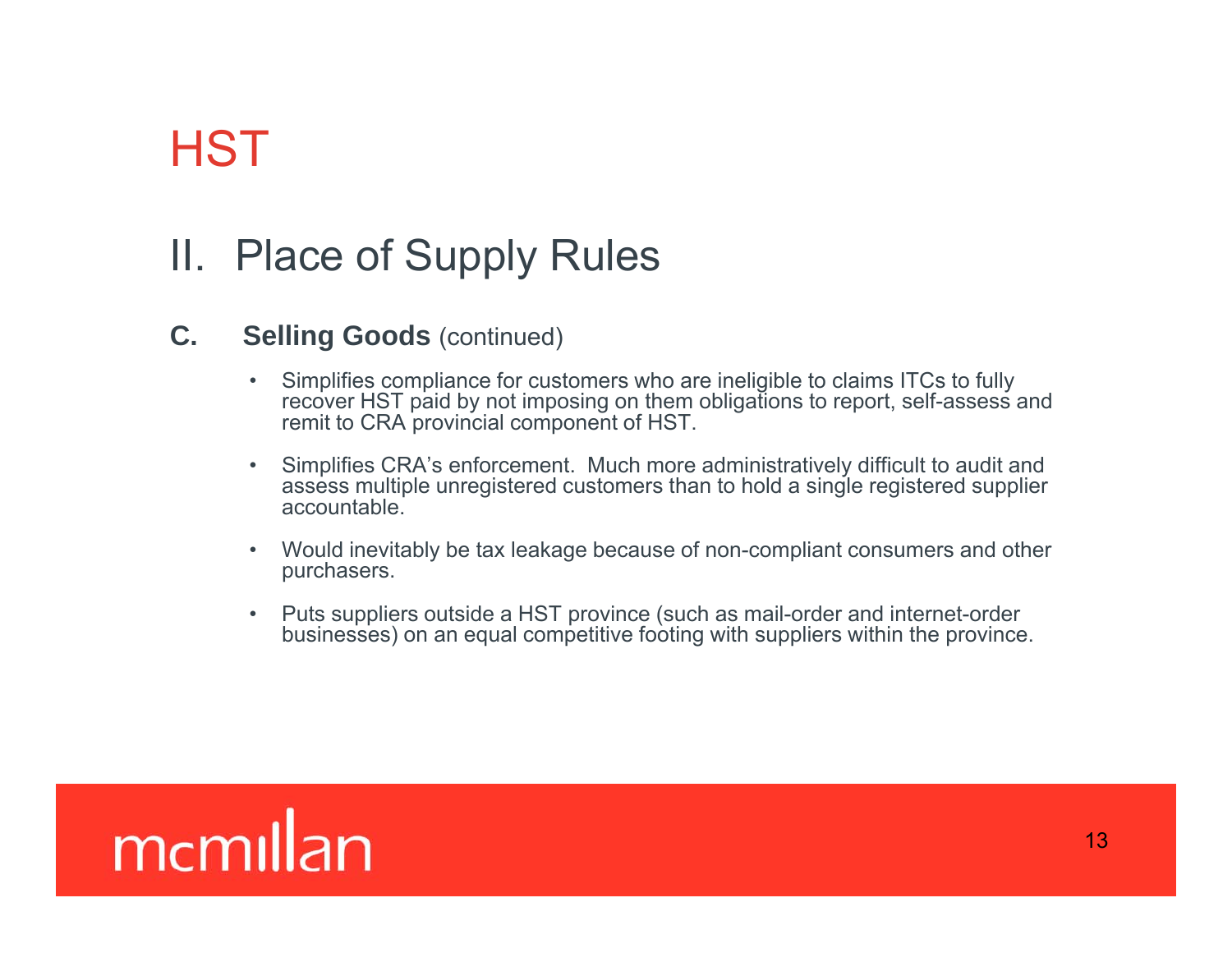- II. Place of Supply Rules
- **D. Leasing or Licensing Goods**

**Sections 2, 3 and 4, Part II, Schedule IX and ss. 136.1(1) of the ETA:**

- $\text{Ss.2(a)}$  **Where continuous possession or use of the good does not exceed 3 months,** the province in which the supplier delivers or makes available the good to the recipient.
- •S.3 – The "destination" override for place of delivery can apply to ss. 2(a).
- $\text{Ss.2(b)}$  **Where continuous possession or use of the good exceeds 3 months,**
	- (i) **in the case of a specified motor vehicle**, the province in which the vehicle is required to be registered at the time the supply is made, and
	- (ii) **in any of other case**, the province in which the "ordinary location" of the good is situated at the time of the supply.

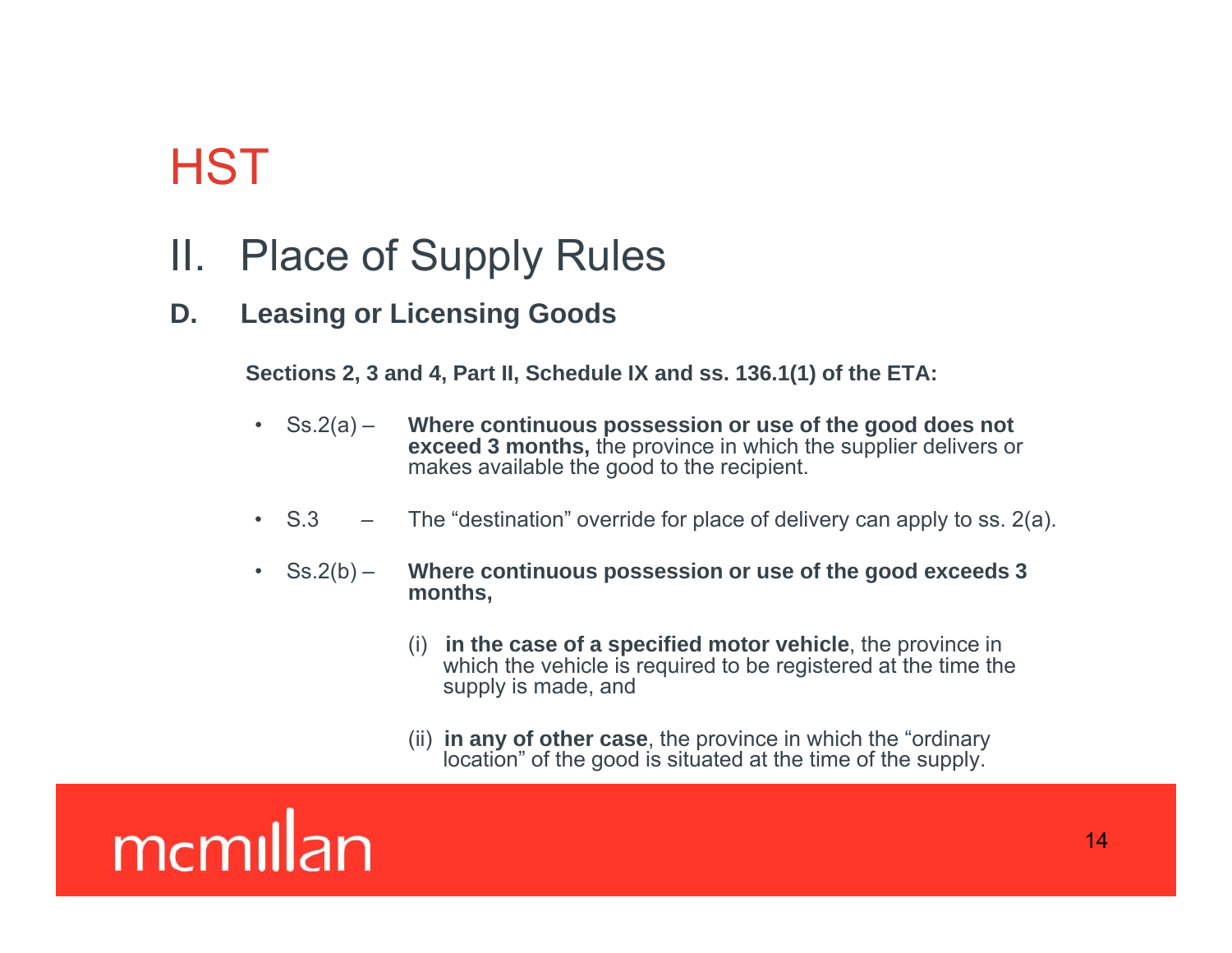## II. Place of Supply Rules

### **D. Leasing or Licensing Goods** (continued)

**Ss.136.1(1):**

Each "lease interval" there is a separate supply of the good. The supply for a particular lease interval is deemed to be made on the earliest of:

- (i) the first day of the lease interval,
- (ii) the due date for payment for the lease interval; and
- (iii) the date on which the payment is made.\*

Where leasing or licensing goods for greater than 3 months, the province of supply (based on the "ordinary location" of the goods if not a specified motor vehicle) has to be determined separately for each supply (lease interval) at the time each supply is made.

However, pursuant to ss.136.1(1)(d), whether each supply is made inside or outside Canada is determined as if there were not separate supplies (a once-and-for-all test at the outset for determining whether supplies are made inside or outside Canada).

\* The rules in ss.136.1(1) are also applicable to the licensing of intangible personal property.

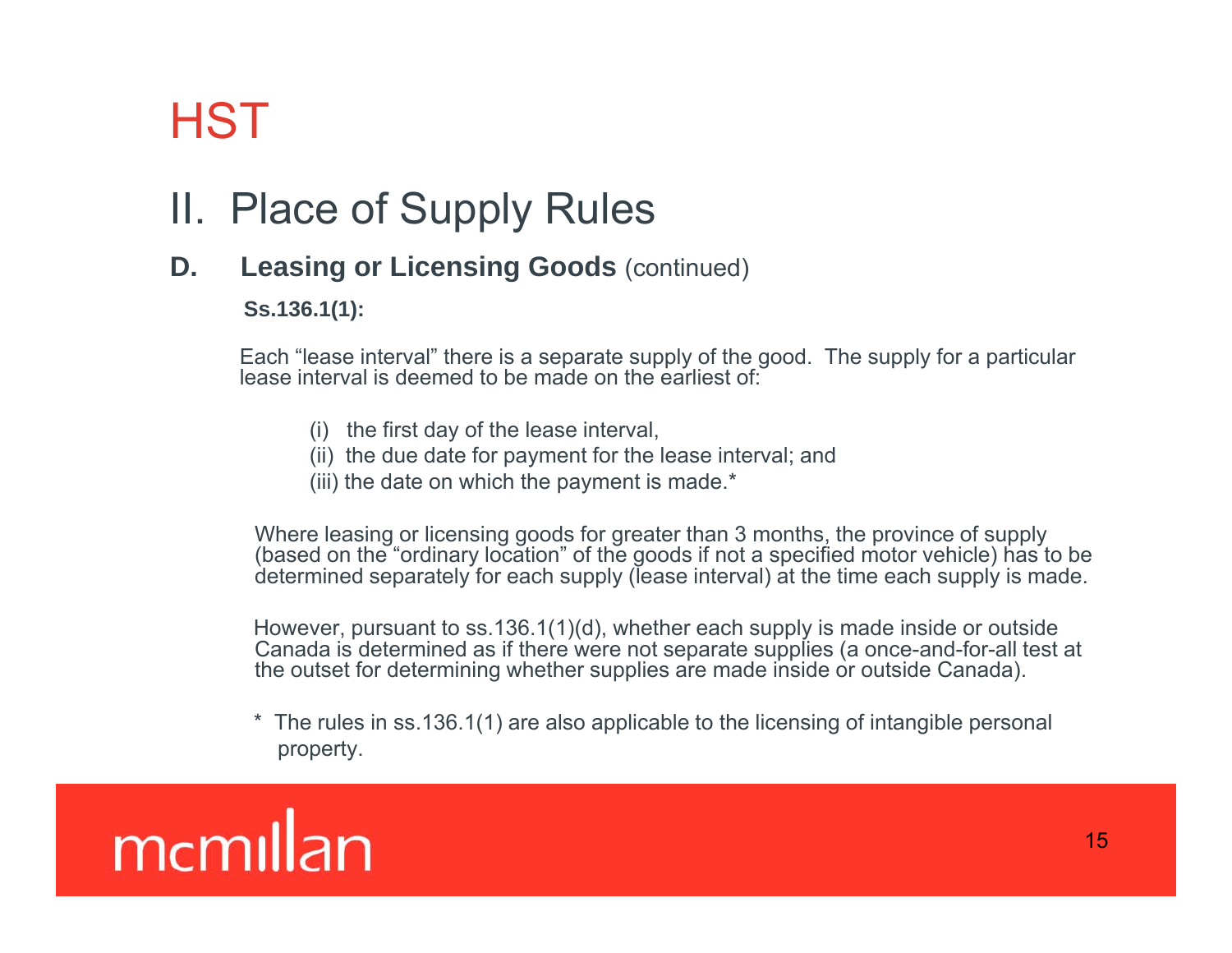### II. Place of Supply Rules

**D.** Leasing or Licensing of Goods (continued)

#### **Related Part I, Schedule IX definitions:**

- s.1 "lease interval" incorporates meaning in section 136.1 of the ETA, essentially corresponds with the period covered by a lease payment.
- s.4 Parties can mutually agree as to the "ordinary location" of goods from time to time.

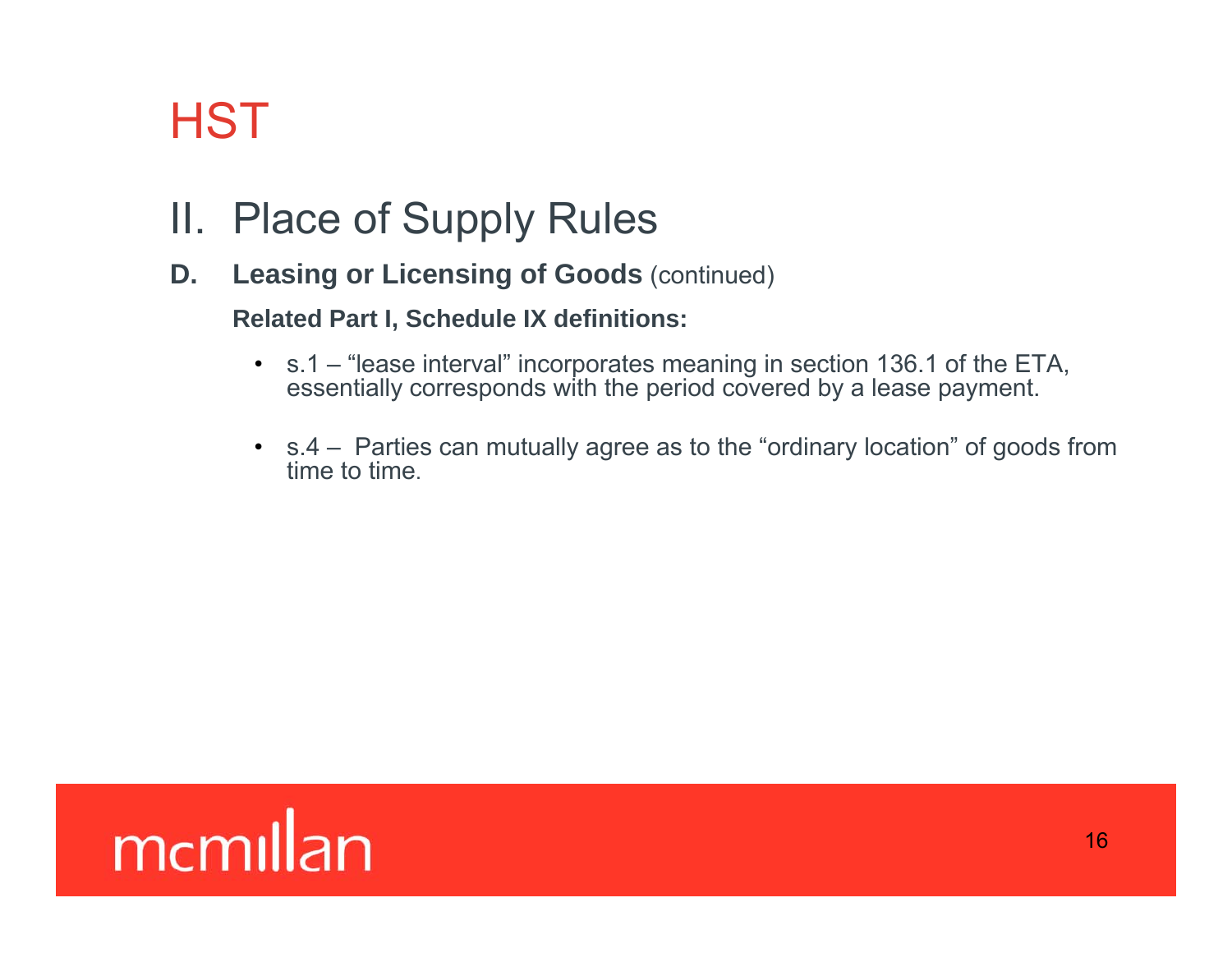### II. Place of Supply Rules

### **D. Case Study for Leasing of Goods**

A supplier in Alberta ("Alberta Co") leases office equipment throughout Canada. In August 2010, Alberta Co enters into an agreement to lease computers for 1 year to a company with offices in Vancouver and Calgary ("Office Co"). The lease payments are due monthly on the 1<sup>st</sup> day of each month. Office Co asks Alberta Co to send the computers to its Calgary office where it intends to use them. Unknown to Alberta Co, Office Co moves the computers to its Vancouver office in the middle of the fourth month of the lease for the remainder of the 1year lease term. Supplier Co and Alberta Co are both registered for the GST/HST.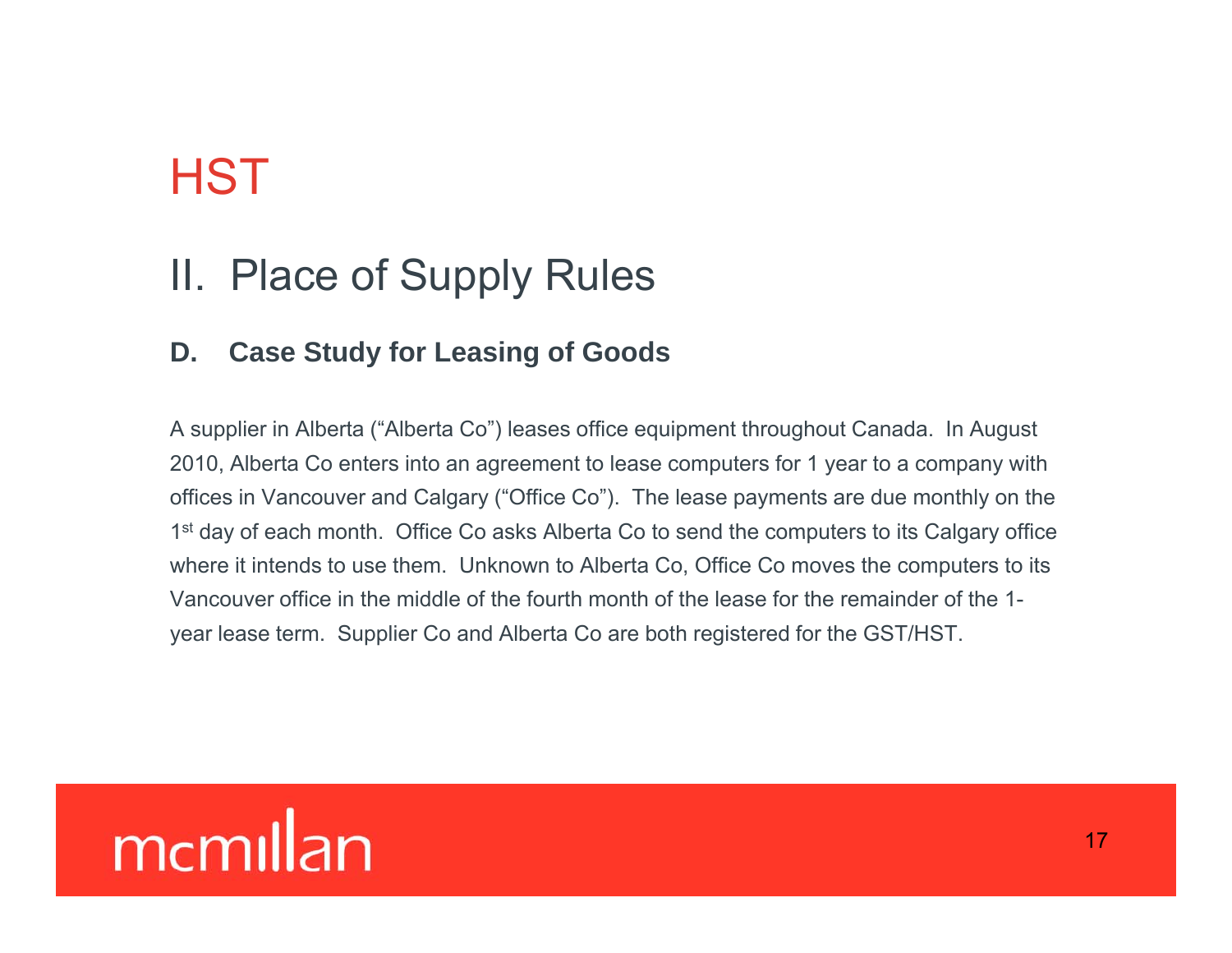### II. Place of Supply Rules

- **D. Case Study for Leasing of Goods, Analysis:**
	- •For the purpose of determining whether the lease of the computers is supplied inside or outside Canada, there is considered to be one supply pursuant to ss.136.1(1)(d) of the ETA. Made inside Canada pursuant to ss.142(1)(b) of the ETA because of delivery within Canada.
	- • For the purpose of determining in which province the lease of the computers occurs, the lease of the computers each month is treated as a separate supply made on the  $1<sup>st</sup>$  day of the month pursuant to ss.136.1(1)(a) to (c).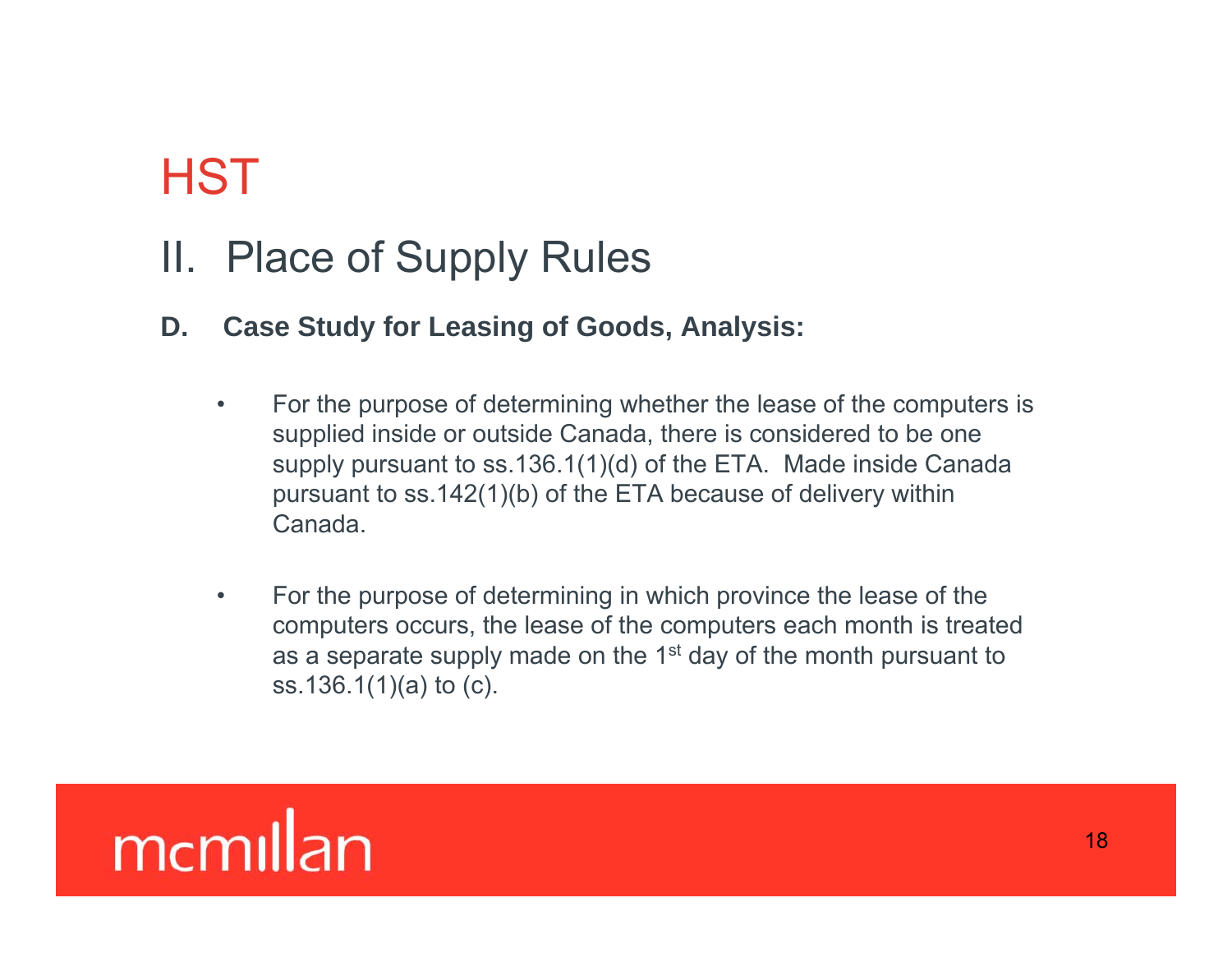## II. Place of Supply Rules

### **D. Case Study for Leasing of Goods, Analysis:** (continued)

- •GST applies to the lease payments made for the  $1<sup>st</sup>$  to  $4<sup>th</sup>$  months inclusive. "Ordinary location" of the computers is in Alberta when the separate supplies are made on the 1<sup>st</sup> day of each of these 4 months. See ss. 2(b)(ii), Part II, Schedule IX.
- • 12% HST applies to the last 8 monthly lease payments because the "ordinary location" of the computers is in BC on the 1st day of each of the last 8 months. See ss. 2(b)(ii), Part II, Schedule IX.

Issues to Consider:

- 1) How could the lessor protect itself from being unaware that it needs to charge and collect 12% HST on the last 8 months rent? The parties could agree to the "ordinary location" of the computers being in Calgary when each monthly supply is made throughout the lease term (as permitted by Section 4, Part I, Schedule IX).
- 2) What if the first 6 months rent are due and prepaid under the lease at the beginning of the lease term and the last 6 months rent are due and prepaid at the beginning of the 7th month?
- 3) What if the lessor is registered for the GST/HST but is situated outside Canada and arranges on behalf of Office Co with a common carrier to ship the computers to Calgary on an F.O.B. U.S.–origin basis and Office Co is responsible as the declared importer for importing the computers into Canada?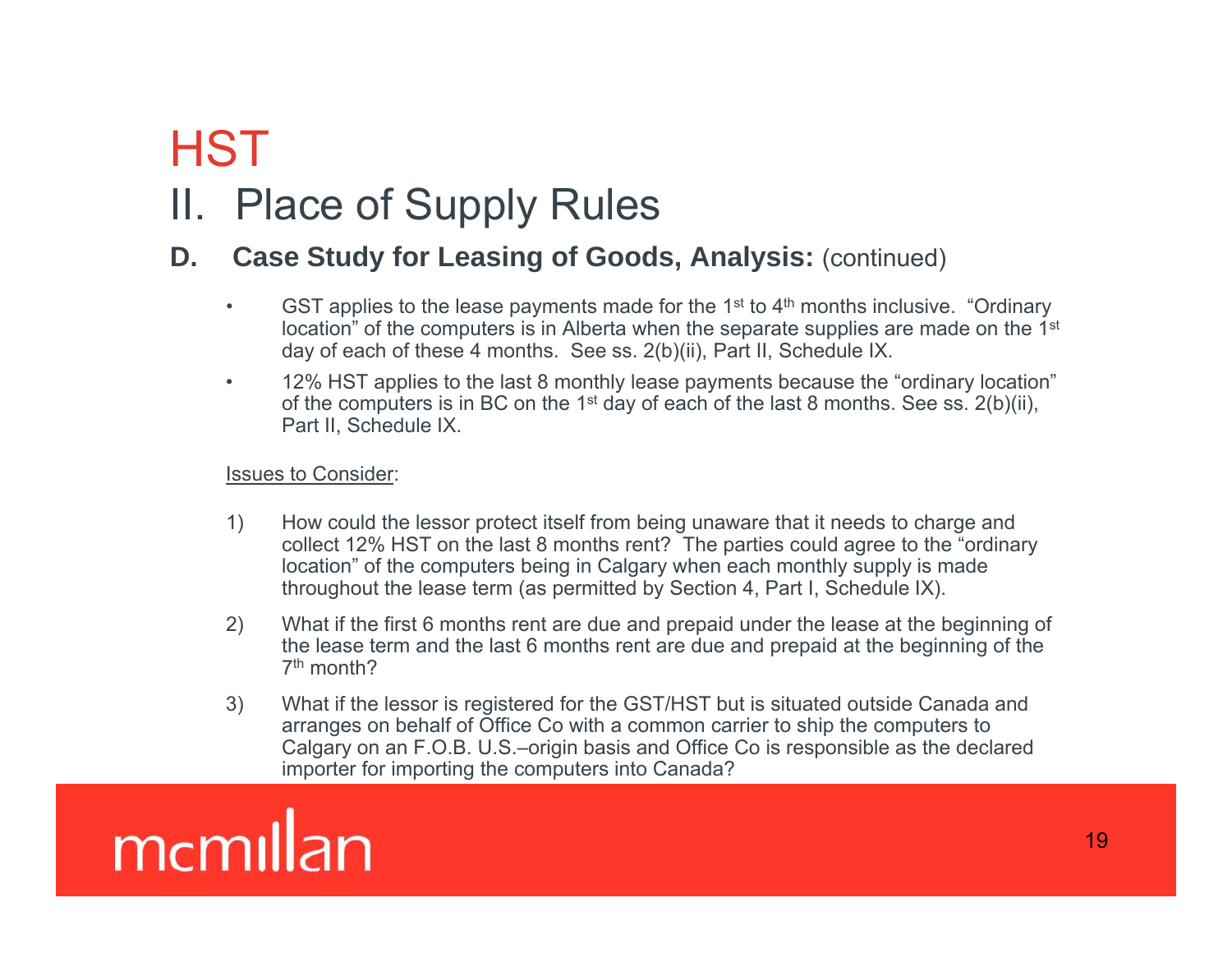## II. Place of Supply Rules

#### **E.S i erv ces**

#### **Ss. 136.1(2) of the ETA:**

Each "billing period" there is a separate supply of services. The supply for a particular billing period is deemed to be made on the earliest of:

- (i) the first day of the billing period;
- (ii) the due date of payment for the billing period; and
- (iii) the date on which the payment is made.

Province of supply has to be determined separately for each supply (billing period) at the time each supply is made.

However, pursuant to ss. 136.1(2)(d), whether each supply is made inside or outside Canada is determined as if there were not separate supplies (a once-andfor-all test at the outset).

## memillan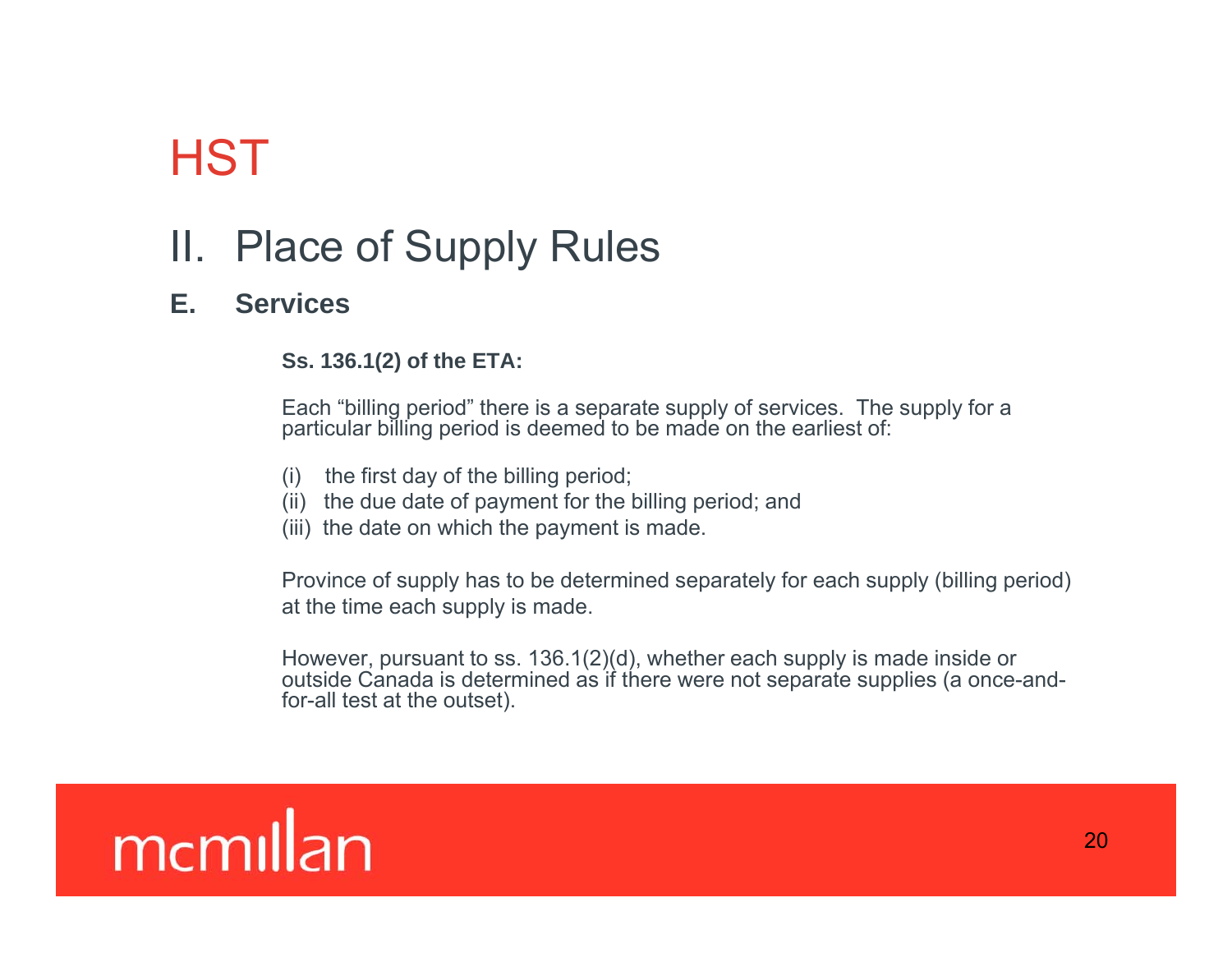## HSTII. Place of Supply Rules

**E. Services** (continued)

#### **General Rules in Section 13 of the Rules** *New Harmonized Value – added Tax System Regulations* **(the "Regulations") effective May 1, 2010**

Rule 1:

Subject to the more specific rules, the supply of a service is made in a province if in the normal course of business the supplier obtains an address in the province that is:

- •the recipient's home or business address in Canada; or
- • if more than one such address obtained, **the one most closely connected with the supp y; l**

OR if no such address obtained, where a recipient address that is **most closely connected with the supply** is in a province, then the supply is made in that province.

<u>Issue:</u> What if the recipient has multiple business addresses in Canada? Which address is most closely connected with the supply?

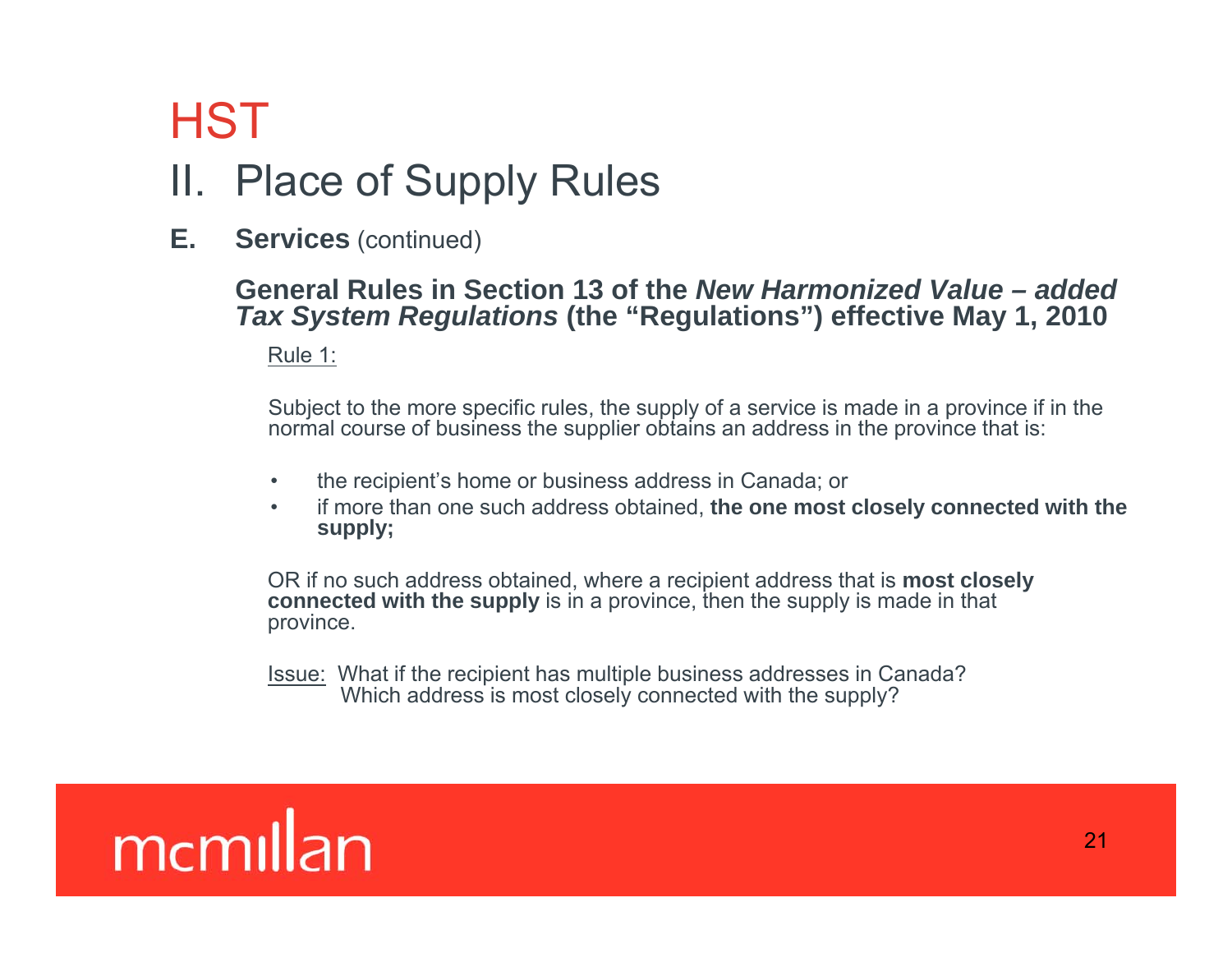## **HST** II. Place of Supply Rules

### **E.** Services, General Rules (continued)

If Rule 1 is not determinative, then either Rule 2 (possibly with Rule 3) or Rule 4 applies.

Rule 2:

Where the Canadian element of the service is performed *primarily* (>50%? or first in importance?) in the HST provinces, the supply is made in the participating province in which the greatest proportion is performed.

What if the services are equally divided between or among two or more HST provinces with the greatest proportion?

#### Rule 3 Tie-breaker:

Supplied in the HST province with the highest rate; or if equal (8%), charge that rate.

or Rule 4:

Where the Canadian element of the service is performed otherwise than *primarily* (>50%? or first in importance?) in the HST provinces, the supply is deemed to be made in a GST province.

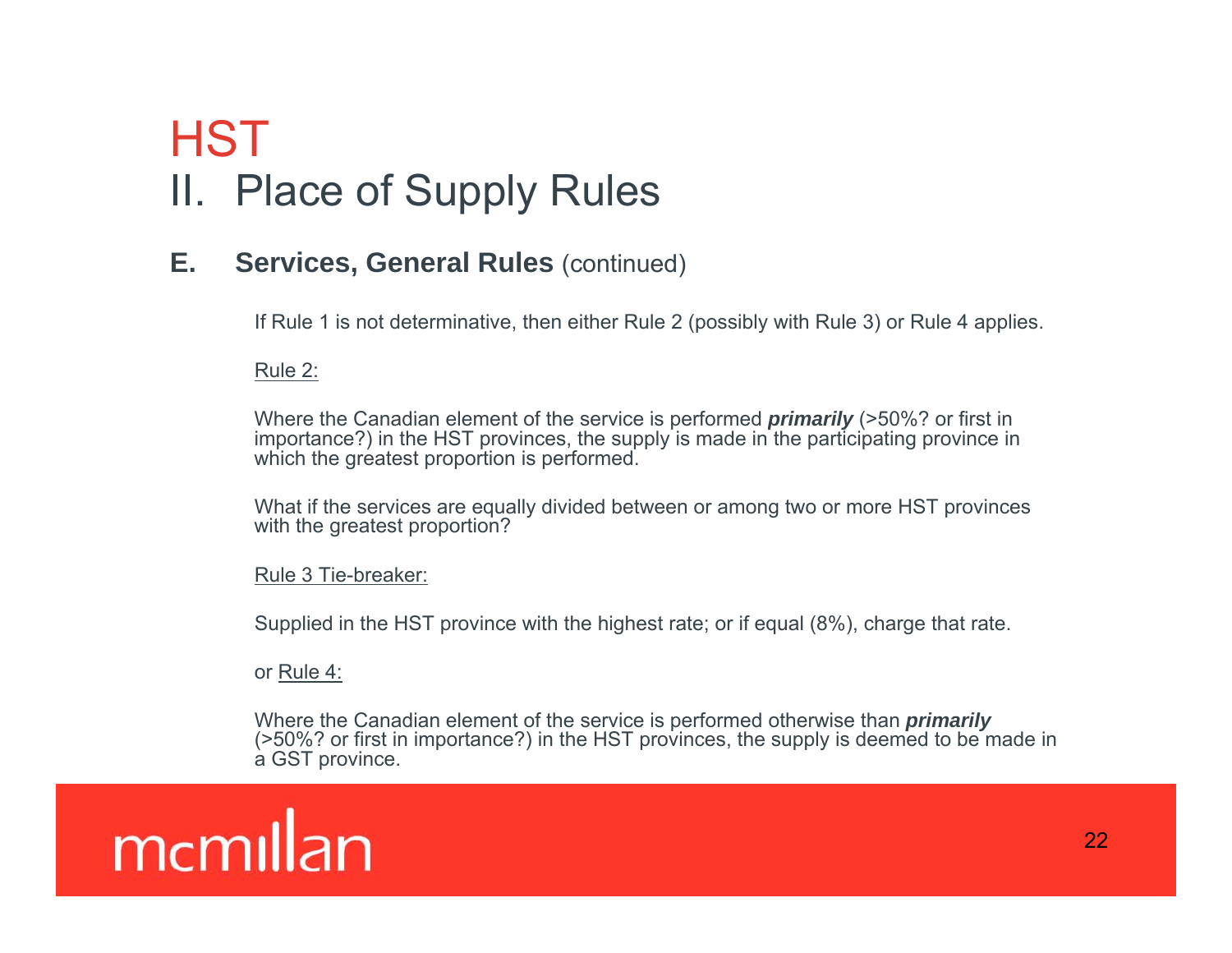### II. Place of Supply Rules

### **E. Case Study for Services, General Rules:**

Two lawyers at a law firm's Quebec office negotiate a retainer agreement with a Canadian client in the trucking business to advise on national competition law issues. The client has offices and truck depots in all provinces. In the ordinary course of its business, the law firm obtains the business addresses of the client's offices and truck depots in all 10 provinces. The retainer agreement is signed by the lead client relationship lawyer at the firm's Nova Scotia office. The client's Toronto head office signs the retainer agreement but instructs the law firm to deal only with its BC office in providing the advice. In this regard, there are several meetings between lawyers and the client at the client's BC office. The law firm invoices its fees from its Nova Scotia office to the client's Toronto head office in four monthly accounts just after the end of each month. The law firm and its Canadian client are both registered for the GST/HST and QST.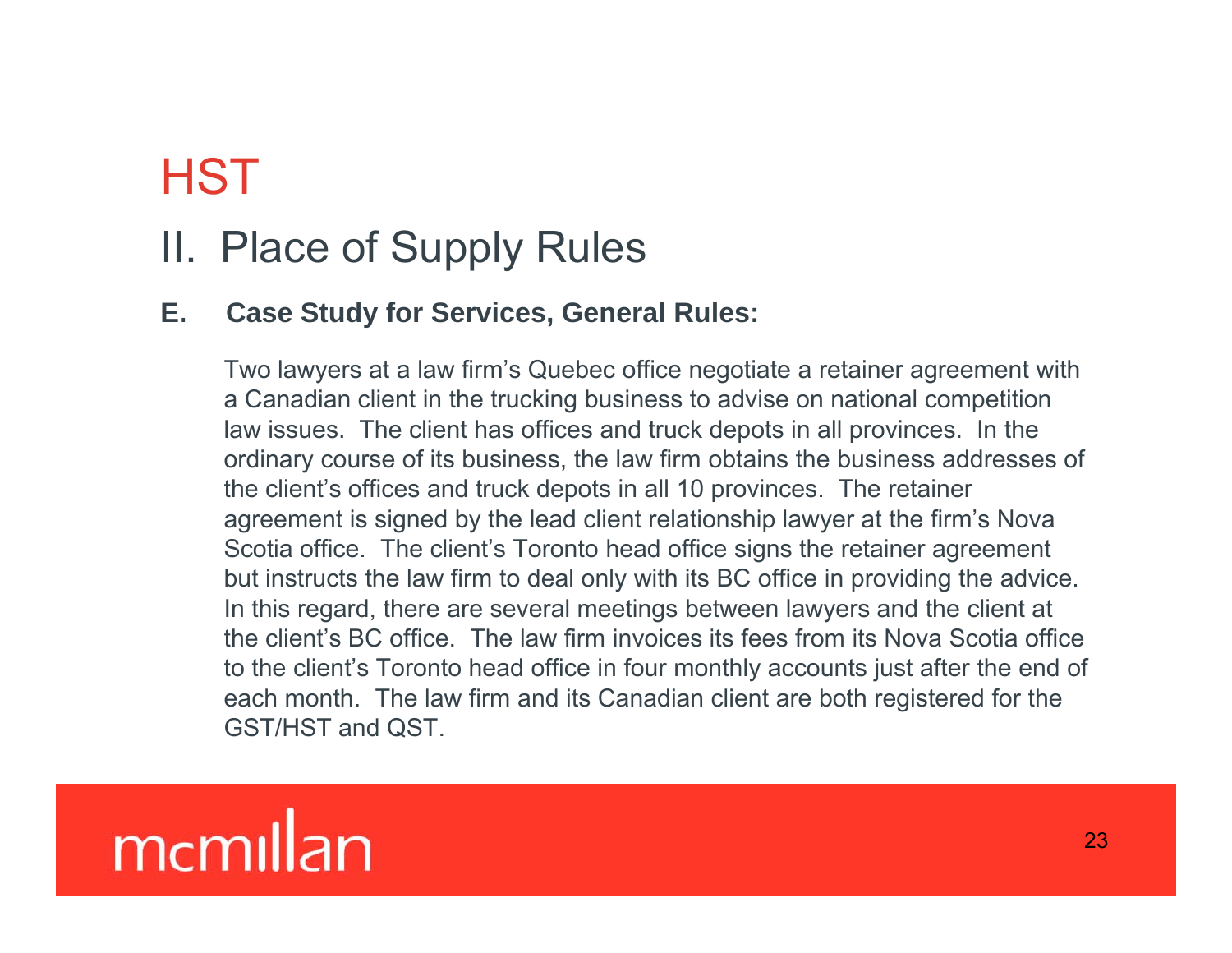### II. Place of Supply Rules

**E. Case Study for Services, General Rules:** (continued)

| <b>Overall Services Performed:</b> |             |  |
|------------------------------------|-------------|--|
| 10%                                | Nova Scotia |  |
| 20%                                | Quebec      |  |
| 30%                                | BC.         |  |
| 40%                                | Ontario     |  |

|     | 1. November 2010 Billing Period: |
|-----|----------------------------------|
| 15% | Nova Scotia                      |
| 40% | Quebec                           |
| 10% | BC.                              |
| 35% | Ontario                          |

2. December 2010 Billing Period: 30% Nova Scotia 10% Quebec 30% BC30% Ontario

|       | 3. January 2011 Billing Period: |
|-------|---------------------------------|
| $5\%$ | Nova Scotia                     |
| $0\%$ | Quebec                          |
| 55%   | BC.                             |
| 40%   | Ontario                         |

|       | 4. February 2011 Billing Period: |
|-------|----------------------------------|
| $0\%$ | <b>Nova Scotia</b>               |
| 20%   | Quebec                           |
| 40%   | BC.                              |
| 40%   | Ontario                          |

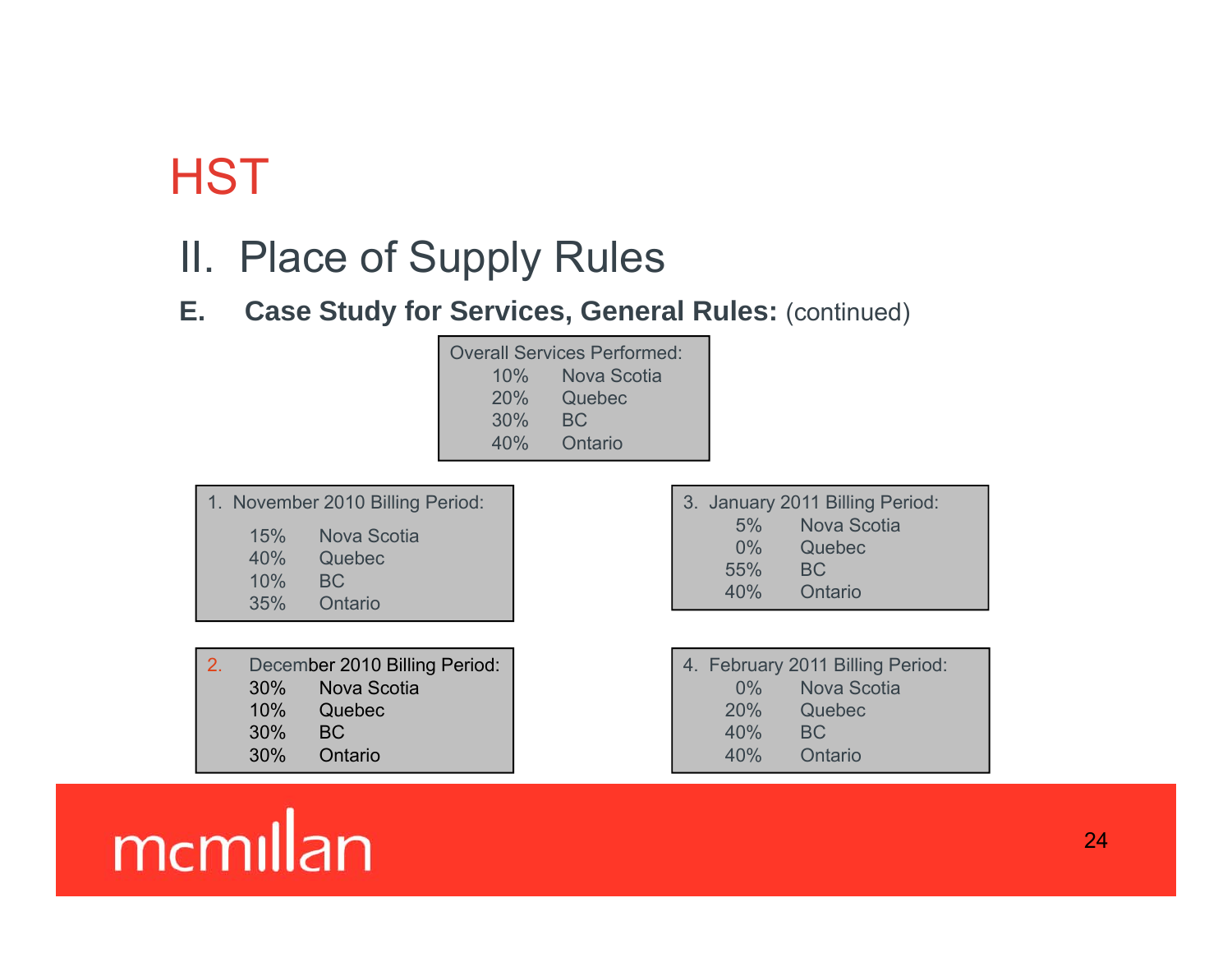### II. Place of Supply Rules

- **E. Case Study for Services, General Rules, Analysis:**
	- $\bullet$  For the purpose of determining whether services are supplied inside or outside Canada, all the services performed are treated as one supply pursuant to ss.136.1(2)(d) of the ETA. Made inside Canada pursuant to ss.142(1)(g) of the ETA.
	- $\bullet$  For the purpose of determining in which province the services are supplied in Canada, the services performed each monthly billing period are treated as a separate supply of services made on the 1<sup>st</sup> day of the month pursuant to ss.136.1(2)(a) to (c).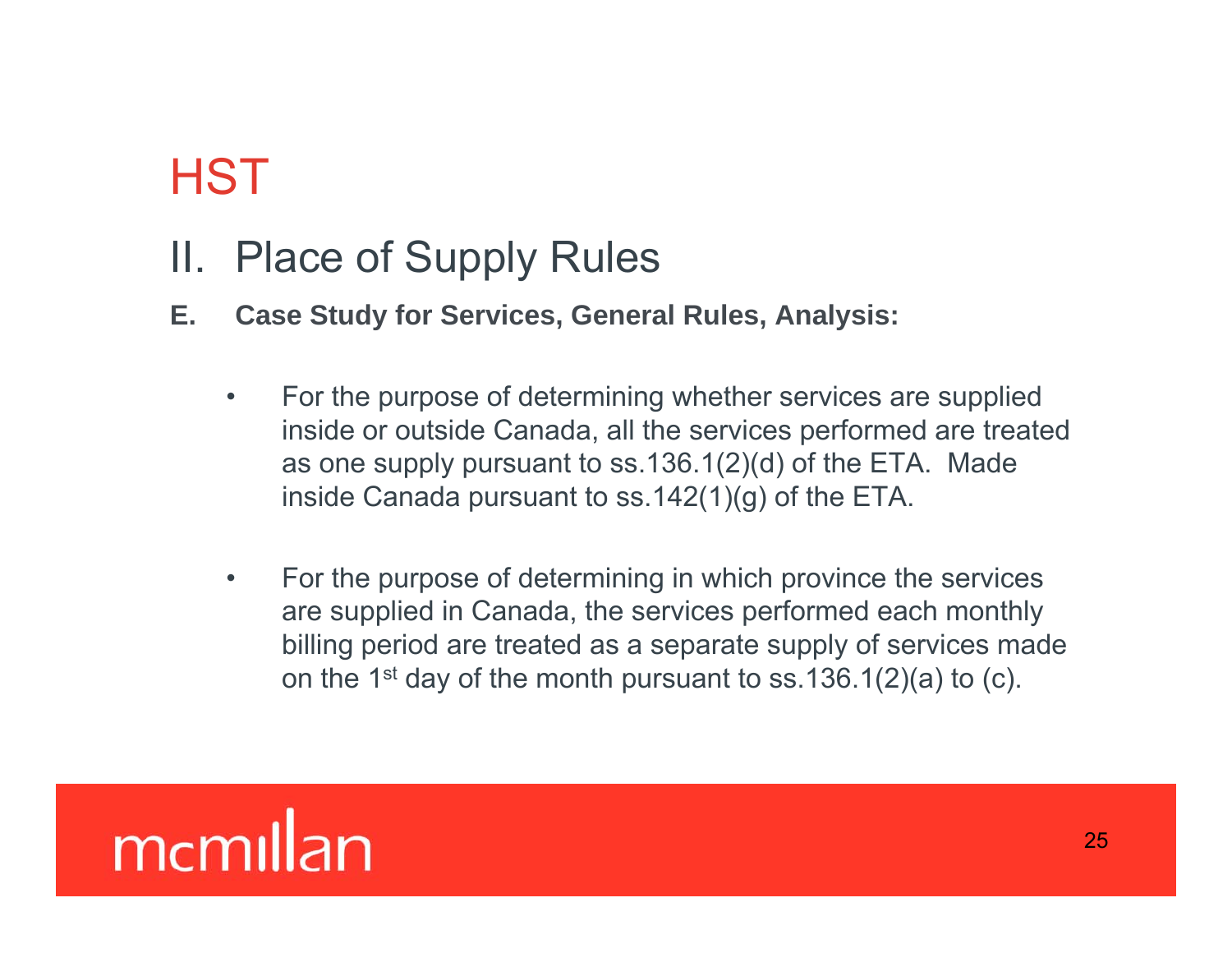### II. Place of Supply Rules

### **E. Case Study for Services, General Rules, Analysis:** (continued)

The GST/HST Technical Information Bulletin 103, HST place of supply rules for determining whether <sup>a</sup> supply is made in <sup>a</sup> province (June 2010) (the "TIB"), at page 27, states:

> "The business address of the recipient from which the supplier is hired pursuant to the agreement for the supply (the 'contracting address') will generally be the address that is most closely connected with the supply."

Under all 3 examples given in the TIB relating to determining the recipient's address "most closely connected with the supply", the one selected by CRA is the client's premises that enters into the agreement for the supply with the supplier.

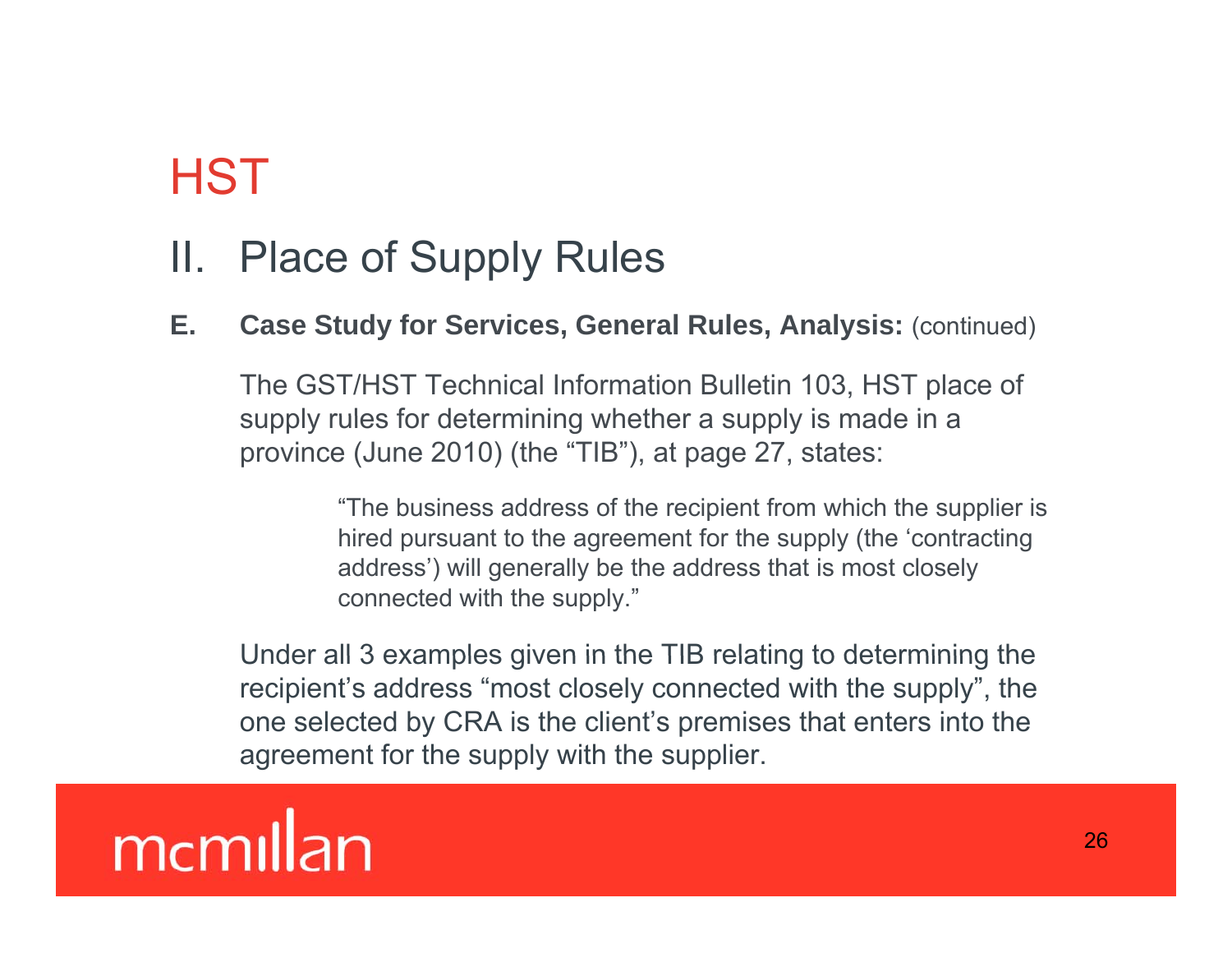### II. Place of Supply Rules

### **E. Case Study for Services, General Rules, Analysis:** (continued)

Regardless of where the law firm performs its legal services in each billing period, the law firm would, under the CRA's administrative policies, appear to be supplying its services each billing period in Ontario and, therefore, need to charge and collect 13% HST on its fees.

**N.B. CRA's administrative policy is not binding law.**

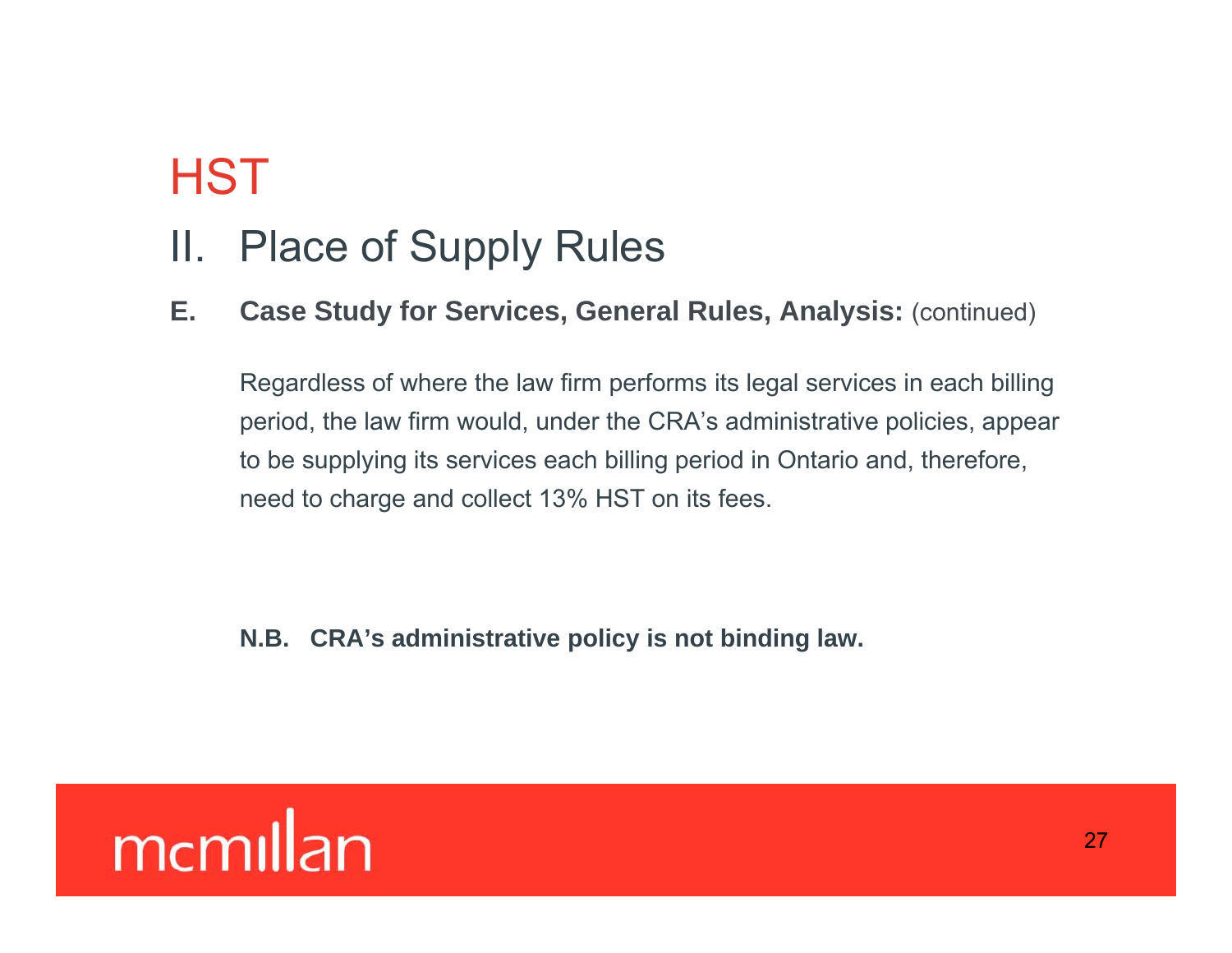## II. Place of Supply Rules

- **E.** Services (continued)
	- **1. Personal Services, Preceding General Rules are Inapplicable, effective May 1, 2010**

### **Section 17 of the Regulations:**

- 90% or more performed in the presence of the individual to whom it is rendered (but excluding an advisory, consulting or professional service). An example would be a haircut.
- The rules parallel the default Rules 2 to 4 for services generally (as explained in previous slide 22).

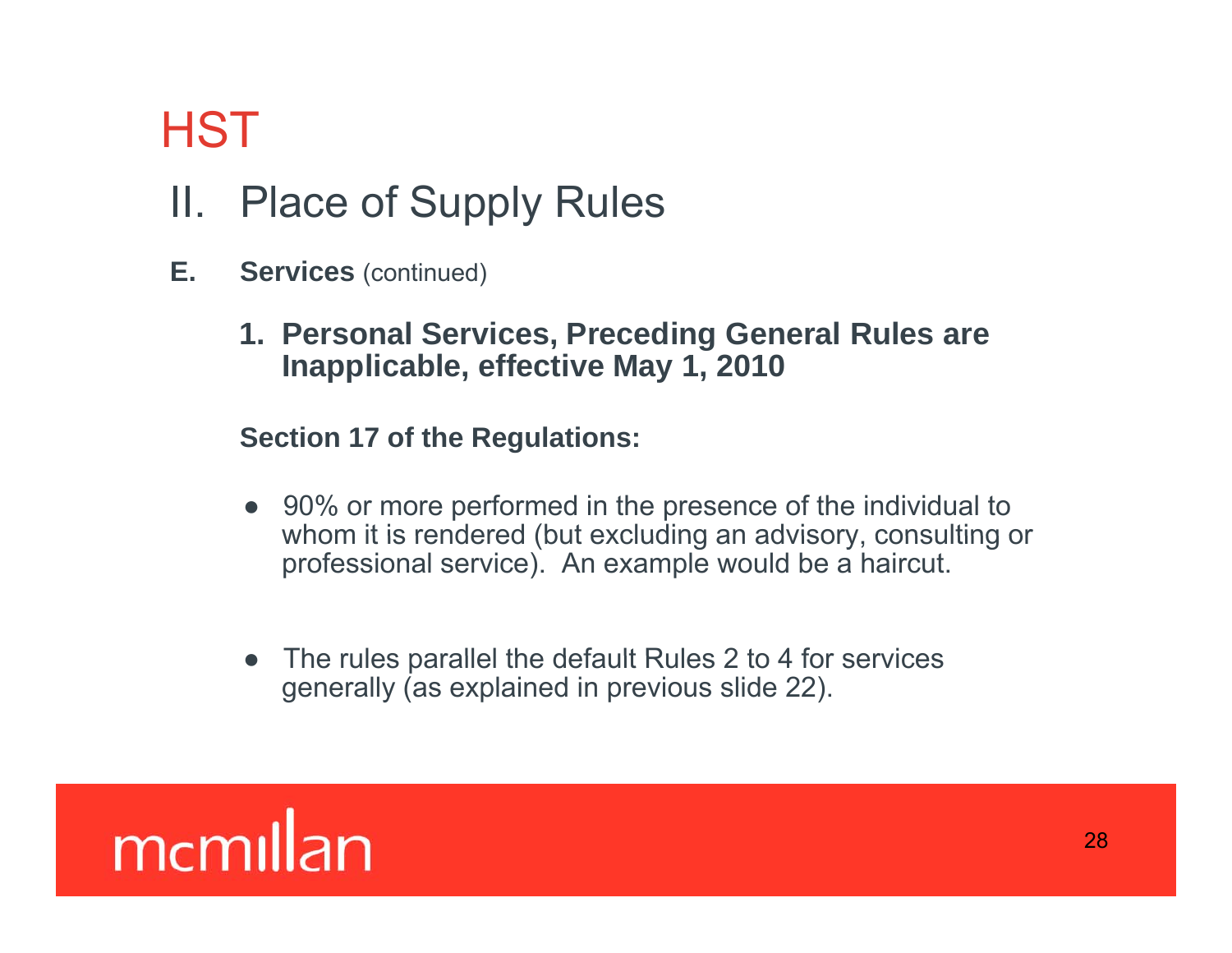## **HST** II. Place of Supply Rules

- **E. Services** (continued)
	- **2. Services in relation to Goods, Preceding General Rules are Inapplicable, effective May 1, 2010**

**Section 15 of the Regulations:**

- **A. Goods Remaining in the Same Province(s) While Services Performed**
- 1. **Made in a HST province if >50% of goods in Canada (how determined?) in the HST provinces.** Made in the HST province in which the greatest proportion of the goods is situated.

What if the goods are split equally between or among two or more participating provinces each having the highest proportion?

#### Tie-breaker:

Supplied in HST province with the highest tax rate; or if equal (8%), charge that rate.

OR

2. **Made in a GST province if goods in Canada are otherwise than >50% (how determined?) in the HST provinces.**

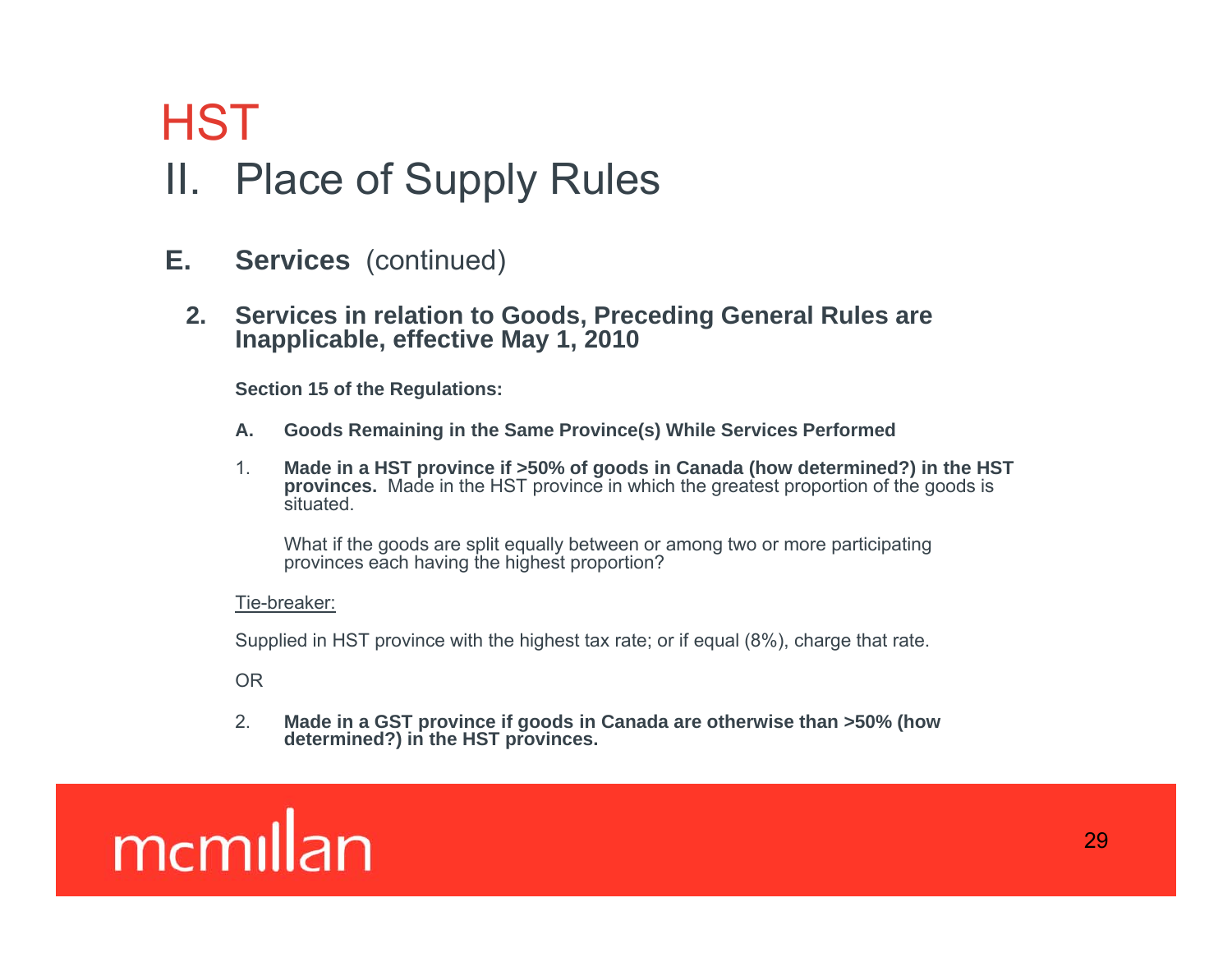### HSTII. Place of Supply Rules

- **E. Services** (continued)
	- **2. Services in relation to Goods, Preceding General Rules are Inapplicable** (continued)

**Section 16 of the Regulations:**

- **B. Goods Not Remaining in the Same Province(s) While Services Performed**
- **1. Made in a HST province if**
	- (a) goods in Canada are *primarily* in the HST provinces at any time (all times) the service is performed;
	- (b) the Canadian element of the service is performed *primarily* (>50%?, if so, by time or value?, or does it mean first in importance?) in the HST provinces, **and**
	- (c) the greatest proportion of the services in the HST provinces is performed in that province.

What if the goods are split equally between or among two or more participating provinces each having the highest proportion?

#### Tie-breaker:

Supplied in HST province with the highest tax rate; or if equal (8%), charge that rate.

#### OR **2. Made in a GST province if**

- (a) goods are otherwise than *primarily* in the HST provinces at any time (all times) the service is performed; **or**
- (b) the Canadian element of the service is performed otherwise than *primarily* in the HST provinces.

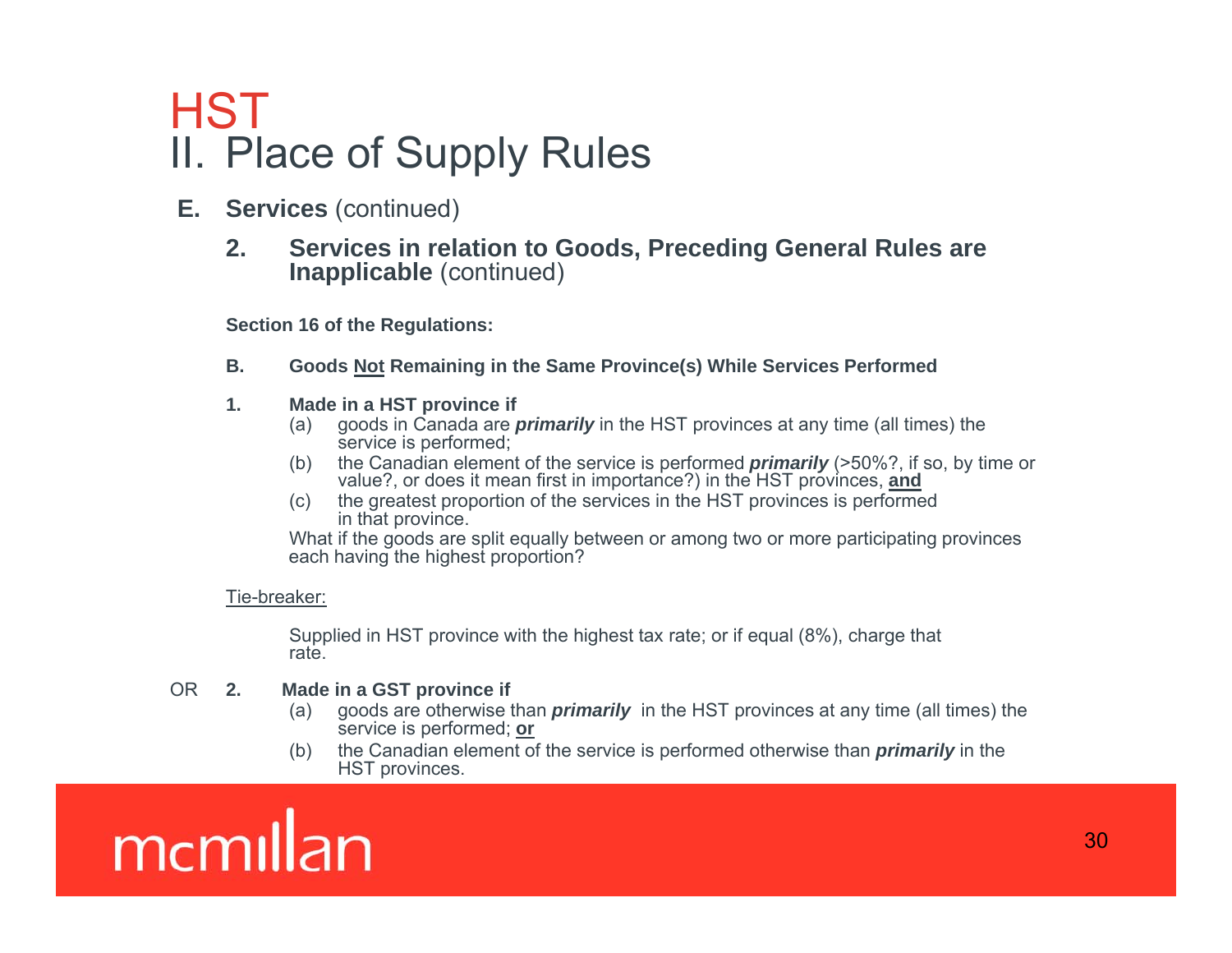### II. Place of Supply Rules

- **E. Services** (continued)
	- **3. Services in relation to Real Property, Preceding General Rules are Inapplicable, effective May 1, 2010**

**Section 14 of the Regulations 14 Regulations:**

**a. Where >50% (how measured?) of the real property situated in Canada is in the HST provinces, the HST province in which the greatest proportion of the real property is situated.**

What if the real properties are equally split between or among two or more HST provinces each having the highest proportion?

#### Tie-Breaker:

Supplied in HST province with the highest tax rate; or if equal (8%), charge that rate.

OR **b. Where otherwise than >50% (how measured?) of the real property situated in Canada is in the HST provinces, made in a GST province.**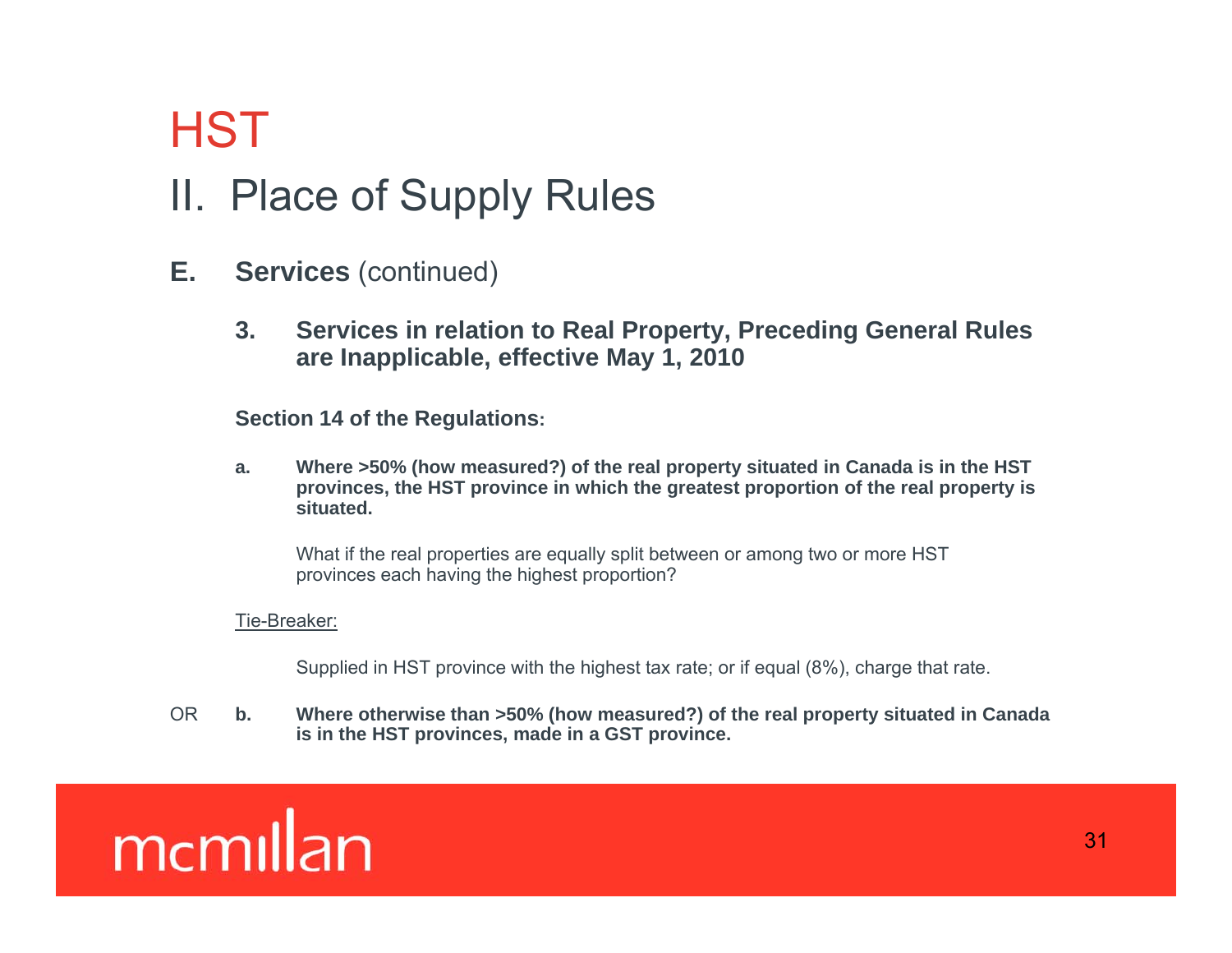## II. Place of Supply Rules

**E. Services** (continued)

### **3. Services in relation to Real Property, Case Study:**

A Canadian exploration company registered for the GST/HST holds exploration rights relating to 10,000 acres of real property situated in BC, 10,000 acres in Northern Ontario, 50,000 acres in Alberta and 100,000 acres in Wyoming, USA. A Saskatchewan geologist registered for the GST/HST is hired in 2011 to perform services relating to the feasibility of obtaining oil and natural gas from these properties.

Where are the geologist's taxable supplies of services made? What are his obligations regarding charging and collecting GST or HST?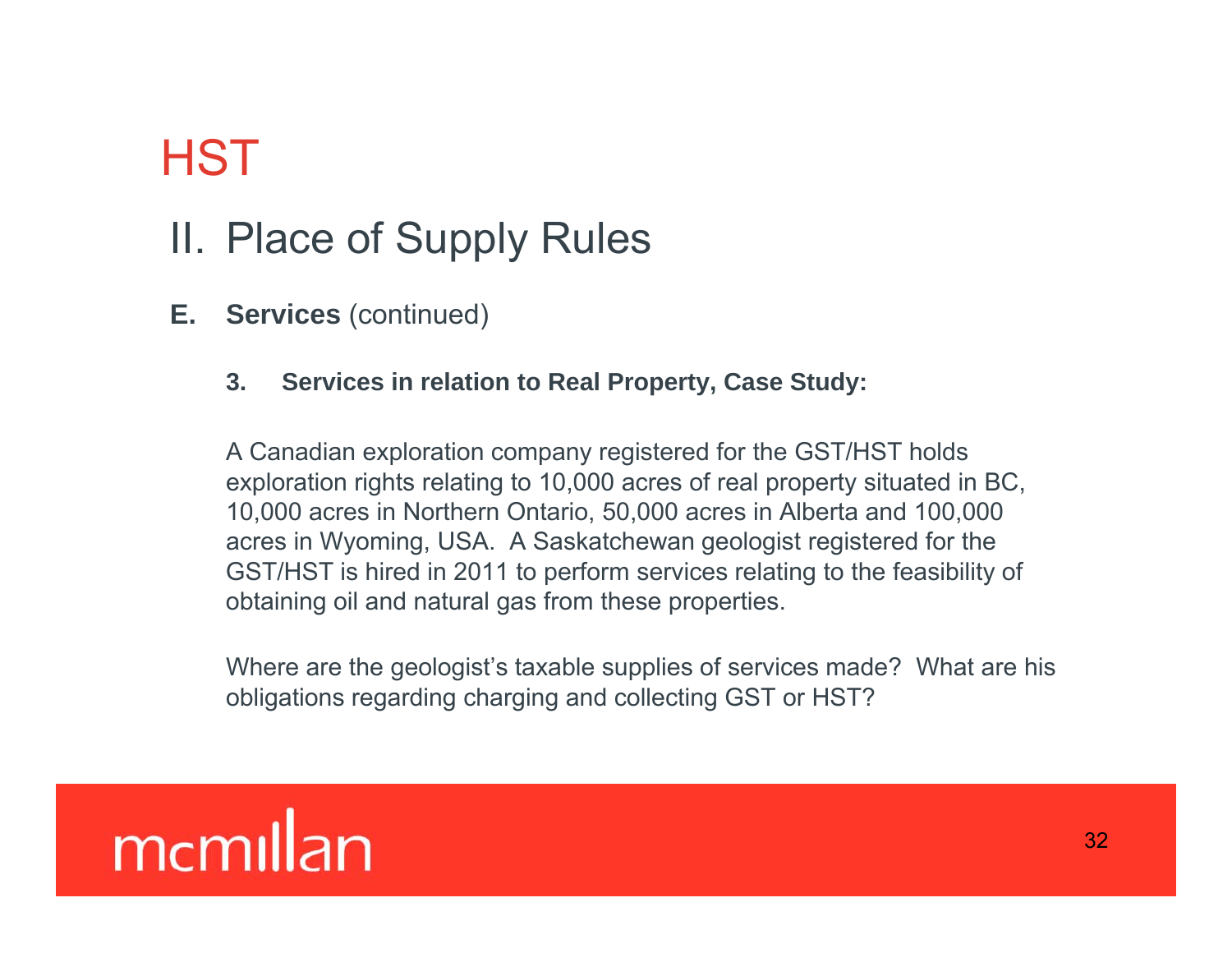## **HST** II. Place of Supply Rules

### **E. Services** (continued)

#### **3. Services in relation to Real Property, Case Study, Analysis:**

The proportion of the services in relation to the real property situated in Canada and the portion of the services relating to the real property situated outside Canada are each deemed to be separate supplies of services. Under ss. 142(1)(d) of the ETA, the supply of geological services relating to Canadian real property is made in Canada. Under ss. 142(2)(d) of the ETA, the supply of geological services relating to the U.S. real property is made outside Canada. See also s. 136.2 of the ETA.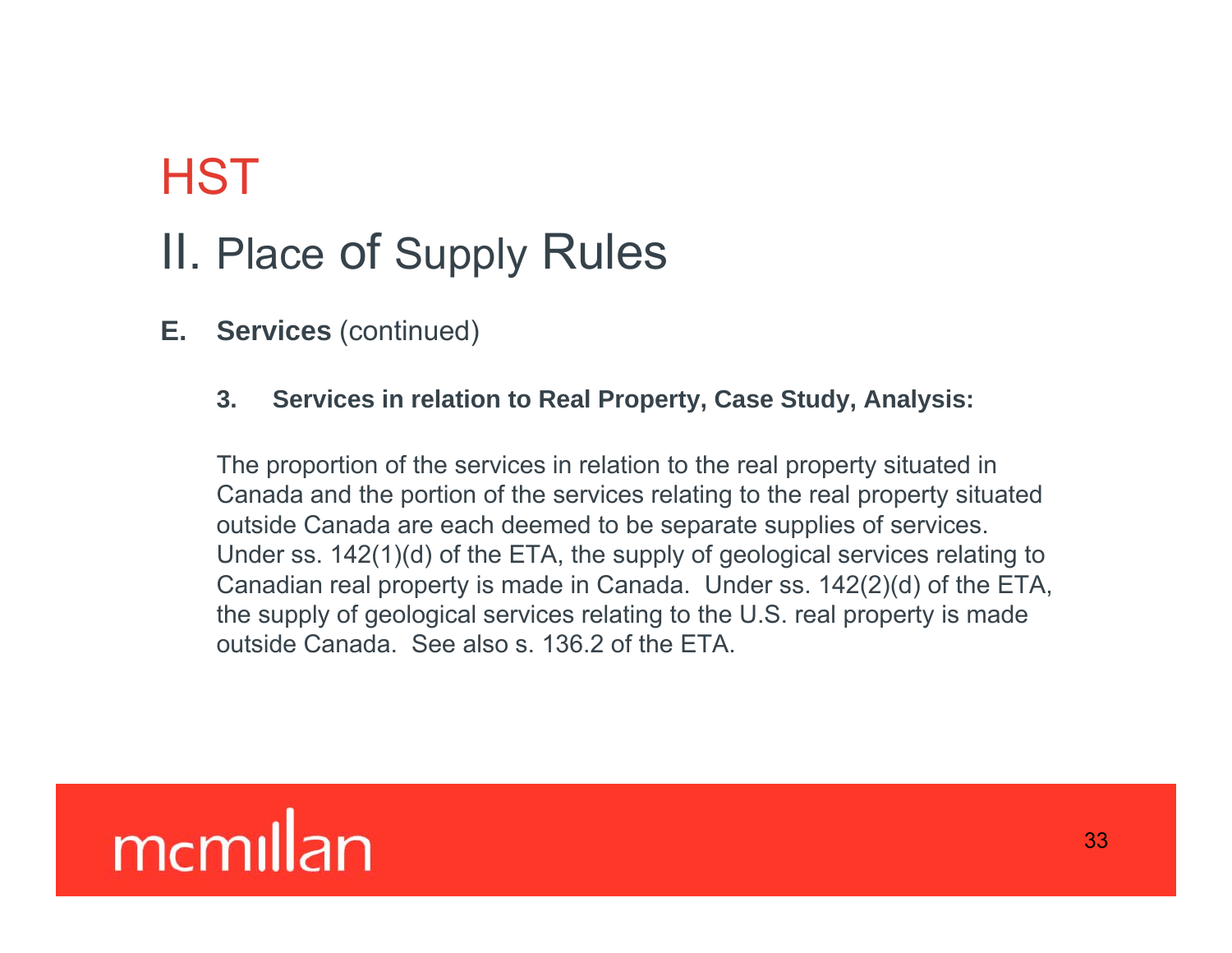### II. Place of Supply Rules

- **E. Services** (continued)
	- **3.** Services in relation to Real Property, Case Study, Analysis: (continued)

No GST or HST should be charged and collected on the portion of the fees relating to the U.S. real property. The Canadian real property is otherwise than primarily in the HST provinces so the geology services are deemed to be supplied in a GST province. GST, therefore, applies to the proportion of the fees relating to the Canadian real property.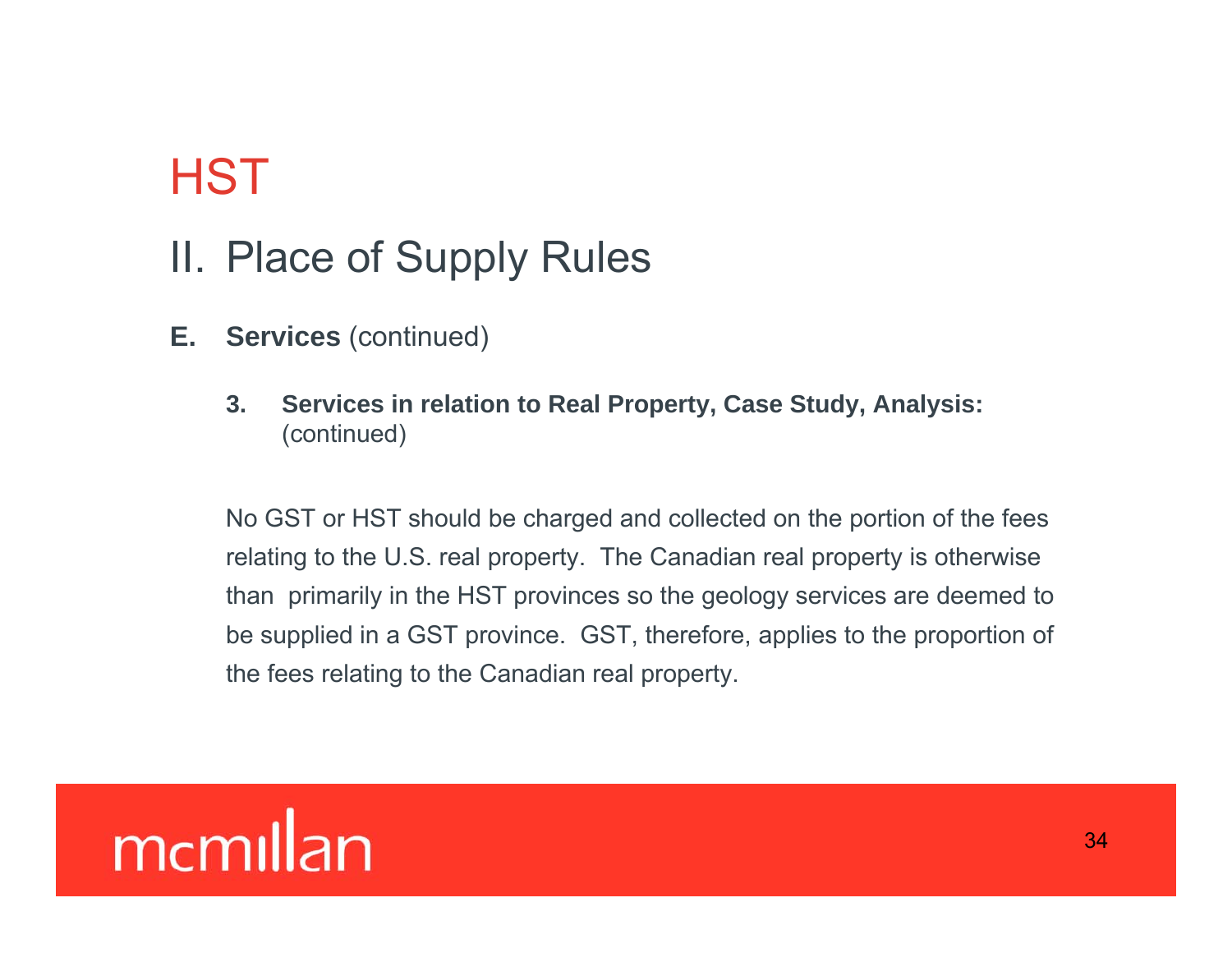## II. Place of Supply Rules **HST**

**E. Services** (continued)

### **3. Services in relation to Real Property, Case Study:** (continued)

What if during one particular billing period the services performed relate only to real property in Ontario? or in BC and Wyoming? or in Northern Ontario and BC?

Consider the application of ss.136.1(2) of the ETA. The provincial place of supply ("PPOS") of the geology services may vary by billing period.

Which PPOS rule applies if a Canadian law firm is hired by a lender to act on its behalf in making a loan secured by goods and real property in multiple provinces in Canada? In the absence of a tie-breaking rule in the Regulations, does one of the PPOS rules in relation to goods apply, or a PPOS rule in relation to real property, or a general PPOS rule for services?

## memillan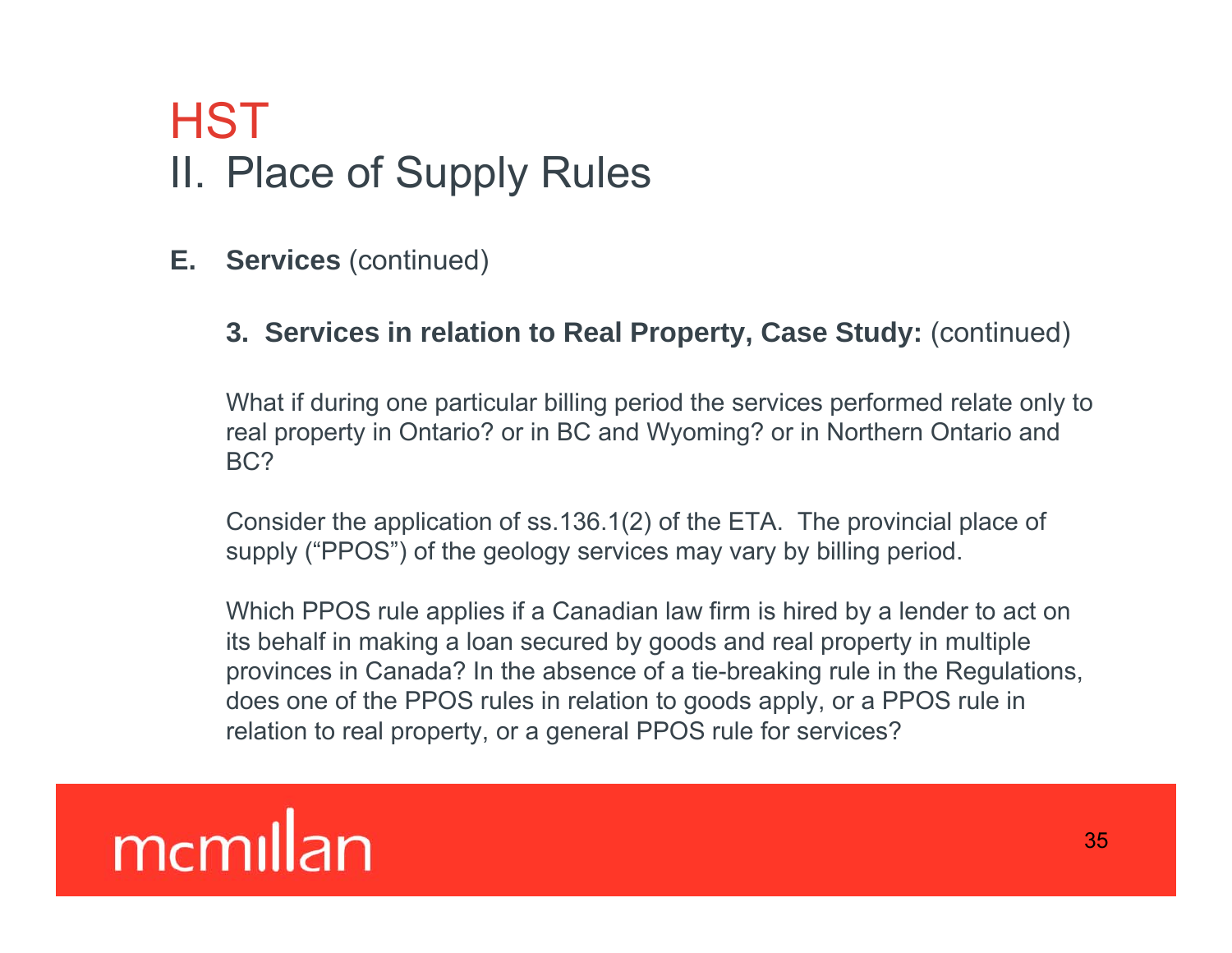## II. Place of Supply Rules

**F. Intang <sup>p</sup> y, ible Personal Property, General Rules\***

### **Sections 6 and 7 of the Regulations:**

- $\bullet$  IPP that can be used in Canada and can **only be** used *primarily* (>50% or most important use?) in the HST provinces is supplied in a HST province.
- • IPP that can be used in Canada and **only be** used *primarily* (>50% or most important use?) outside the HST provinces is supplied in a GST province.

**\*** effective May 1, 2010

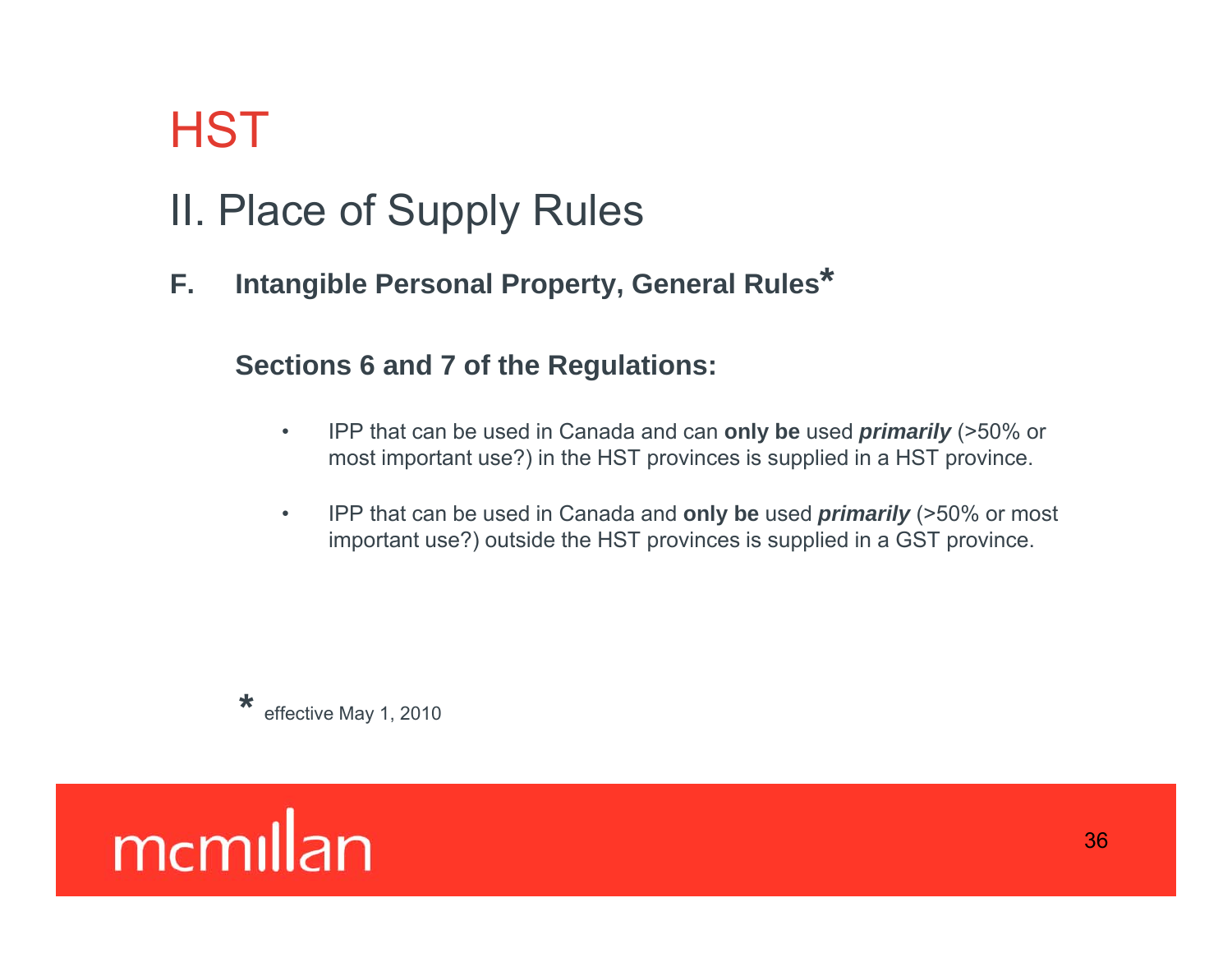## II. Place of Supply Rules

### **F. Intangible Personal Property, General Rules** (continued)

- $\bullet$  Where the Canadian rights can only be used *primarily* in the HST provinces, the IPP is supplied in the HST province where the greatest proportion of those rights must be used. If the Canadian rights can only be used in a HST province, the supply of IPP is in that province.
- $\bullet$  If the above rules are not determinative, then need to consider the following Rules 1, 2 and 3.

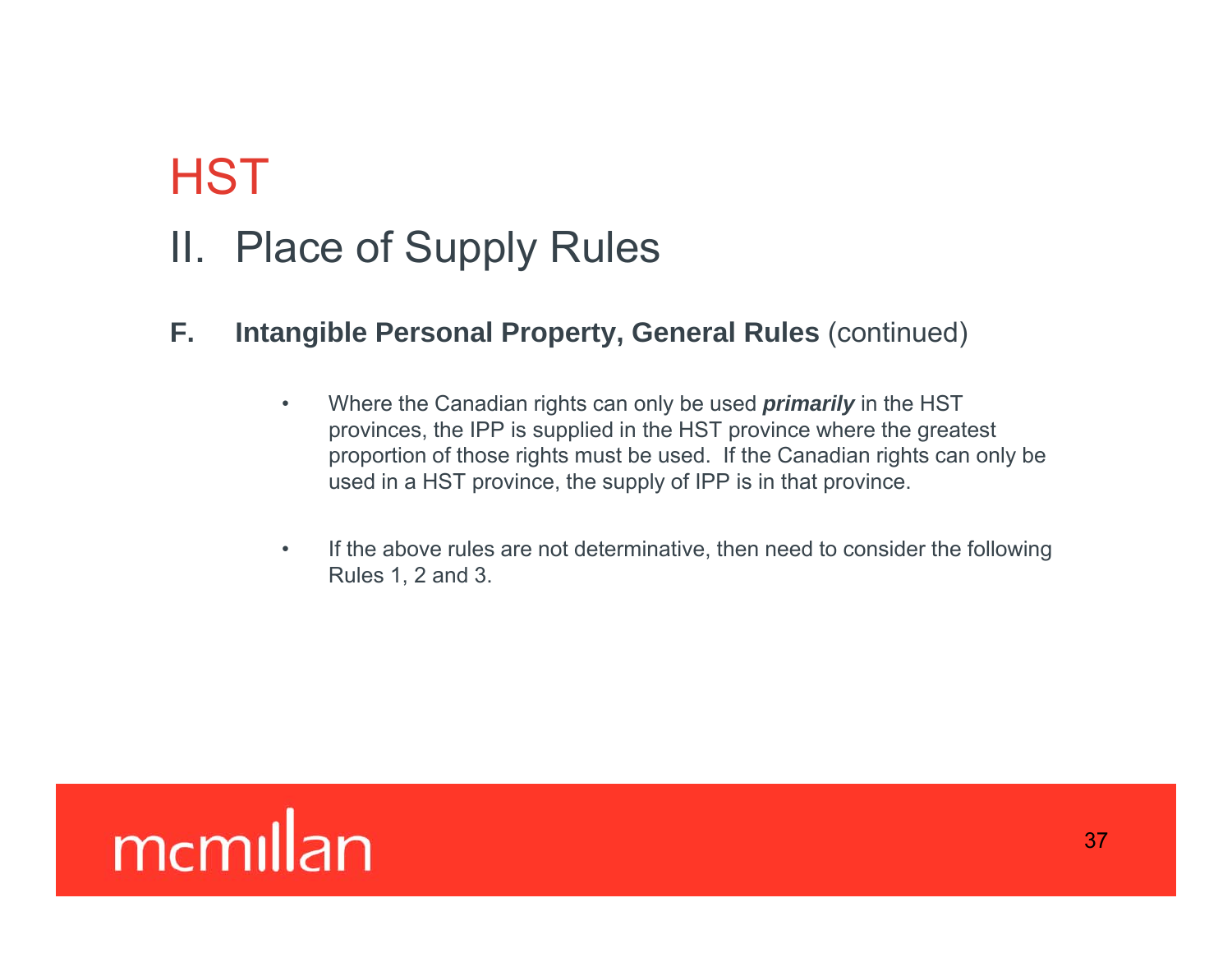## II. Place of Supply Rules

**F. Intangible Personal Property, General Rules** (continued)

Rule 1:

If the consideration is <\$300, made in a HST province if the supply is made through a supplier's PE in the province in the presence of a representative of the recipient or through a vending machine in the province, and the IPP can be used in the HST province.

## memillan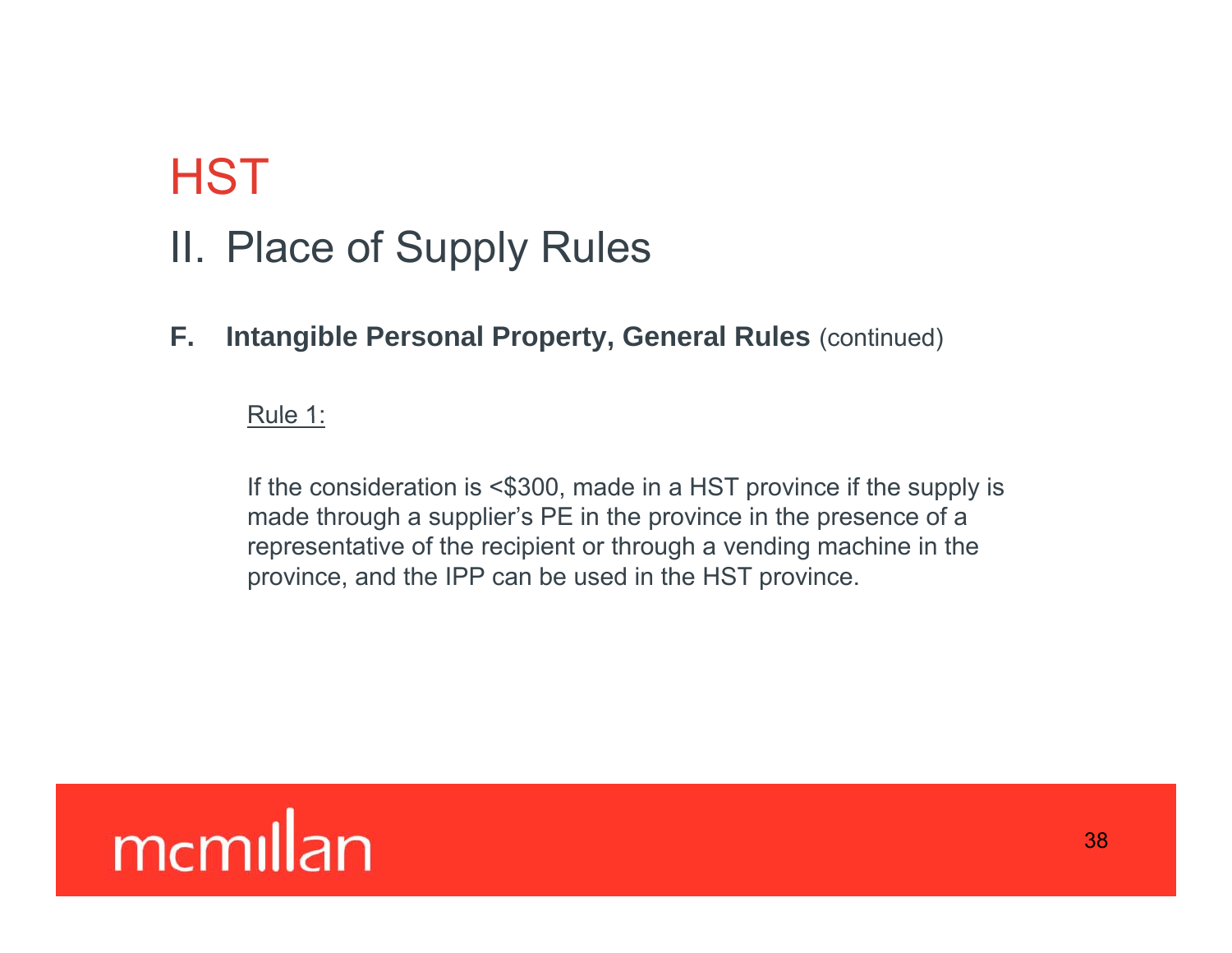## II. Place of Supply Rules HST

### **F. Intangible Personal Property, General Rules** (continued)

Rule 2:

If Rule 1 does not apply, and in the normal course of business the supplier obtains an address in a HST province that is:

- $\bullet$ the recipient's home or business address in Canada; or
- • if more than one such address obtained, **the one most closely connected with the supply;**

**OR** if no such address is obtained, where a recipient address that is **most closely connected with the supply** is in a HST province;

**AND** the IPP can be used in the province, the supply of IPP is made in that HST province.

Issue: If supplier obtains multiple business addresses in Canada for a particular recipient, which a address is **most closely connected with the supply**? See Slide 26.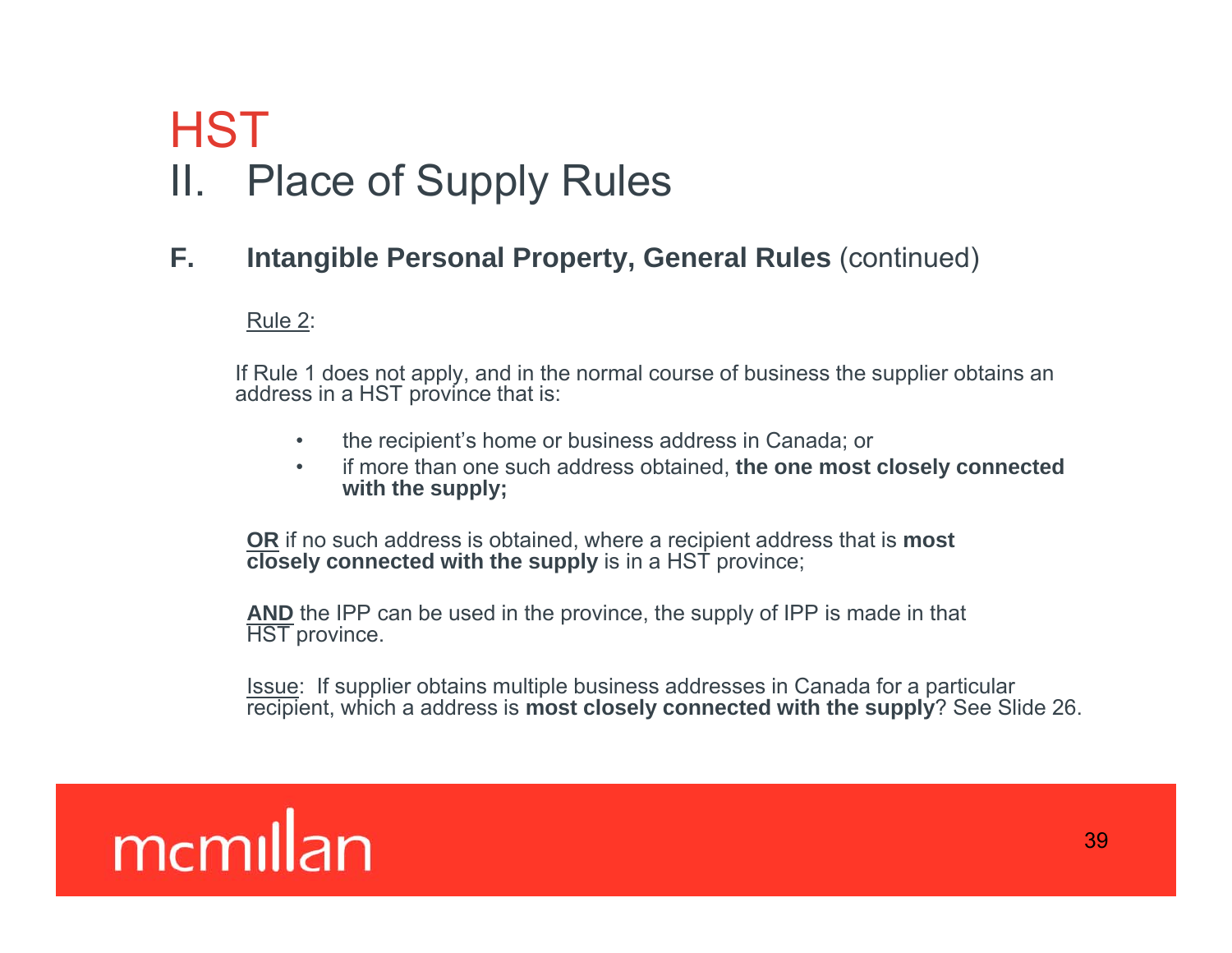## **HST** II. Place of Supply Rules

**F. Intangible Personal Property, General Rules** (continued)

Rule 3:

If neither Rule 1 nor 2 applies, the supply of the IPP is deemed to be made in the HST province with the highest provincial tax rate between or among the HST provinces in which the IPP can be used; if two or more such provinces have the highest rate (8%), use that rate.

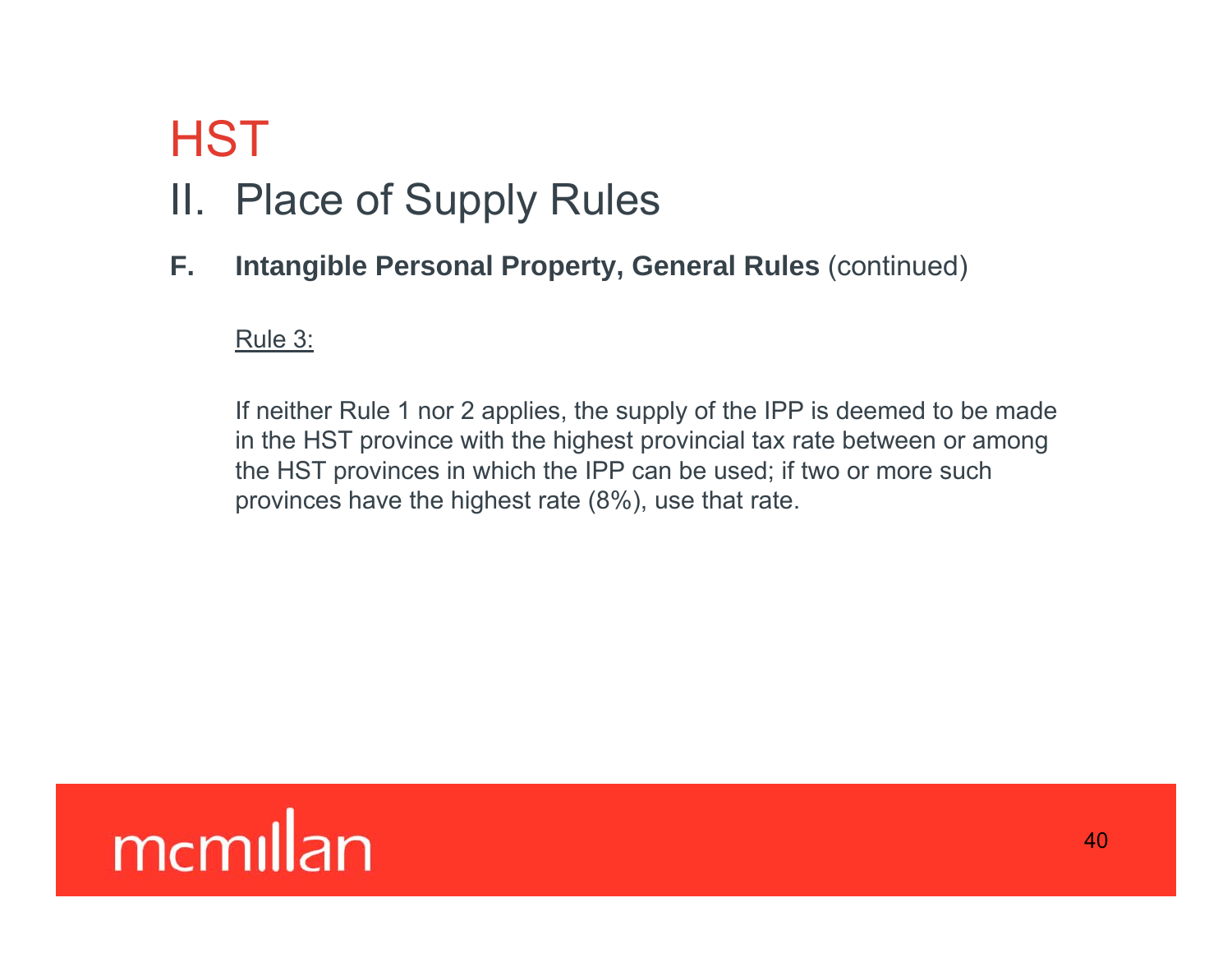## II. Place of Supply Rules **HST**

**F. Intangible Personal Property, General Rules** (continued)

#### **Section 8 of the Regulations:**

Where use of IPP in Canada is not limited *primarily* to either the HST or GST provinces, then need to consider the following rules 1, 2 and 3.

#### Rule 1:

Where consideration <\$300, parallels Rule 1 previously recited in Slide 38. Could, however, be either a HST or GST province.

#### Rule 2:

If Rule 1 does not apply, parallels Rule 2 previously recited in Slide 39. Could, however, be either a HST or a GST province.

#### Rule 3:

If neither Rule 1 nor 2 applies, parallels Rule 3 previously recited in Slide 40. Note, by default, supply of IPP considered made in a HST province.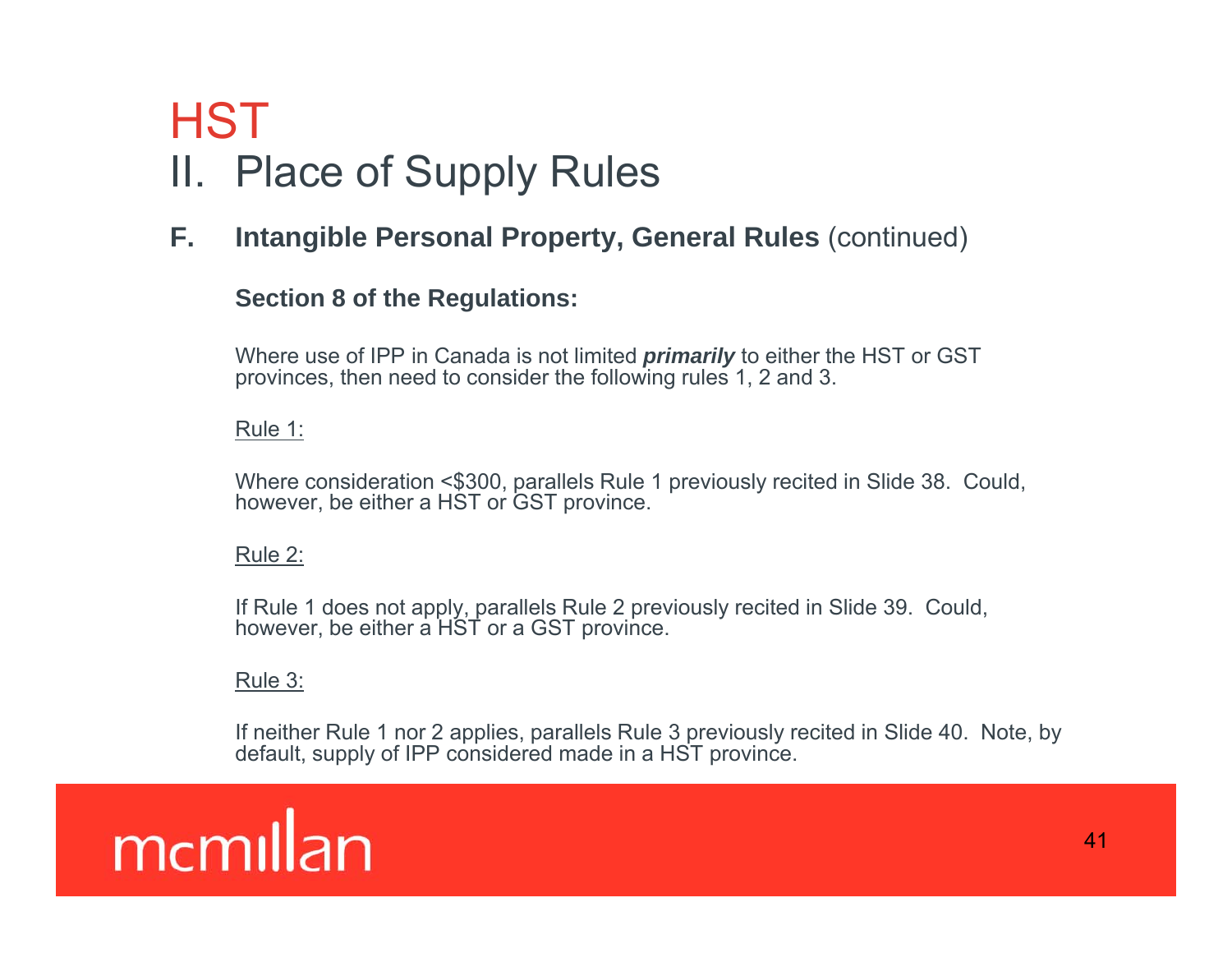## II. Place of Supply Rules

- **F. Intangible Personal Property** (continued)
	- **1. Relating to Goods, Preceding General Rules are Inapplicable**

#### **Section 10 of the Regulations:**

- $\bullet$  IPP relating to goods ordinarily located in Canada supplied in a HST province if the goods ordinarily located *primarily* in the HST provinces. In the HST province where the greatest proportion ordinarily located. If not decisive because two or more HST provinces each equally have the greatest proportion, use the highest provincial rate or, if all rates equal (8%), use that rate.
- $\bullet$  IPP relating to goods ordinarily located in Canada supplied in a GST province if the goods ordinarily located *primarily* in GST provinces.

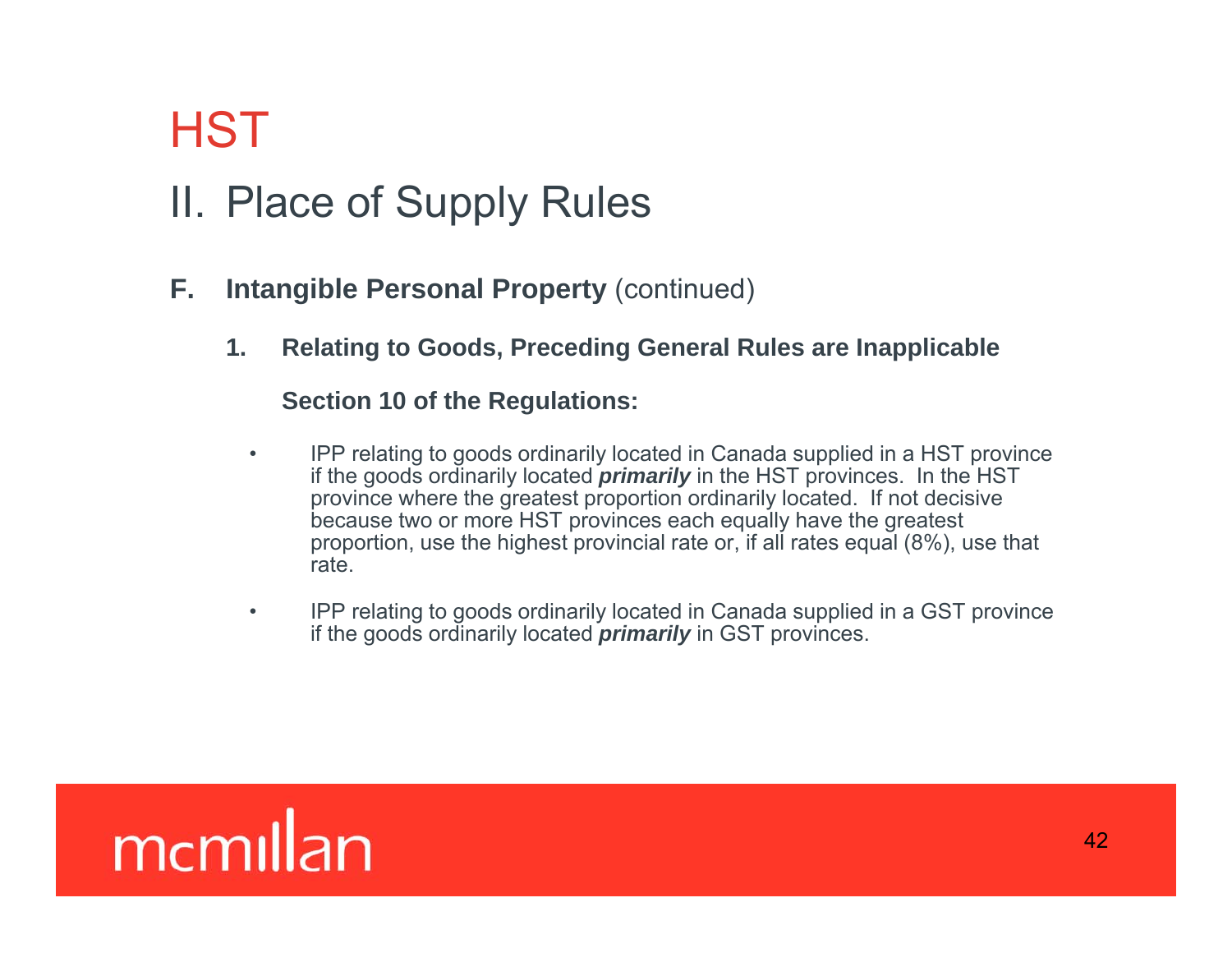## **HST** II. Place of Supply Rule

- **F. Intangible Personal Property** (continued)
	- **2. Relating to Real Property, Preceding General Rules are Inapplicable, effective May 1, 2010**

**S i 9 fh R l i Section 9 of the Regulations:**

- • IPP relating to real property supplied in a HST province if the real property that is in Canada is >50% (how measured?) in the HST provinces. In the HST province where the greatest proportion of the real property is situated. If not decisive because two or more HST provinces each equally have the greatest proportion, use the highest provincial rate, or, if all the rates equal (8%), use that rate.
- • If the real property in Canada is otherwise than >50% (how measured?) in the HST provinces, then the IPP is supplied in a GST province.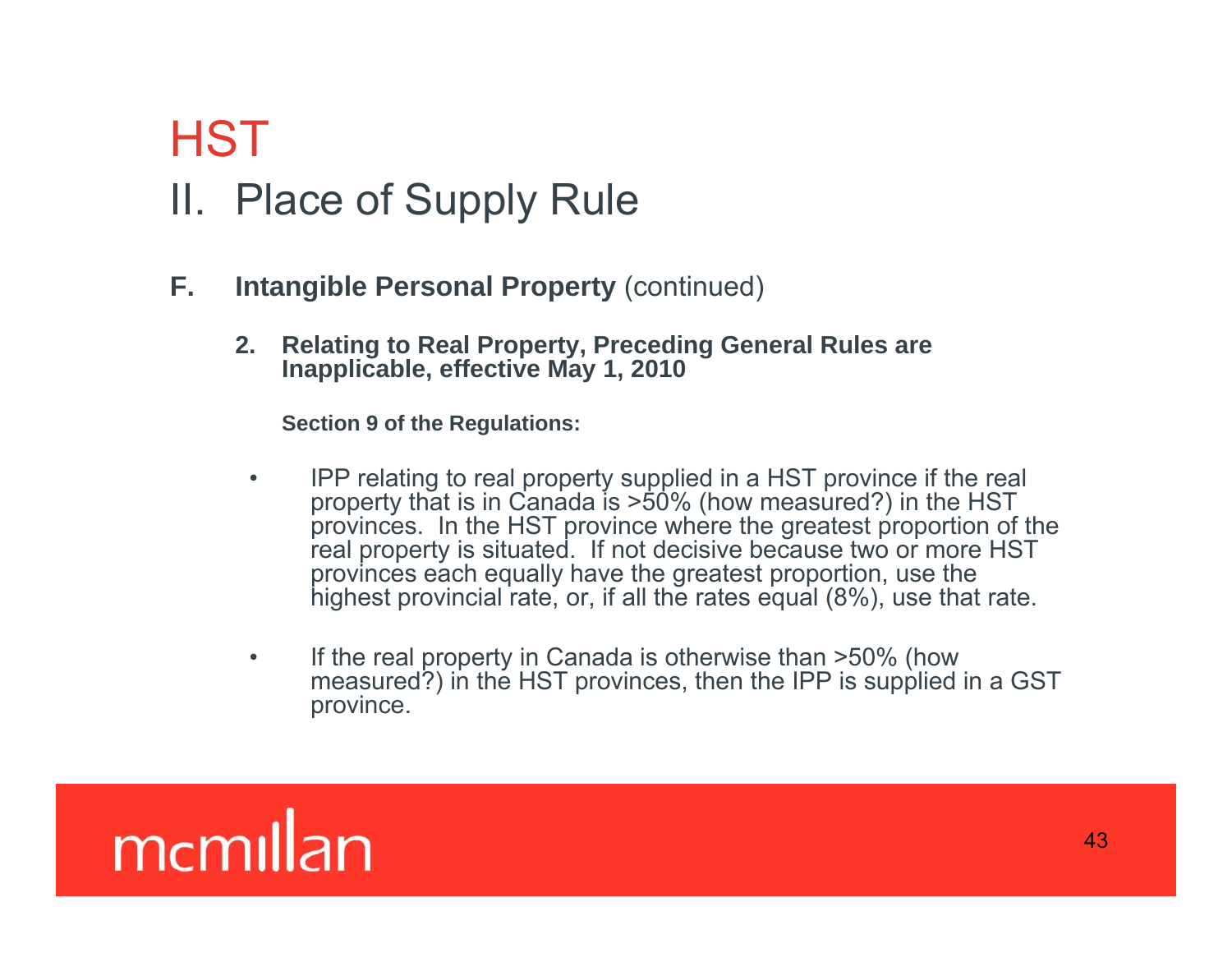## II. Place of Supply Rules **HST**

- **F.** Intangible Personal Property (continued)
	- **3. Relating to Passes for Passenger Transportation Services, otherwise Preceding General Rules for IPP** *would be* **Applicable, effective May 1, 2010**

#### **S ti 22 f th R l ti Section 22 of the Regulations:**

- $\bullet$  If the supplier can determine at the time the supply of a passenger transportation pass (IPP) is made that each passenger transportation service provided under the pass would:
	- (1) begin in a particular HST province and would terminate in Canada, then the supply of the IPP would be made in that HST province; or
	- $(2)$  begin in a GST province (does not have to be the same province each time) or terminate outside Canada, then the supply of the IPP would be considered made in a GST province.
- • If the above rules are not determinative, then the preceding general place of supply rules for IPP apply. See Slides 36 to 41.

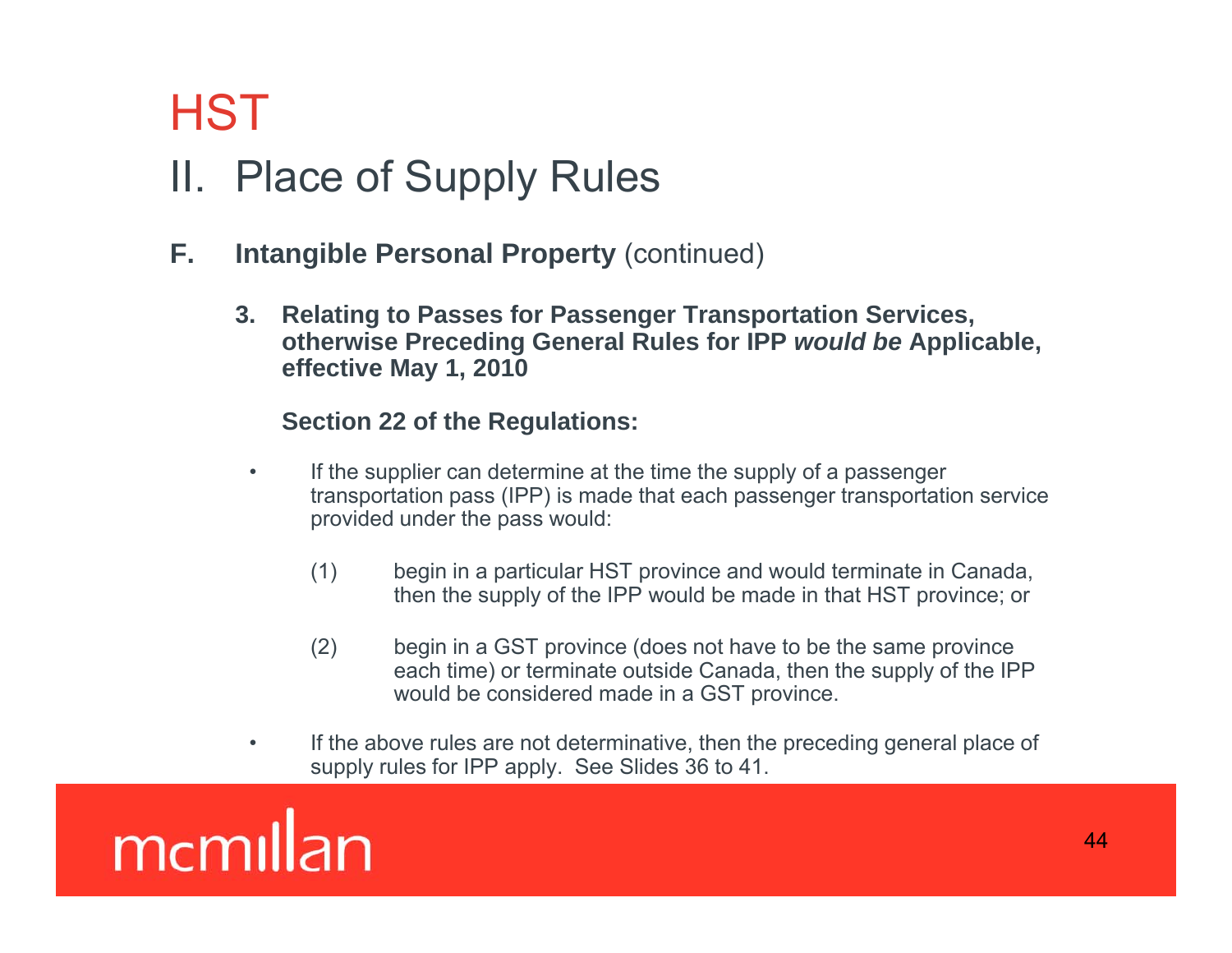## II. Place of Supply Rules

### **F. Intang py y ible Personal Property, General Rules, Case Study:**

While on vacation in Banff, Alberta, a student normally residing in London, Ontario purchases a rail pass for \$250 at a Via Rail outlet. The pass entitles the student to unlimited rail travel anywhere in Canada for 60 days. Via Rail is registered for the GST/HST and the student is not registered.

Does Via Rail charge and collect GST or HST?

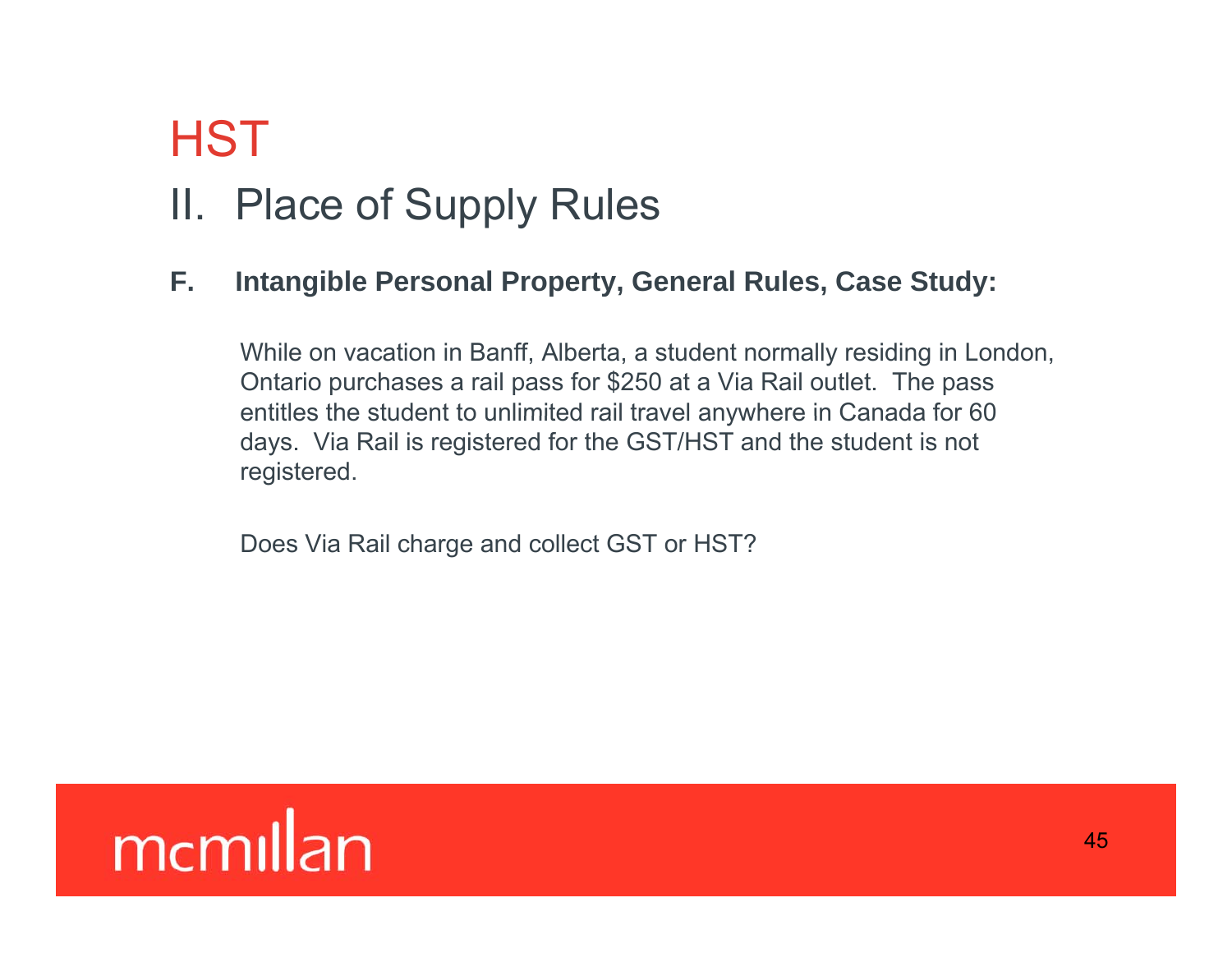## II. Place of Supply Rules

**F. Intang py y ible Personal Property, General Rules, Case Study, Analysis:**

The provision of the Via Rail pass could be considered a taxable supply of IPP relating to services (granting rights to utilize rail passenger transportation services). Since at the time of supply of the Via Rail pass, the supplier cannot determine the PPOS under section 22 of the Regulations, Via Rail should revert to the general IPP place of supply rules. Since the supply of the Via Rail pass is made in the presence of the student recipient at Via Rail's PE in Banff, Alberta, the place of supply is in Alberta. Via Rail should charge and collect the 5% GST.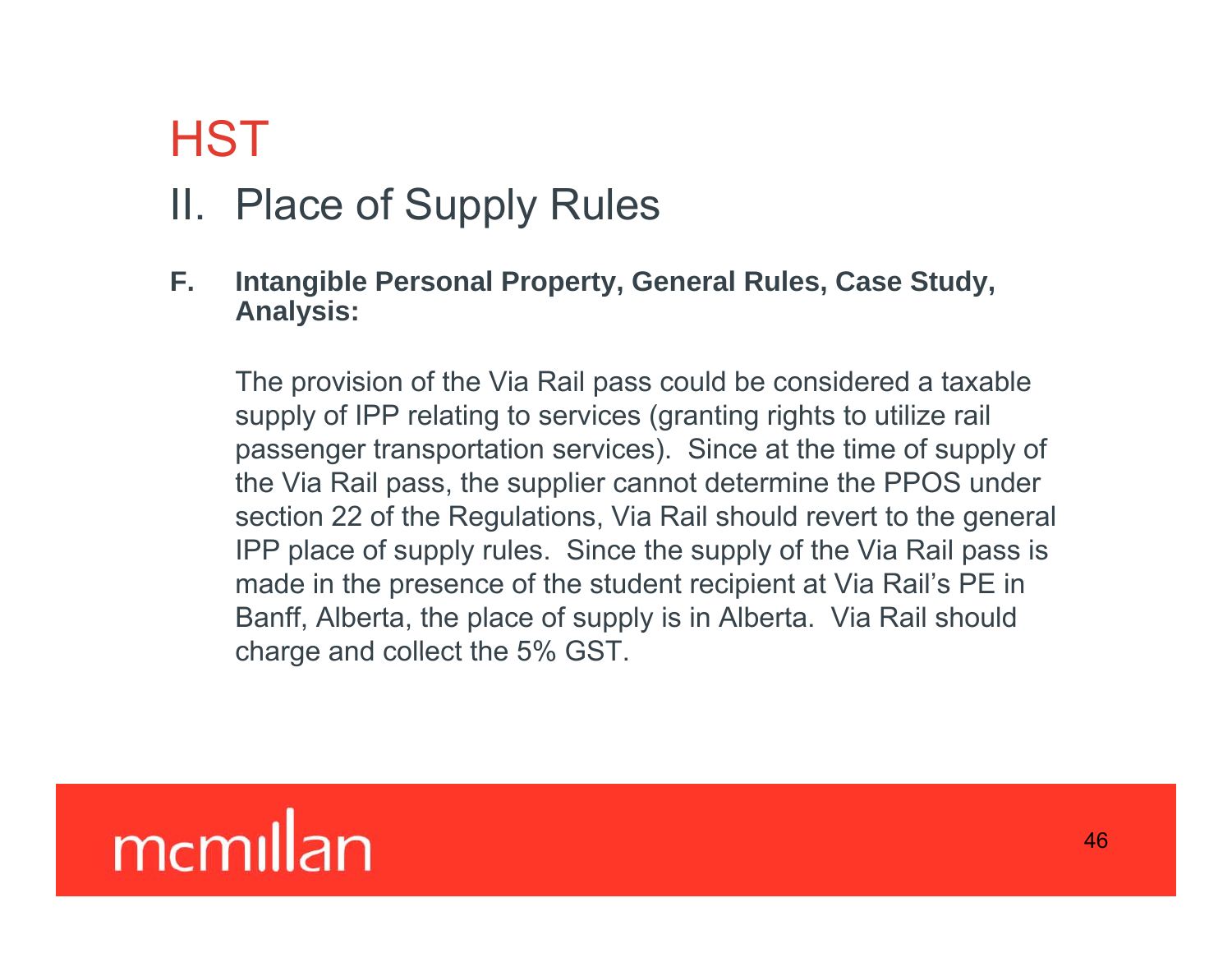- II. Place of Supply Rules
- **F. Intangible Personal Property, General Rules, Case Study, Analysis:** (continued)
- 1. What if Via Rail sells the pass for \$350?
- 2. What if the pass sold for \$150 and is limited to travel in BC?
- 3. What if the pass sold for \$400 and is limited to travel within Manitoba and Ontario? It can be used for travel in and between both provinces, or exclusively in either province.

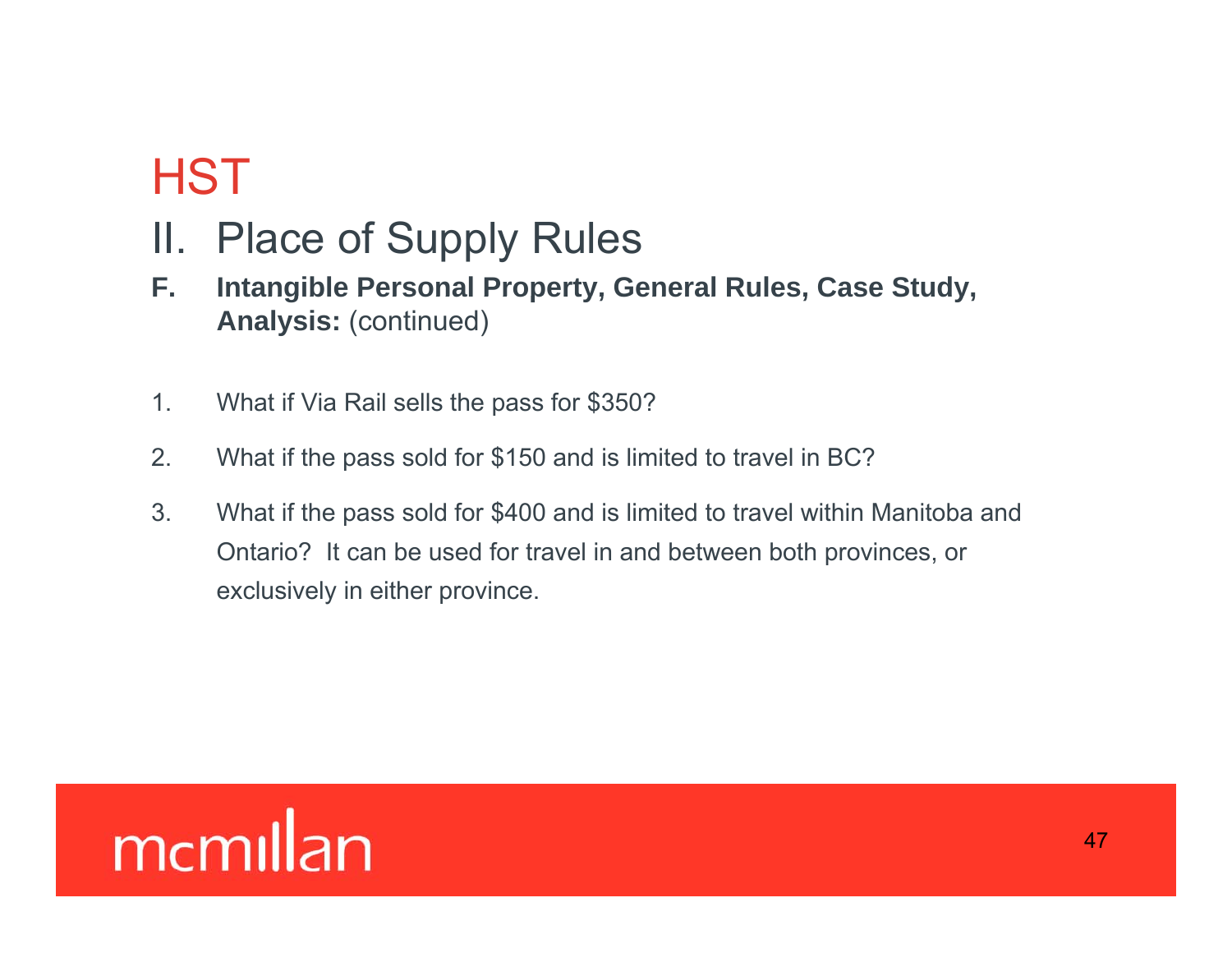### II. Place of Supply Rules

**G. Special Rules**

#### Part IX, Schedule IX to the ETA:

- • Section 1 - A deemed supply of property under certain sections of the ETA is made in the province where the property is situated at the time the supply is made.
- • Section 2 – Specific rules in Part IX of the ETA or its Regulations override any other Part of Schedule IX to the ETA. These specific rules include section 136.2 (supply of real property partly inside and outside a province), section 136.3 (freight services to deliver goods to multiple provinces), section 136.4 ("telecommunication channel" transmitted through more than one province) and ss. 163(2.1) (tour package covering a combination of GST and HST provinces).
- •• Section 3 – Specific rules prescribed in the Regulations, including the previously noted rules for services and IPP, override any other Part of Schedule IX to the FTA.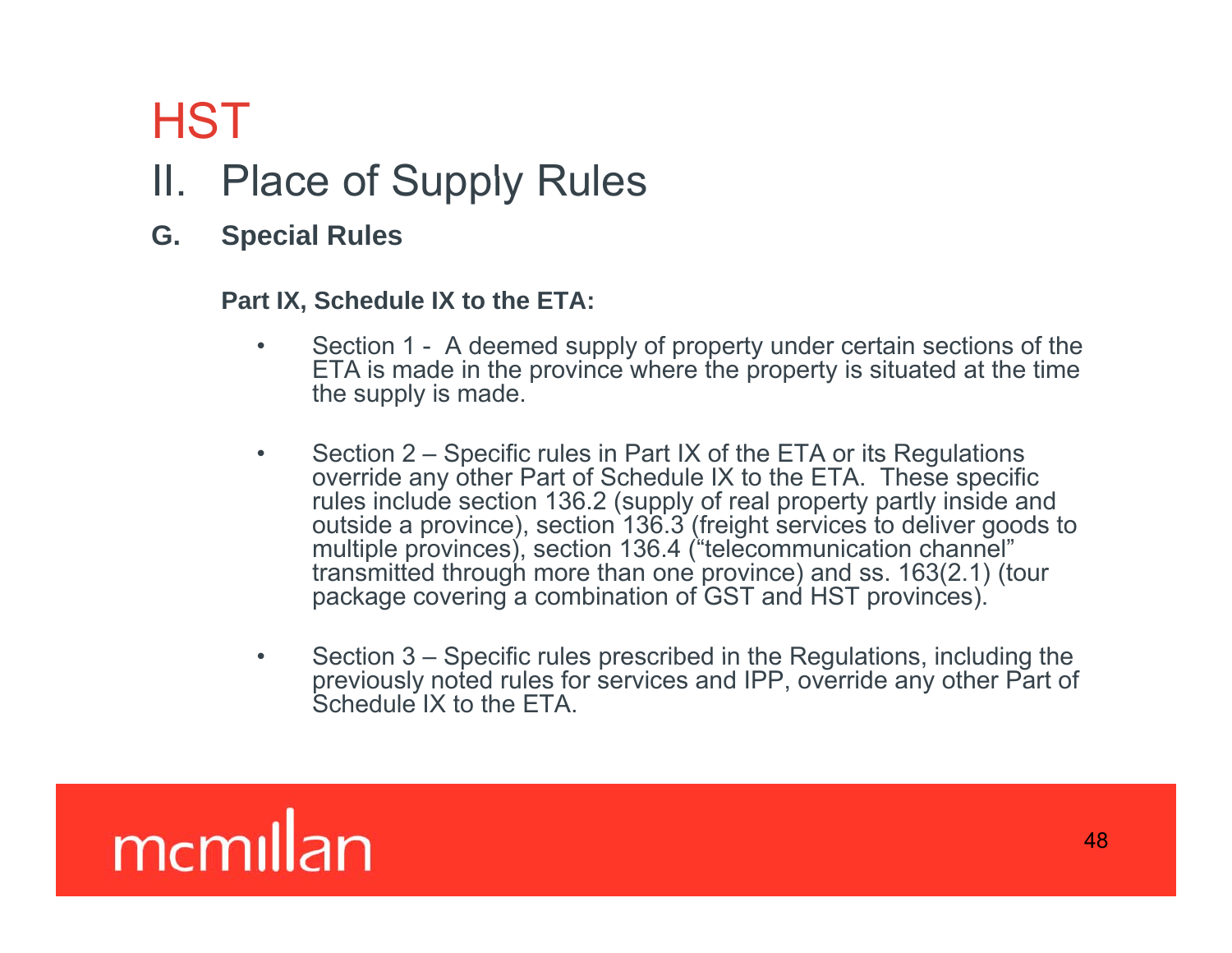### II. Place of Supply Rules

**G. Special Rules** (continued)

#### **Section 2, Part IX, Schedule IX:**

- $\bullet$  Section 136.2 – Provision of real property partly in a province and partly outside the province deemed to be separate supplies.
- • Section 136.3 – Freight transportation service to deliver property to destinations in a province and outside the province deemed to be separate supplies.
- $\bullet$ Section  $136.4 -$ Separate supplies of telecommunication services in proportion to the distance transmitted in the province (subject to certain specific rules for calculating).
- • Ss. 163(2.1) – Part of a "taxable portion" of a tour package deemed to be a separate taxable supply made in a HST province where that part, if provided on its own, would be considered supplied in the HST province.

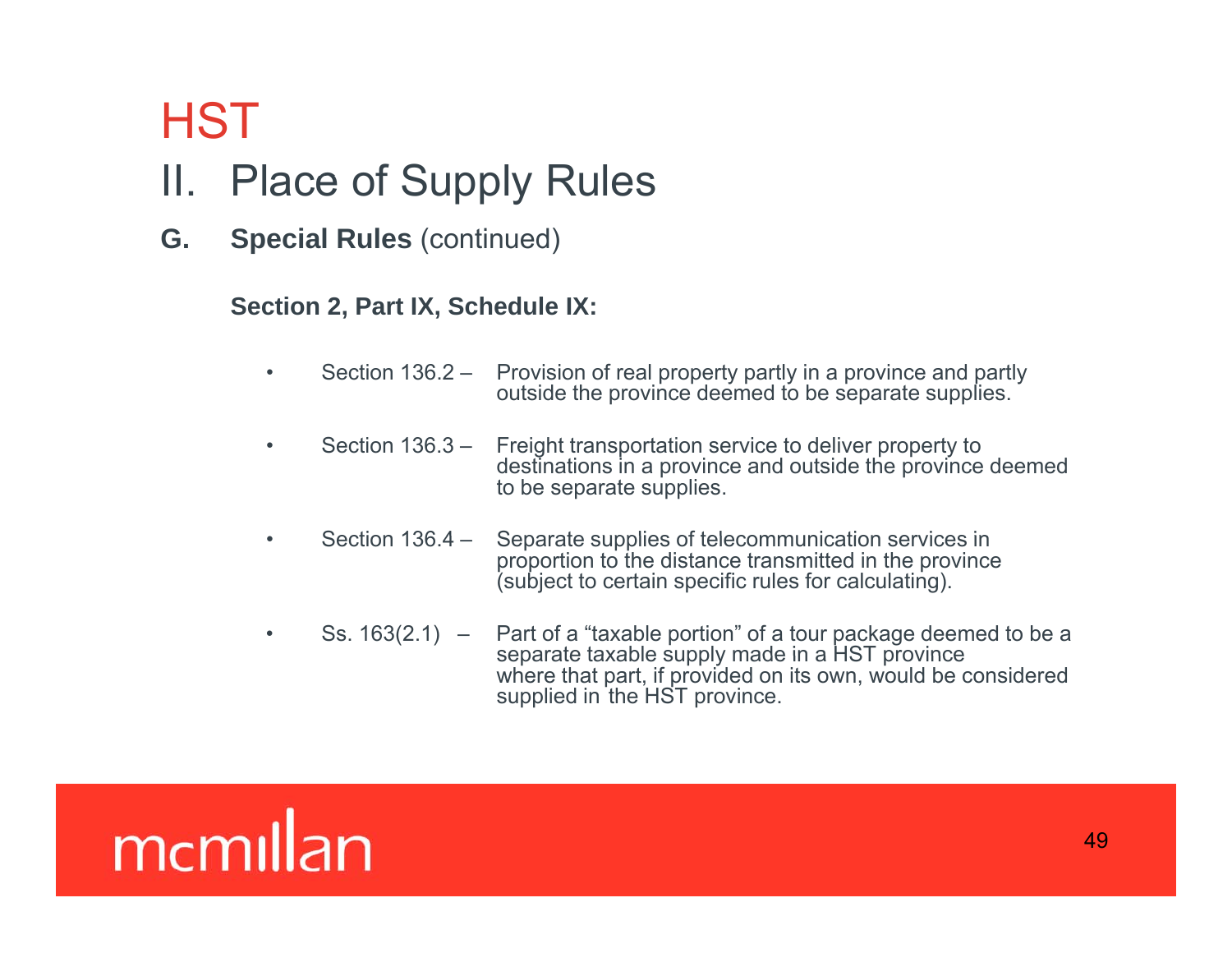## II. Place of Supply Rules

**G.** Special Rules (continued)

**Section 3, Part IX, Schedule IX, Special Cases in Division 5, Part 1 of the Regulations:** 

Section 25, Regulations, effective May 1, 2010: Customs brokerage services **relating to reporting, clearance, release and accounting of imports.**

- In the case of "commercial goods", as defined in subsection 212.1(1) of the ETA, broker's services supplied in the province where the imported goods are released.
- In the case of non-commercial goods, if HST for a particular HST province is imposed on the import or would be imposed in the absence of tax relief under the ETA, then the broker's services is supplied in that province.
- If neither of the above rules is determinative, then the broker's services are supplied in a GST province.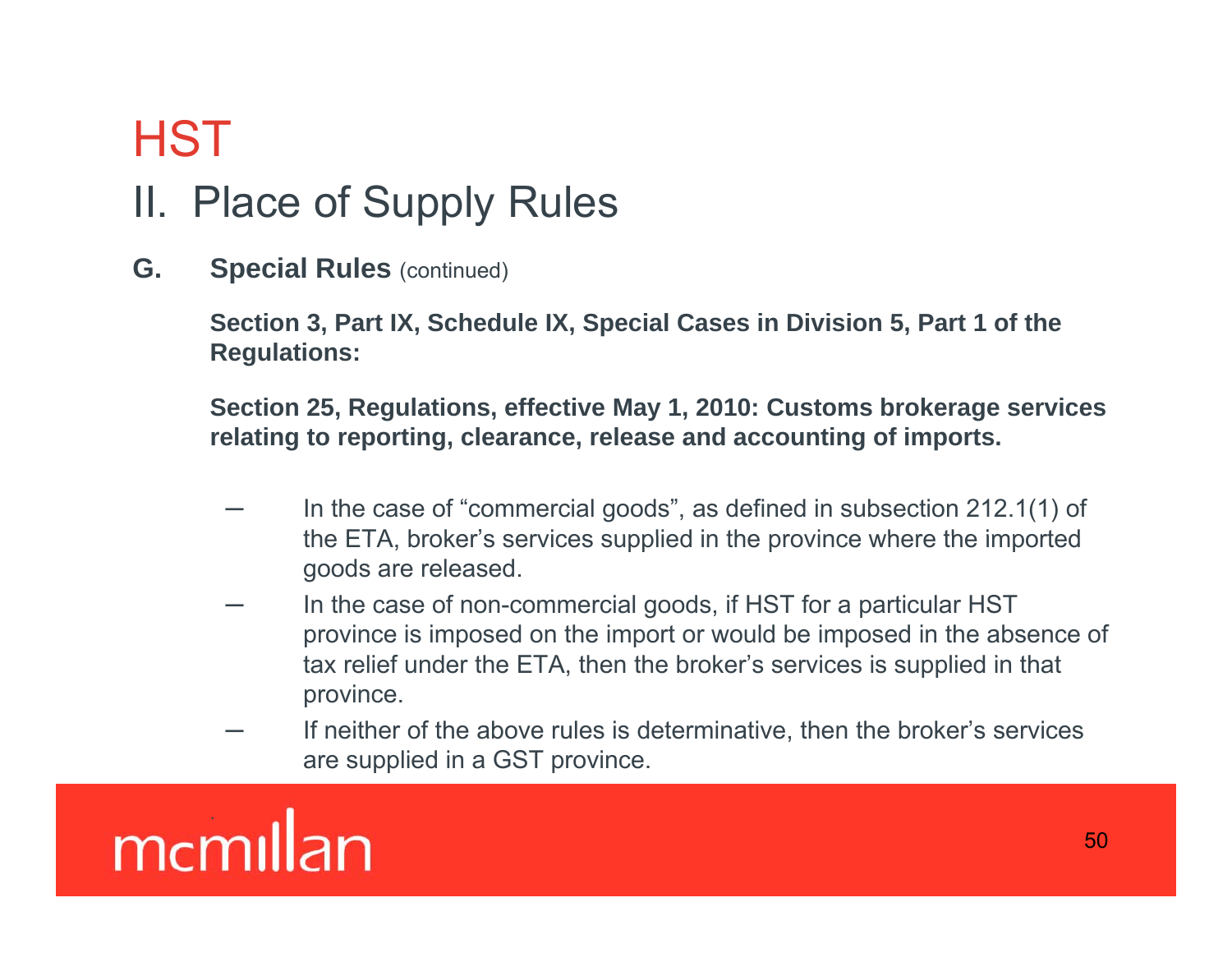## II. Place of Supply Rules

**G.** Special Rules (continued)

### **Section 25 Regulations: Customs brokerage services (continued)**

Other services supplied by the broker, including "in relation to an objection, appeal, re-determination, re-appraisal, review, refund, abatement, remission or drawback" are excluded from this special rules for customs brokers and subject to the general rules for services in Slides 21 and 22.

**Note:** Zero-rating (tax free) exported services if supplying brokerage **agency** services to a non-resident "importer" supplying its goods outside Canada – pursuant to Section 5, Part V of Schedule VI to the ETA. Possibly zero-rated (tax-free) exported services if supplying **non-agency** services to a non-resident ─ pursuant to section 7 or 23, Part V, Schedule VI.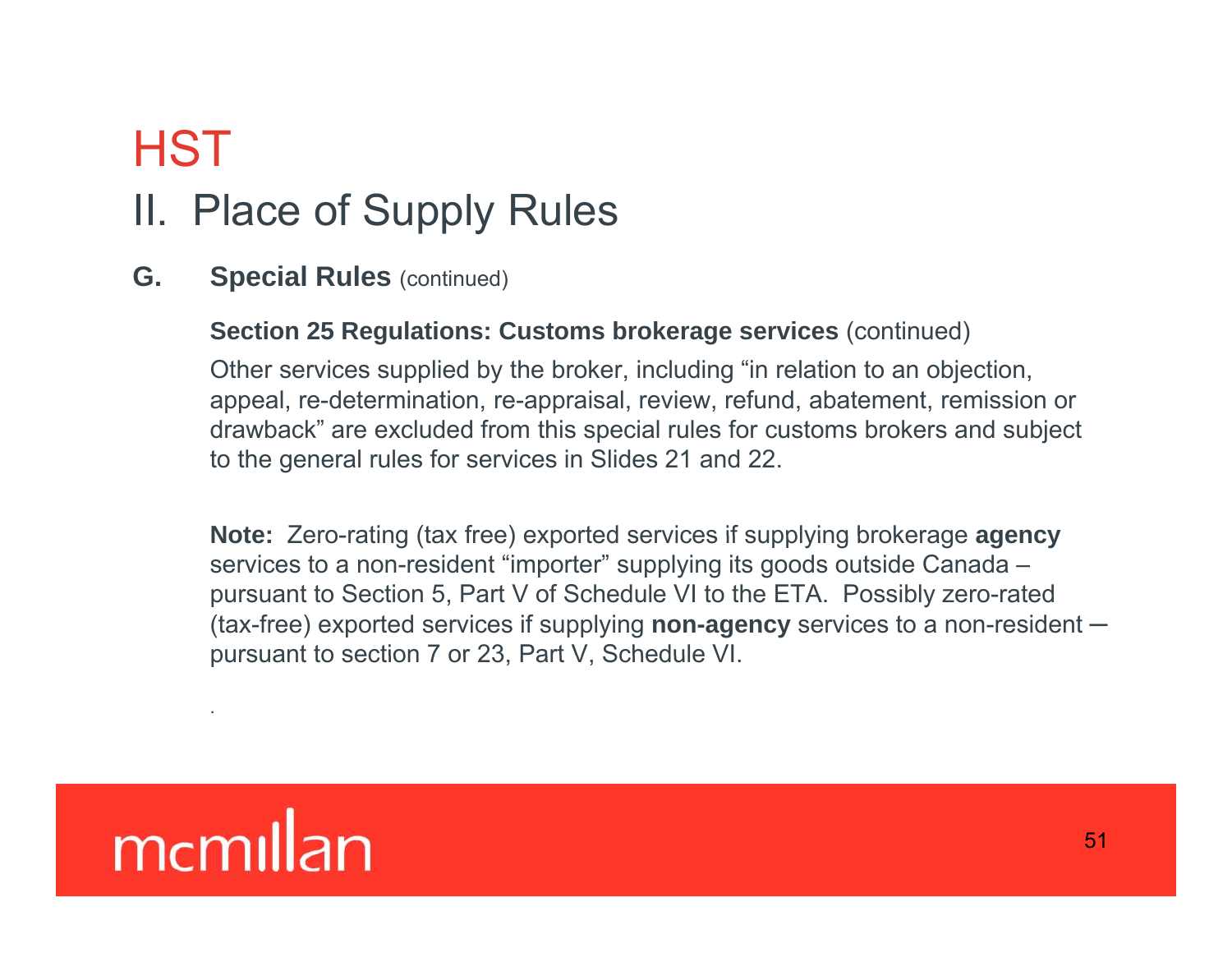### II. Place of Supply Rules

### **G.** Special Rules (continued)

#### **Section 26, Regulations: Railway rolling stock supplied otherwise than by way of sale**

supplied in the province where the rolling stock is delivered or made available (applies for all lease intervals). Also applies to any renewal period. Subject to certain grandfathering relief for certain agreements entered into (1) before April 1, 1997, or (2) before July 1, 2010, where railway cars were delivered or made available in BC or Ontario before that date.

#### **Section 27, Regulations, effective May 1, 2010: Provincial Litigation Services**

Defined as litigation, once commenced, that is under the jurisdiction of a court or tribunal established under the laws of a province, and includes an appeal from a decision of such a court or tribunal

Before the commencement of such litigation, subject to the preceding general rules for services. See Slides 21 to 27.

Once the litigation is commenced, supplied in the province having jurisdiction over the court or tribunal in which the litigation is commenced.

**Note:** Possibly zero-rated (tax-free) exported litigation services if supplied to a non-resident ─ pursuant to 23, V, VI.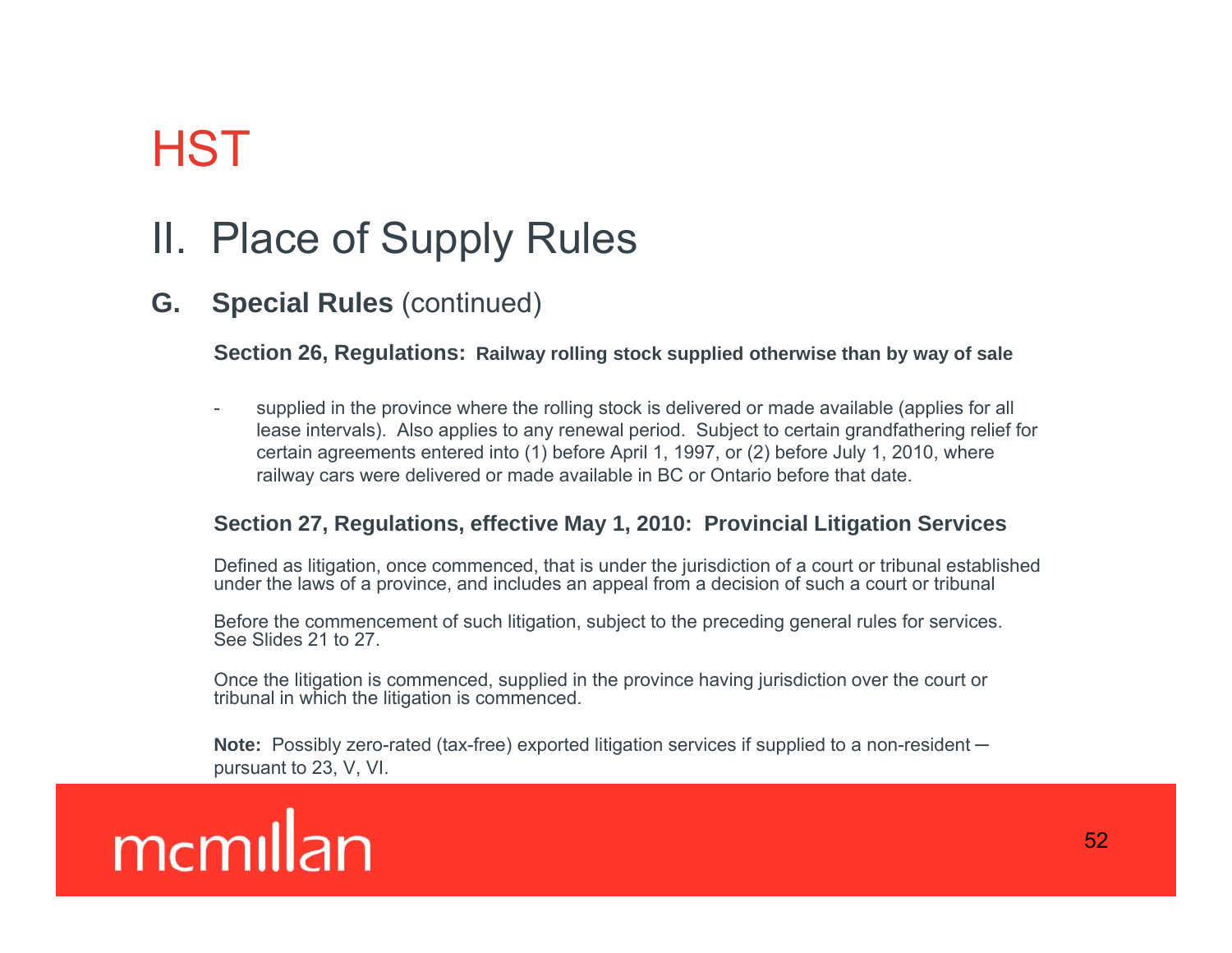## II. Place of Supply Rules

**G.** Special Rules (continued)

#### **Section 28, Regulations, effective May 1, 2010: Services related to a Location-Specific Event**

Performance, festival, ceremony, convention, conference, symposium or similar event.

Performed *primarily* at an event location in a province considered supplied in that province. Otherwise, the preceding general rules for services apply. See Slides 21 and 22.

#### **Section 29, Regulations: Photographic or repair service**

- supplied in the province where photographic item or repaired good delivered (or sent) under the definition of "delivery" in section 3 of the Regulations.

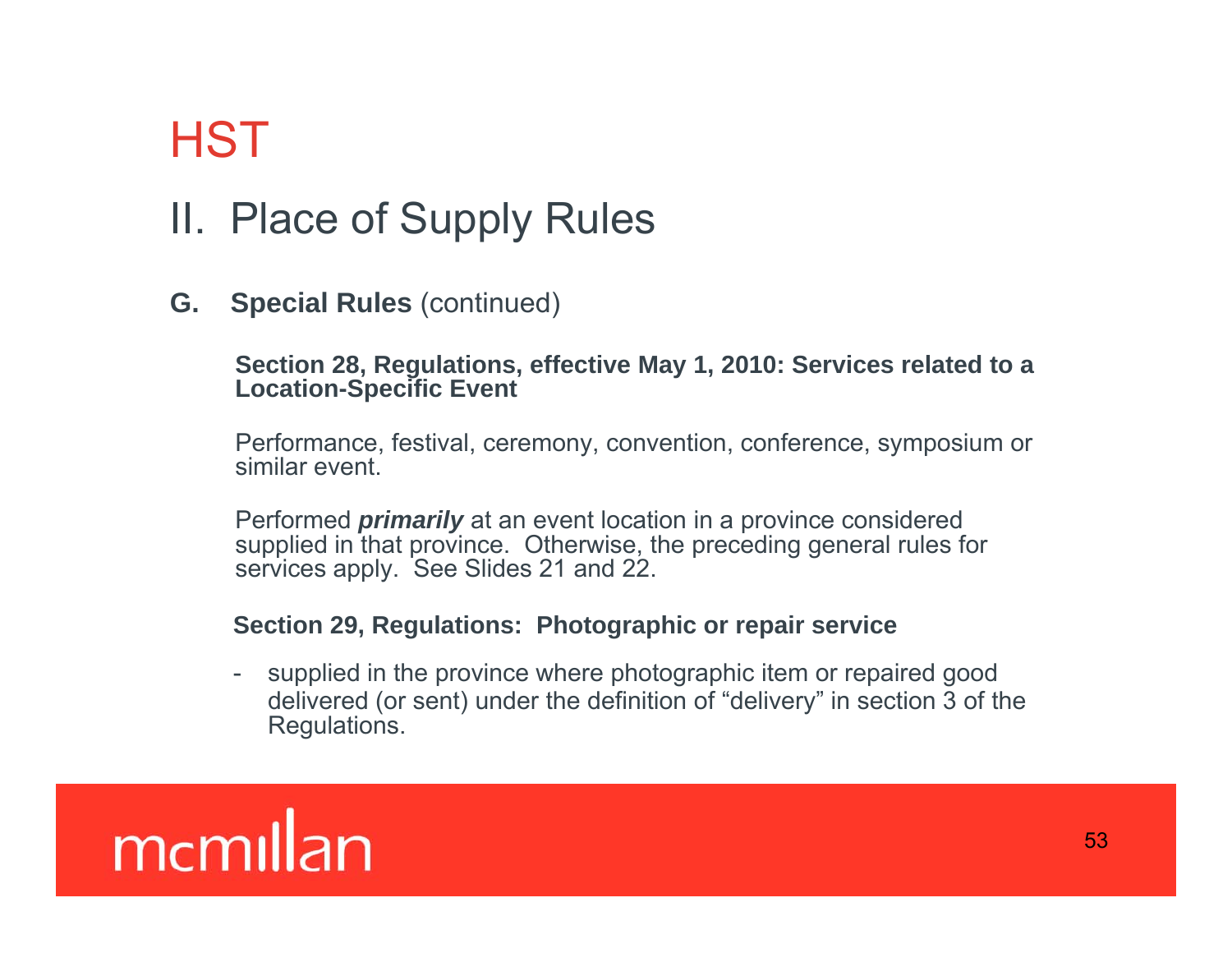### II. Place of Supply Rules

**G. Special Rules** (continued)

#### **Section 30, Regulations: Service of trustee of RRSP, RRIF, RESP, RDSP or TFSA**

 supplied to annuitant, subscriber or holder in the province where the mailing address of the annuitant/subscriber/holder is located.

#### **Section 31, Regulations: 1-900 or 976 service**

- supplied in a province if the call originates in the province.

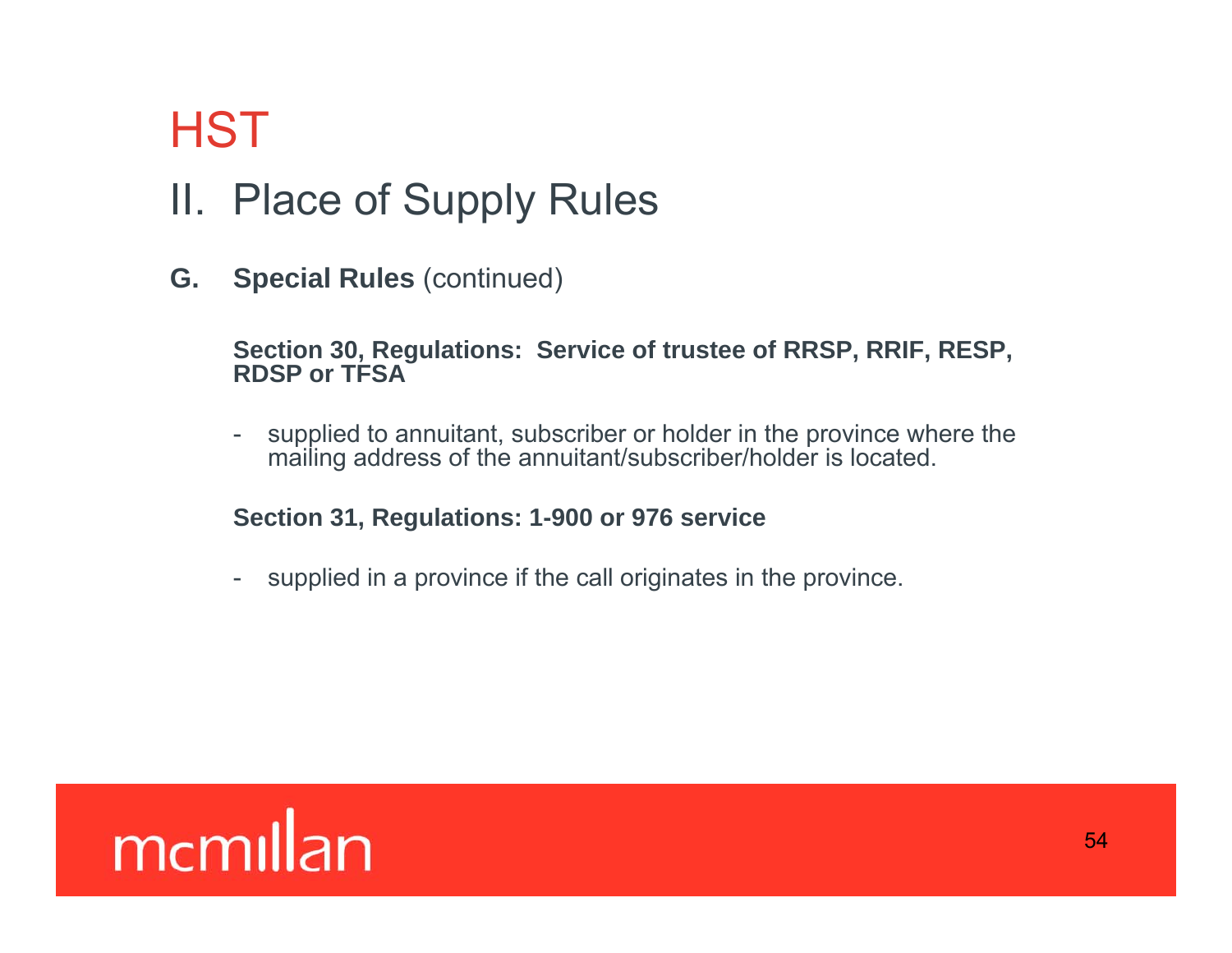### II. Place of Supply Rules

**G. Special Rules** (continued)

**Section 32, Regulations:** 

#### Single "final recipient" (end-user) of "computer-related service" (as defined in section **2 of the Regulations) or Internet access**

- Ss. 32(1)(a) supplied in the province where the end-user is ordinarily located (if there is a single ordinary location) when accessing the Internet or receiving the service, if the supplier maintains sufficient information to determine the location;
	- (b) otherwise, based on the mailing address of the direct recipient of the supply, which could be a re-seller as opposed to the end user.

#### **Multiple "final recipients" of "computer-related service" or Internet access**

- Ss. 32(2)(a) Where there is a single ordinary location for each of the final recipients, and the supplier maintains sufficient information to determine those ordinary locations, then the computer-related service or access rights (IPP) are considered performed, or exercisable, as applicable, in a province in the same proportion as the final recipients' ordinary location(s) in the province. In the cases of computer-related services and Internet access, these proportions are applied for the place of supply rules for services and IPP, respectively.
	- (b) If the place of supply cannot be determined under (a), then the place of supply is based on the mailing address of the direct recipient of the supply.

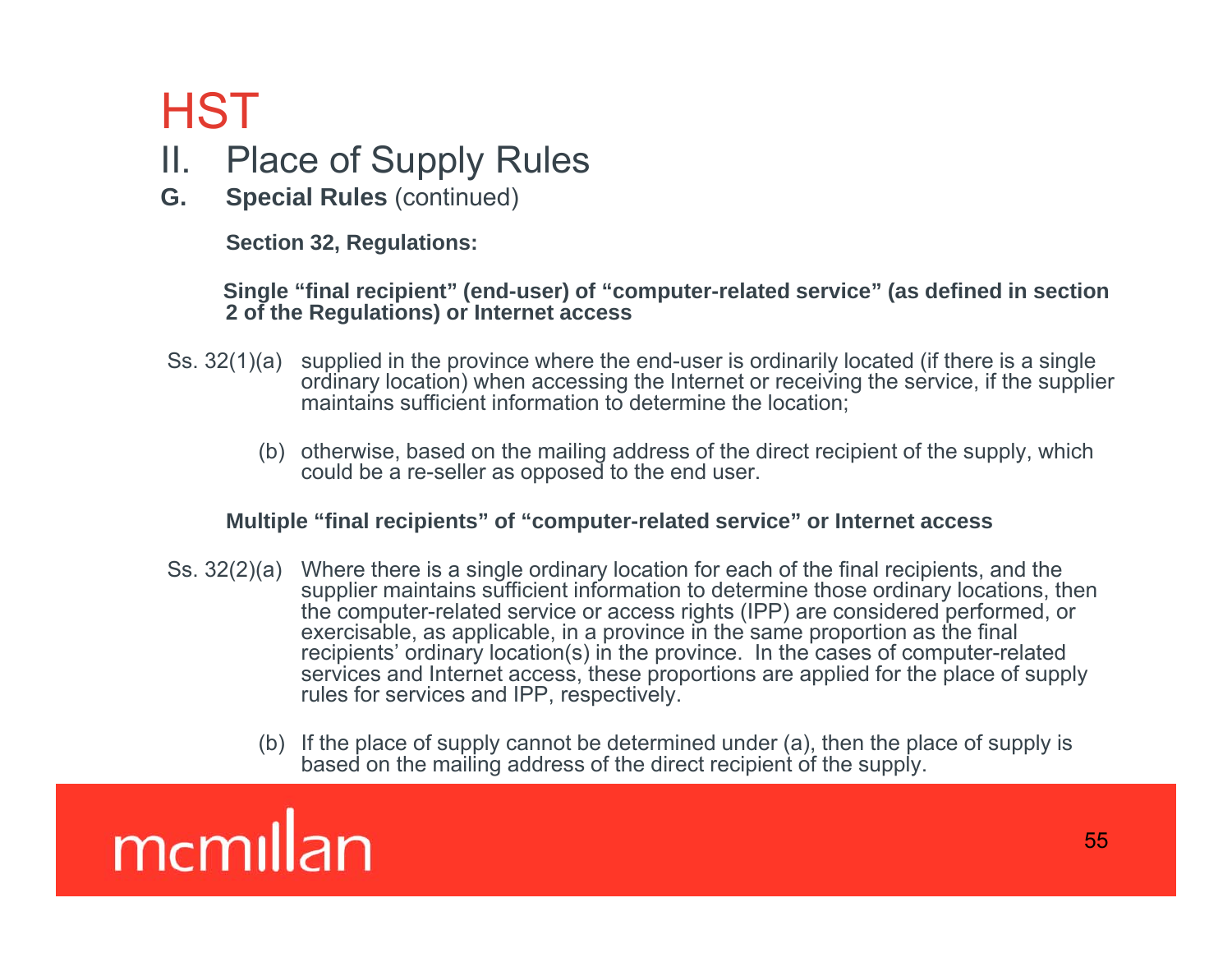## II. Place of Supply Rules

**G. Special Rules** (continued)

### **Section 33, Regulations: Air Navigation Services**

supplied in a province if the flight or leg of the flight, in respect of which the services are performed, originates in the province.

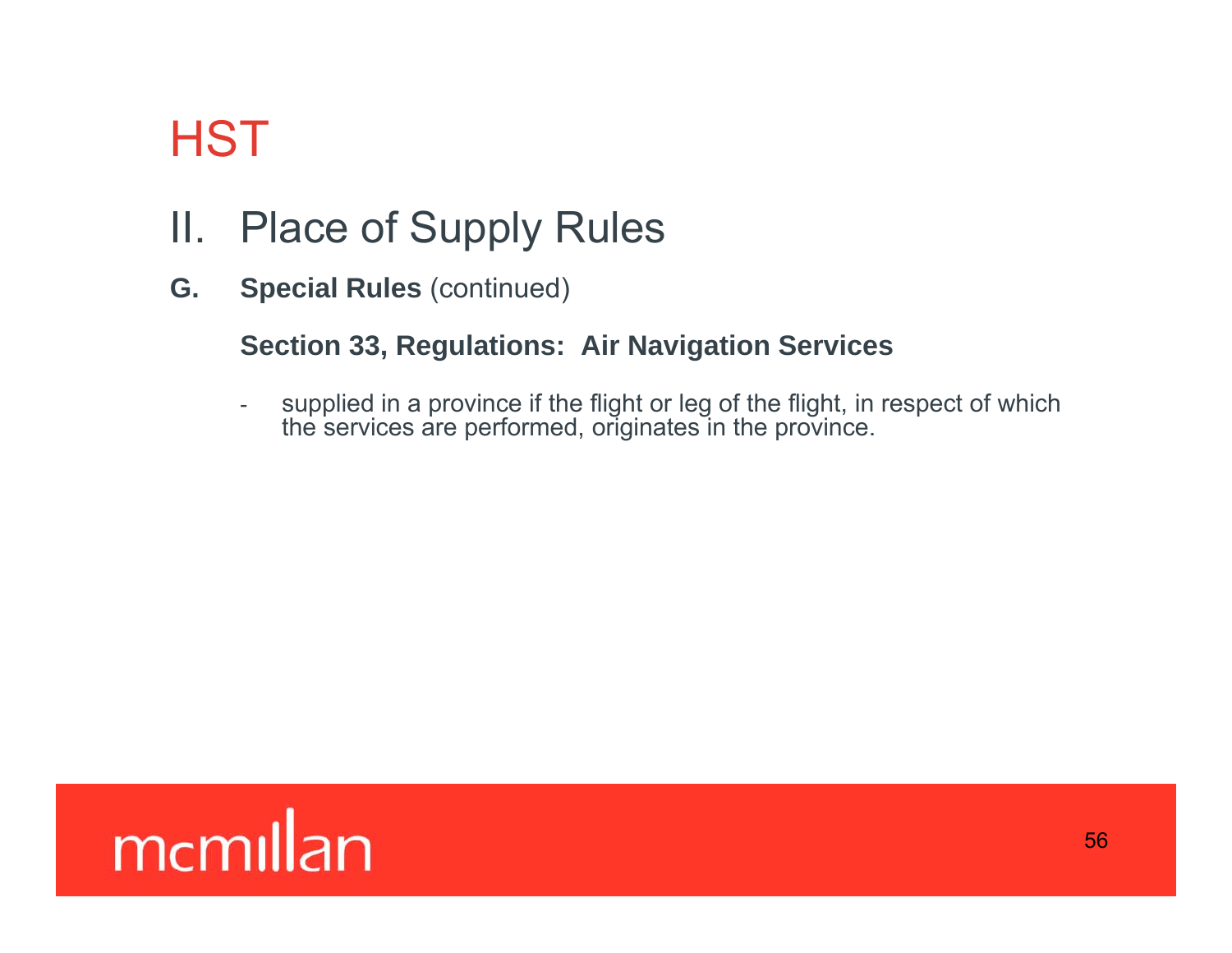### II. Place of Supply Rules

**G. Special Rules** (continued)

#### **Passenger Transportation Services, Sections 19 to 23 of the Regulations in Division 4, Part 1, effective May 1, 2010:**

#### **Section 21:**

(1) Passenger transportation service is part of a continuous journey that originates in the province and the termination and stopovers are all within Canada,

or if not part of a continuous journey,

- (2) is in a HST province where the passenger transportation service begins in the province and ends in Canada,
- or
- (3) is in a GST province where the passenger transportation service begins outside the HST provinces, or the passenger transportation service ends outside Canada.

**Section 23:** Where during a leg of passenger transportation service solely within any province or between any two provinces, there is a supply of a good or service performed by the carrier, the supply is made in the province in which the leg begins.

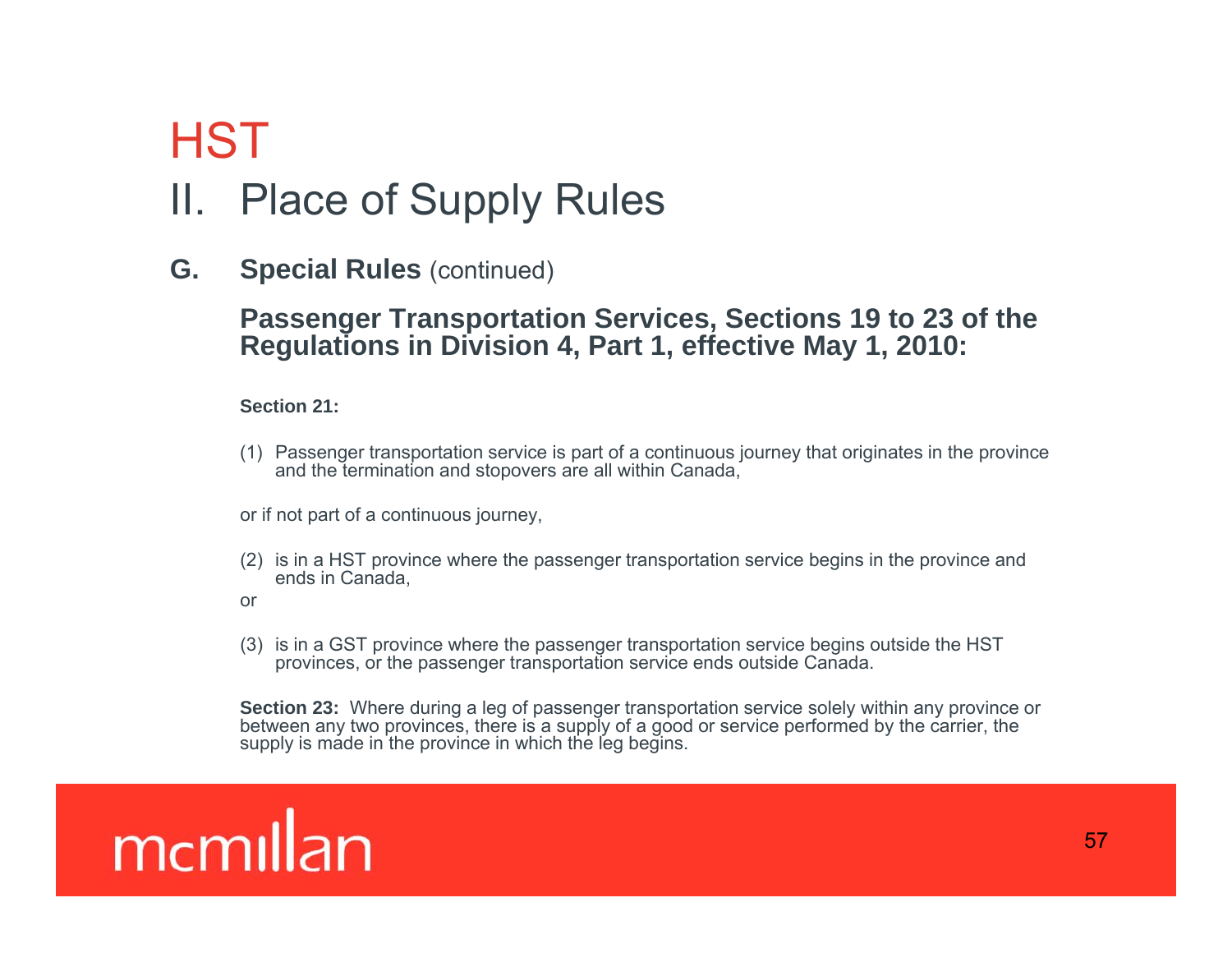## II. Place of Supply Rules

**G. Special Rules** (continued)

### **Transportation Services, Part VI, Schedule IX:**

- **Section 4:** Supply of transporting individual's baggage or supervising an unaccompanied child made by a supplier of passenger transportation services is made in a province if the related passenger transportation service is made in the province.
- **Section 4.1:** Issuing, amending, cancelling, etc. a ticket considered supplied in the same province as the related passenger transportation service would be supplied, if it were performed as originally contemplated under the agreement for the supply.
- **Section 5:** Freight transportation service made in the destination province, subject to the postage PPOS rules in Part VII, Schedule IX. Remember section 136.3 of the ETA.

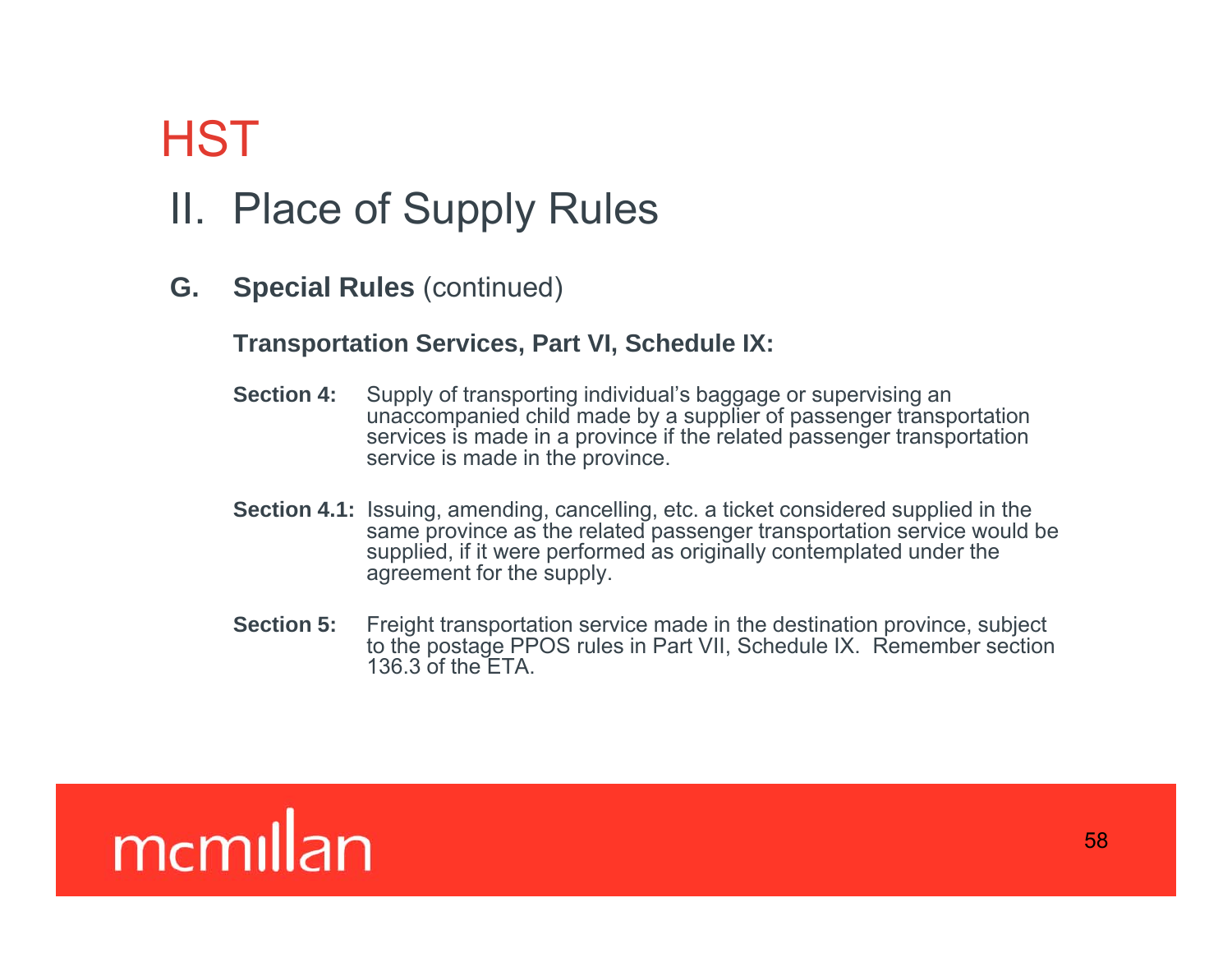## II. Place of Supply Rules

**G. Special Rules** (continued)

#### **Telecommunication Services, Part VIII, Schedule IX:**

- Ss. 2(a) Where telecommunication service of making telecommunication facilities available:
	- (i) facilities ordinarily located in the province, or
	- (ii) if the facilities not all in one province, the invoice is sent to the province.
- Ss. 2(b) Where other types of telecommunication services, at least 2 out of 3 of the following are in the province:
	- (i) emission (origin),
	- (ii) reception, and
	- (iii) billing location (as defined in section  $1$ ), or

the emission is in the province, the reception is outside the province and the "billing location" (as defined in section 1) is not in a province in which emission or reception occurs.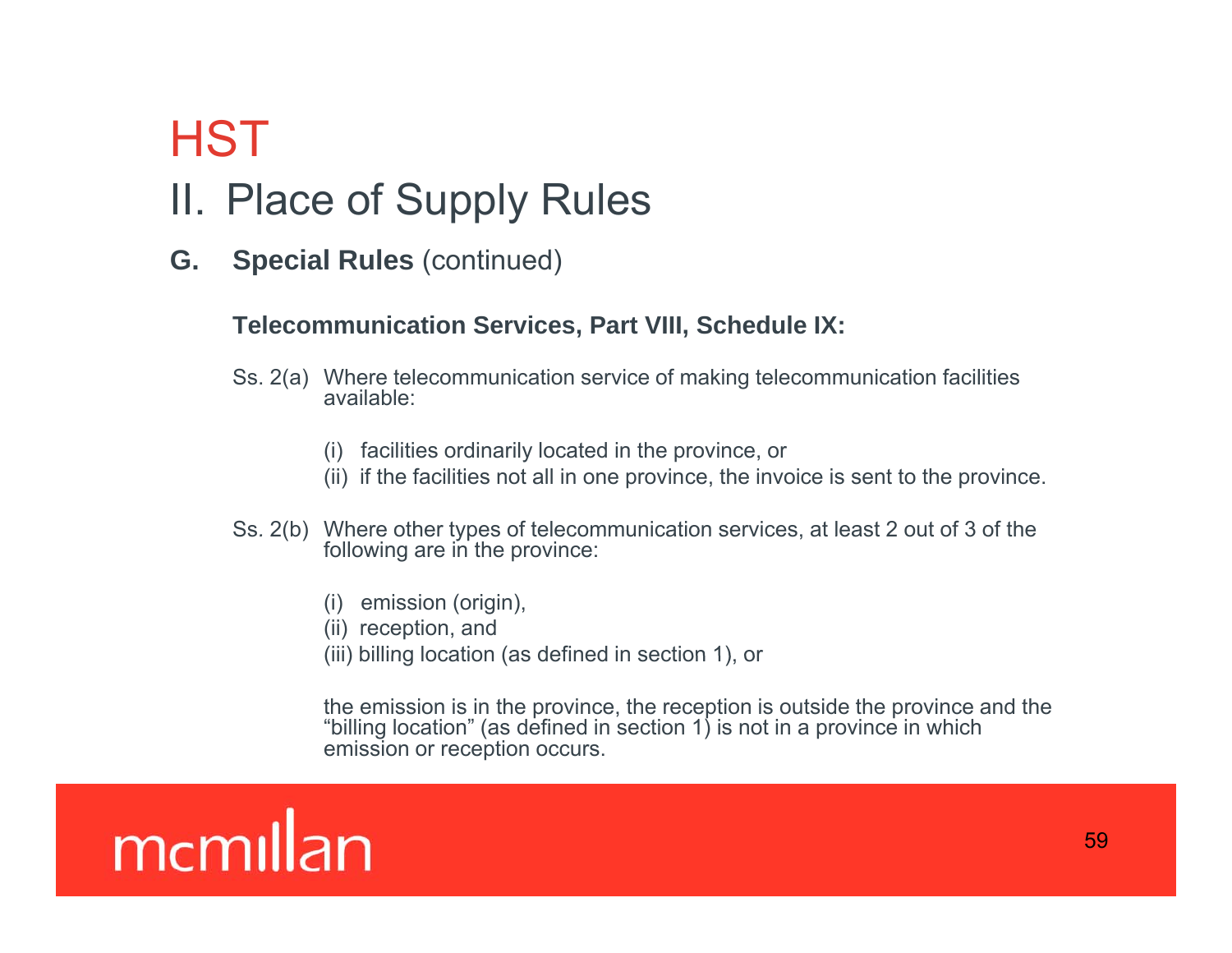### II. Place of Supply Rules

### **G. Special Rules, Case Study:**

A Canadian telecommunication provider registered for the GST/HST charges internet access fees to a human resources company ("HR Company") with offices in Toronto (Ontario), Winnipeg (Manitoba) and Edmonton (Alberta). The internet access is limited to use by HR Company at its Winnipeg and Edmonton offices. The invoices for access fees are mailed to HR Company's Toronto head office and relate exclusively to access rights granted after September 2010.

Does GST or HST apply to the fees?

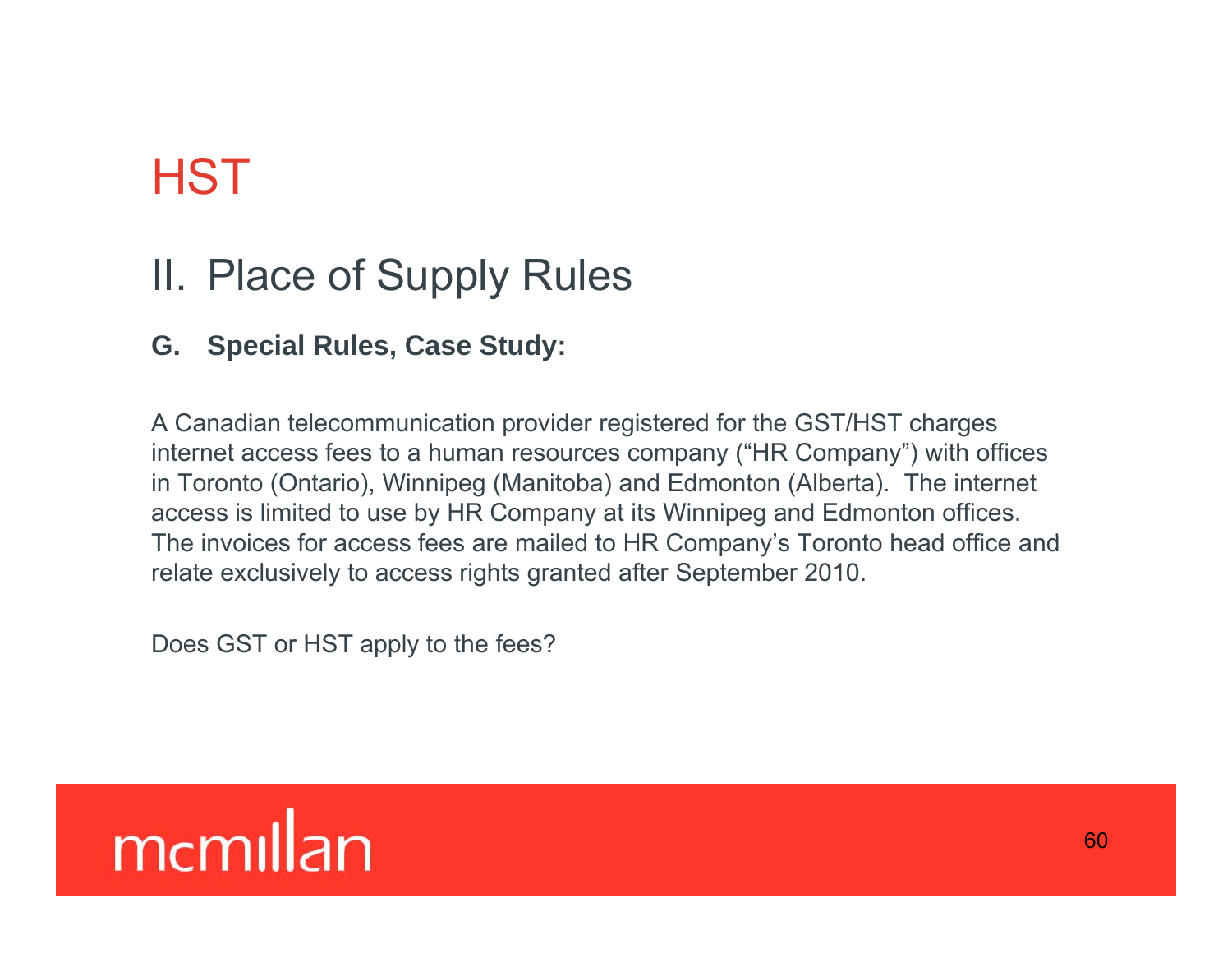### II. Place of Supply Rules

### **G. Special Rules, Case Study, Analysis:**

Section 32 of the Regulations is applicable. See Slide 55. Since the HR Company ordinarily accesses the Internet from Winnipeg and Edmonton, there is no single ordinary location at which HR Company avails itself of the Internet Access. Accordingly, the place of supply rule in ss.  $32(1)(a)$  is inapplicable and the default rule in ss. 32(1)(b) applies. Since HR Company's mailing address is at the Toronto head office, the taxable supply of internet access is made in Ontario and the fees are subject to 13% HST. Odd result because internet cannot be accessed through this telecommunication provider from Toronto. Could/should either the Winnipeg or Edmonton mailing address determine the place of supply?